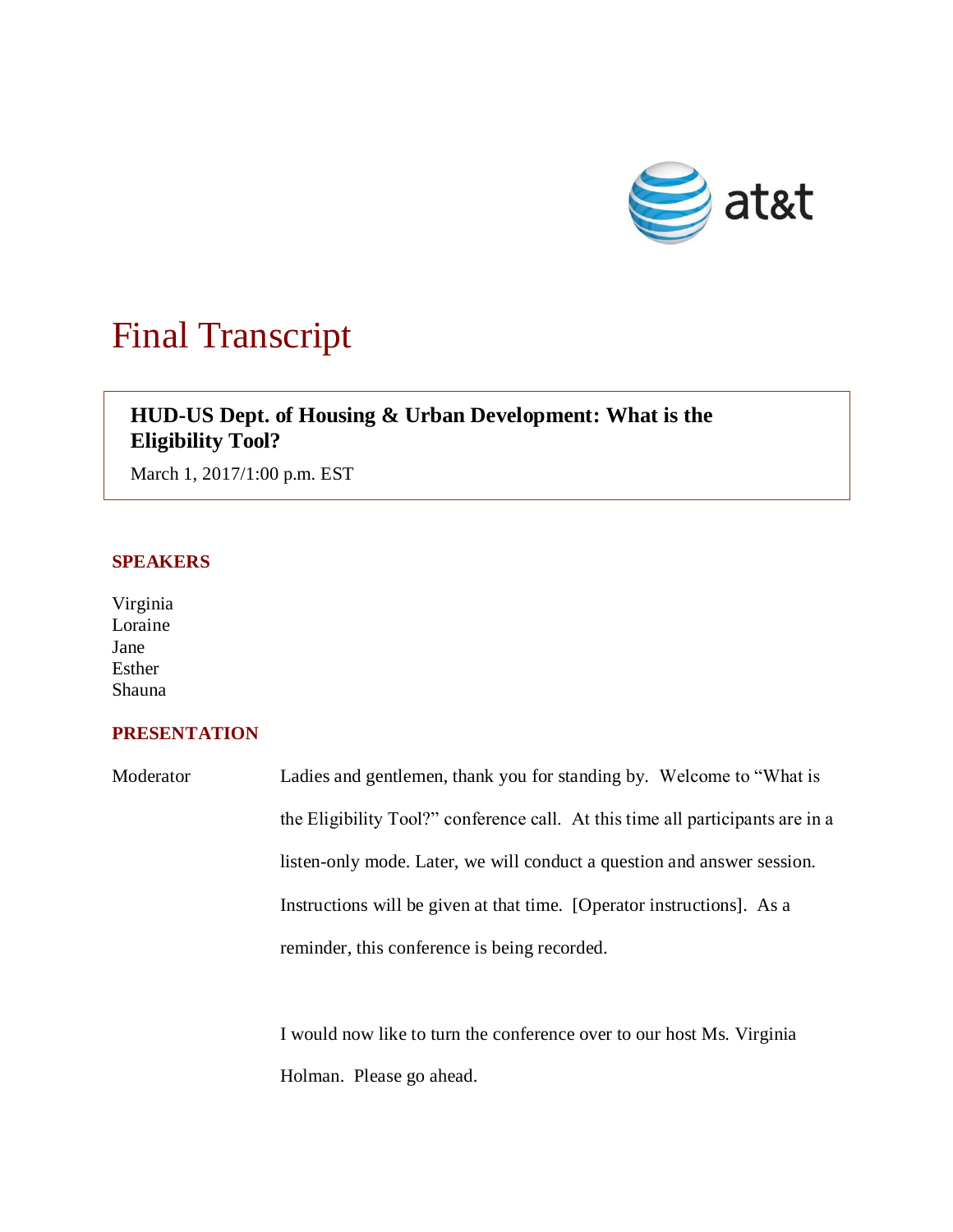Virginia Thank you and welcome, everybody, to today's important webinar on how to use the agency eligibility tool. It's a new tool that we put together to help you determine whether or not you're ready to participate as a HUD Housing counseling agency.

> Before we start, I'd like to go over a few logistics. Next slide. The audio is being recorded and we will be posting the playback number to the PowerPoint and a transcript on our HUD Exchange page. We'll send out a Listserv when it's been posted to the archives, and that usually takes 7-10 days. As the operator said, your lines are muted during the presentation. I did send out handouts to you this morning, but they're also available for download in the control panel on the right hand side of your screen.

> We will be having some polling questions. When they're launched, please answer them. Your response is very important to us to know who we're dealing with and what your issues are. As I said, there will also be question and answer periods at the end or periodically, and the operator will give you instructions at that point.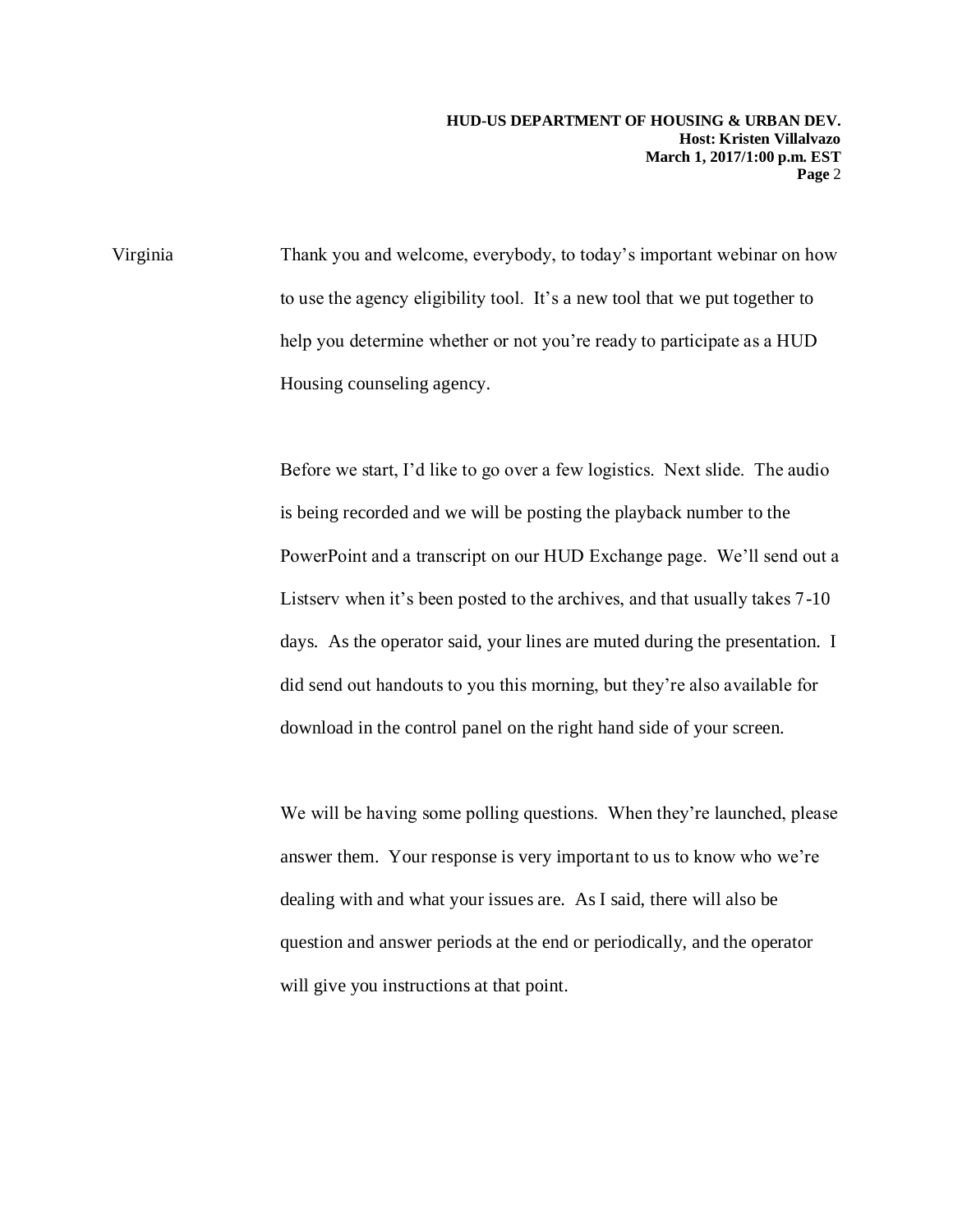If you unmute your phone during that period, don't use a speakerphone, please.

Your questions are very important to us, so there are a couple of other ways that you can enter them. One is in the control panel on the right hand side of your screen, there is a box that says "Questions" and there's a place where you can enter your question. We have staff monitoring those questions and we will try to get to as many of them as we can. Also, after the webinar you can send your questions or comments to [housing.counseling@hud.gov.](mailto:housing.counseling@hud.gov)

As I mentioned, if the phone lines are opened, please mute your phone so there's no background noise to distract others. There will be a brief survey that will launch automatically at the end of the webinar. Please take some time to answer our questions. Again, like the polling questions, your input is very important to us as we continue to improve the webinars that we give.

Also, within 48 hours you will be receiving a thank you email from Gotowebinar. That email is going to say, "This is your certificate of training." Please be aware that there is no attachment that is the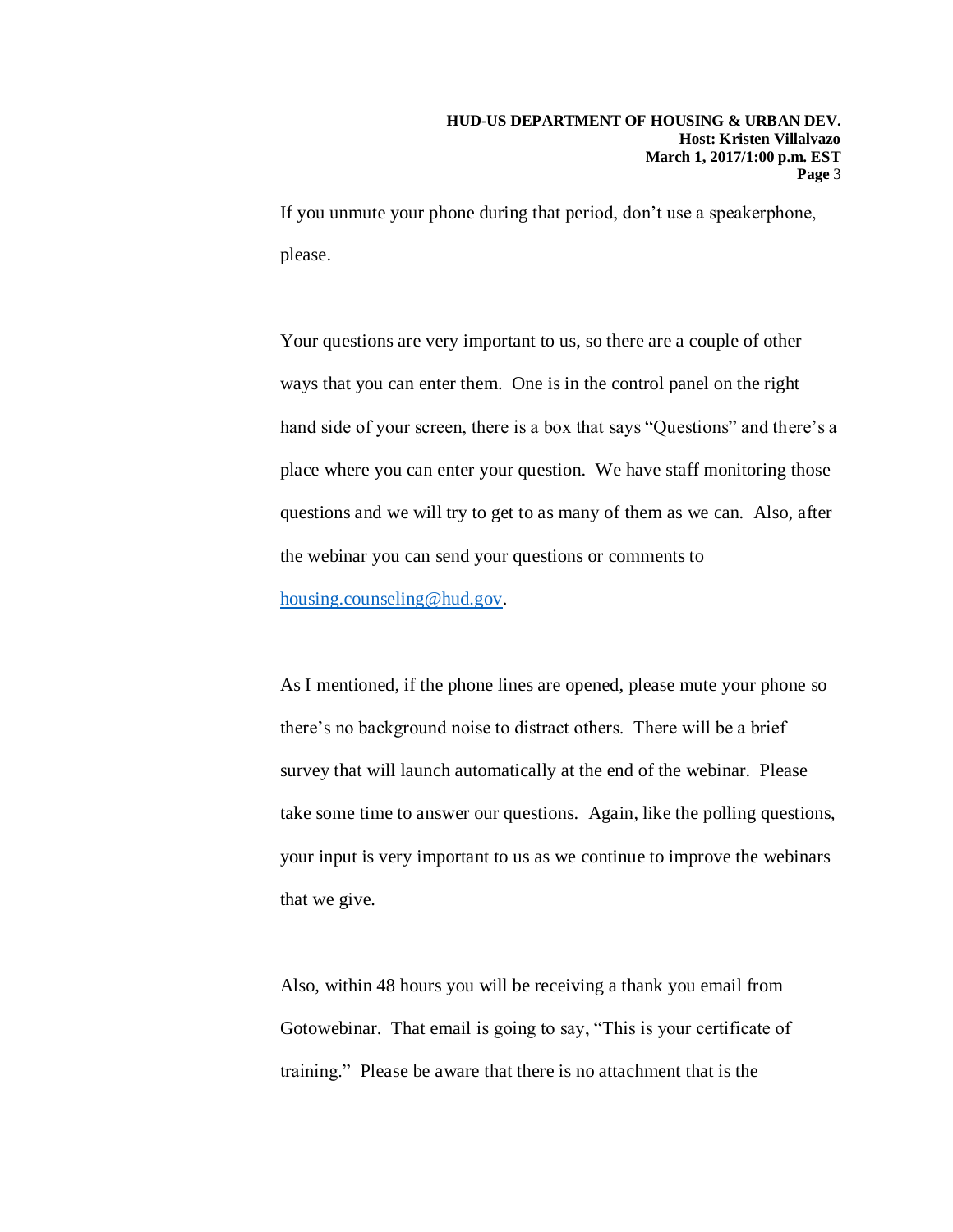certificate. It is in fact just the email, so print it out and save it for your records.

At this point, I would like to turn the webinar over to Loraine Grisavitch-Frisbee of the Office of Outreach & Capacity Building. She's the deputy director. Loraine.

Loraine Alright, thank you very much, Virginia, and welcome, everyone, to this broadcast. We're very excited to have you join us today to learn about the Housing Counseling eligibility tool. We're very proud of what we've developed and we hope that it will be extremely useful to a variety of agencies, especially those of you that are new to HUD's Housing Counseling program.

> And by the way, in terms of a little bit of a background, the Office of Housing Counseling has four offices. One of them, my office, the Office of Outreach & Capacity Building, is responsible for reviewing agency applications to join HUD's Housing Counseling program. And if you're new, relatively new and you've heard about Housing Counseling through the Final Rule that was published by HUD dealing with housing counselor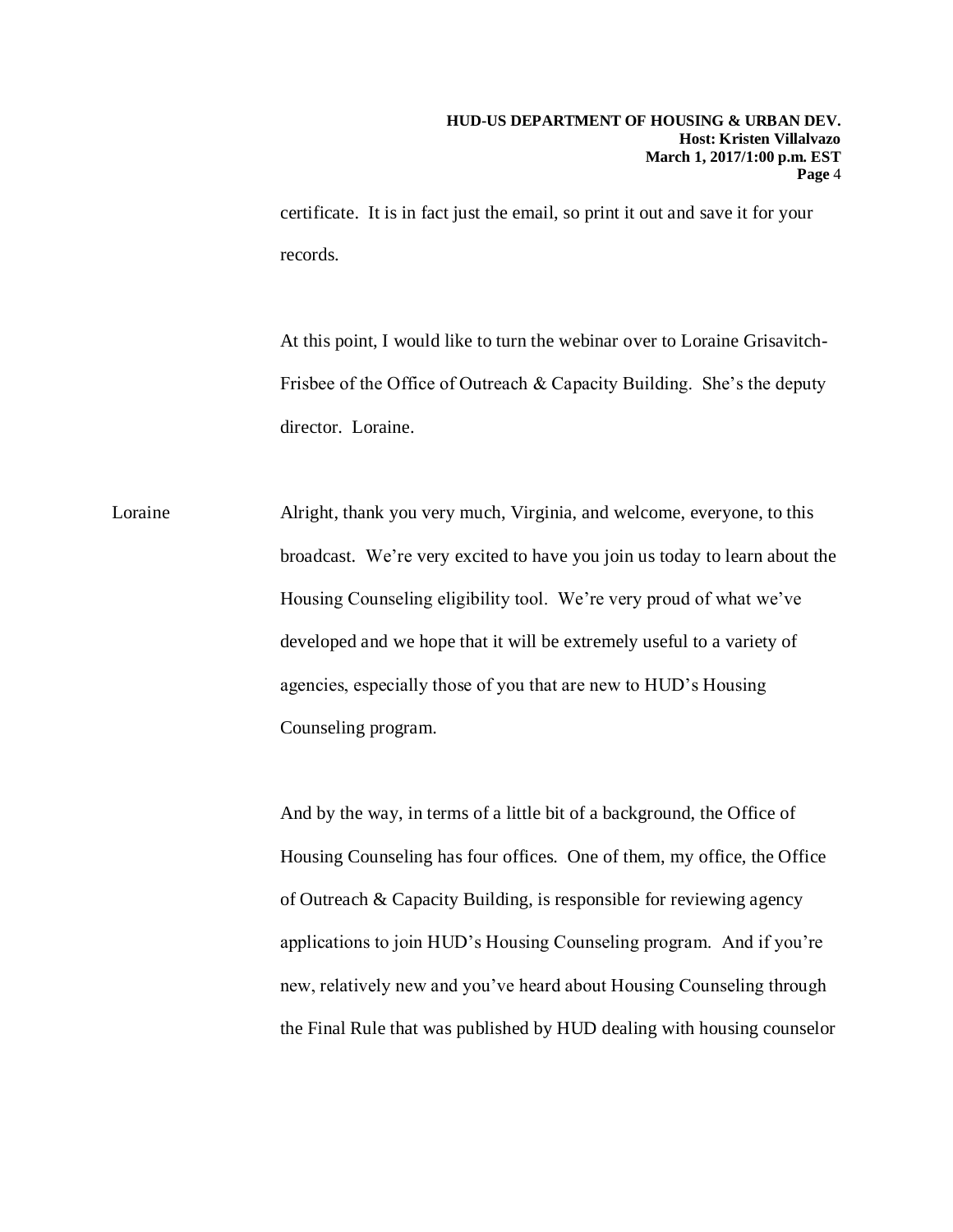certification last December, we welcome you and thank you for your interest in our Housing Counseling program.

Ginger already provided at the beginning of the webinar a website where training materials are archived. We also on the HUD Exchange have much more information related to the Final Rule and we'll go over that at the end of the webinar. So again, if you're very new and you want more information, both on the certification and about Housing Counseling and our program in general, the HUD Exchange has quite a bit of information that you'll find extremely useful.

This tool, in particular, will help you evaluate if you meet the requirements to join our program. It's a self-assessment tool, but it is also a technical assistance tool. It will go ahead and provide you very detailed information on what the different terminologies mean, and we're very happy to be able to demonstrate the tool for you today.

It is also going to be extremely useful for our oversight agencies that also play a role in having agencies join their networks instead of direct approval by HUD. And I do want to say a cautionary note and that is the tool is not designed to replace either HUD or our oversight agency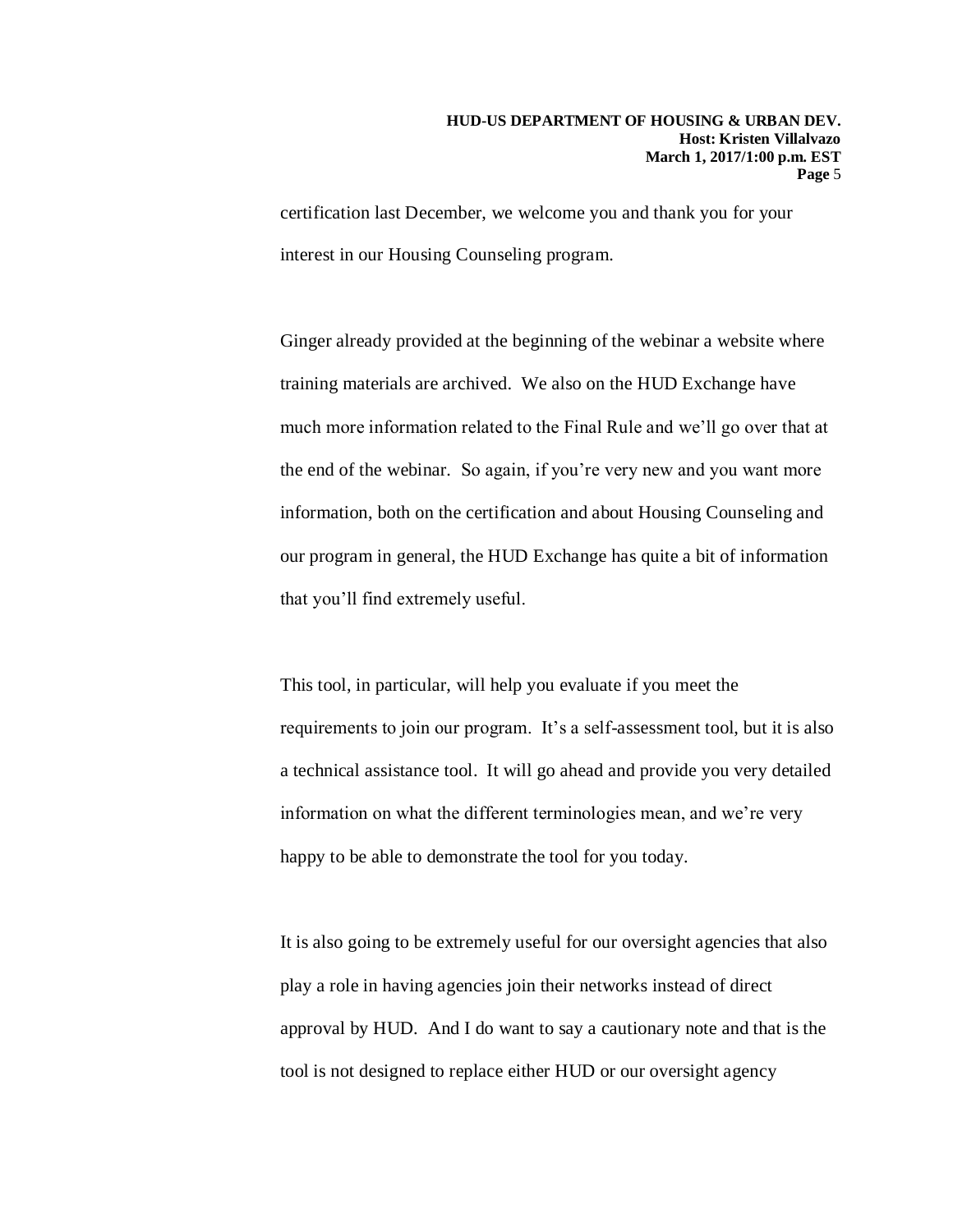analysis if a new applicant meets all the requirements, but it is a terrific technical assistance tool.

Today's presenters today, we're going to have Esther Richardson who is also from the Office of Outreach & Capacity Building. She is one of our frontline folks that deal with agencies that are interested in joining our program, so she's going to give you some very valuable insight in how people interested in the program and also our oversight agencies can find this tool to be extremely effective.

Then we're also going to hear from Shauna LeRue-Morai. She's with ICS. ICS was very instrumental in working with HUD to design this tool. Shauna is actually going to provide us a live demonstration, so we're very excited to have her join us today in this webinar.

Esther and also Jane Sherida, they will read any written questions that you put in the chat box. You are strongly encouraged to ask questions. You can either do it through the operator verbally; we certainly welcome that. If you're a little shy about talking, you can also use the chat box.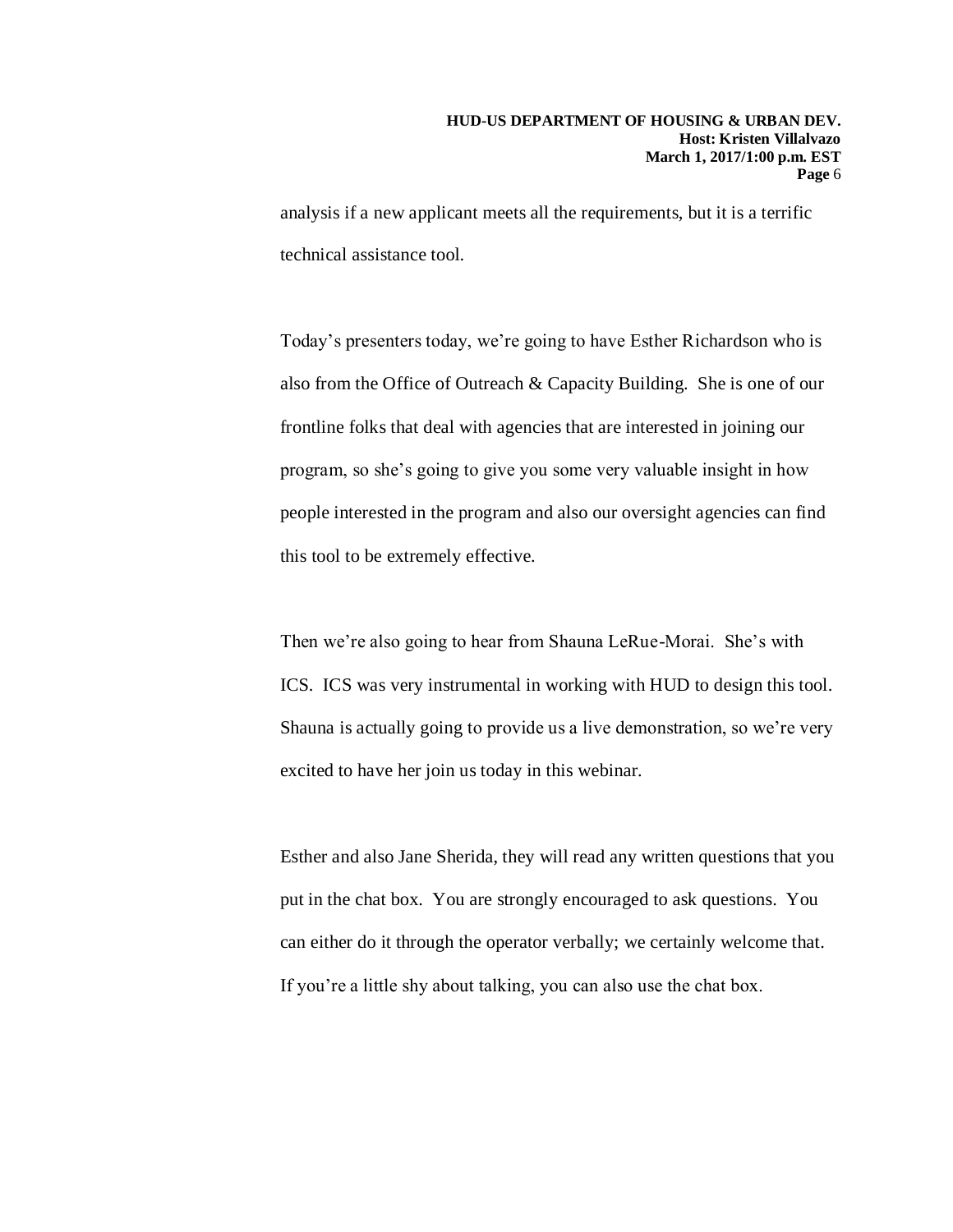Okay, before we get started, we're a little curious to know who's out there in the audience, so we have a polling question. Can we launch that polling question? Please tell us what group you represent. Are you considering applying to our program? Are you a representative already from one of our oversight agencies? Are you currently locally approved? Are you maybe an affiliate of a national intermediary? Or would you fall into the "Other" category? Other would be someone that's just listening in out of curiosity, but not currently planning to apply for approval.

Wow, this is awesome! That's terrific that almost half of you are interested in applying to HUD's Housing Counseling program. That makes us very excited and we're really going to appreciate especially your group's feedback about this tool. Also, when you're completing the survey, if you could add any comments and any other types of information that you would find particularly useful. Thank you, everybody, for taking the time to join.

Okay, what we hope to accomplish and the goals of today's webinar is we want you to learn, first of all, the background and the purpose of the Housing Counseling Agency Eligibility Tool. Esther Richardson will cover that for us. Then Shauna will provide information on how you can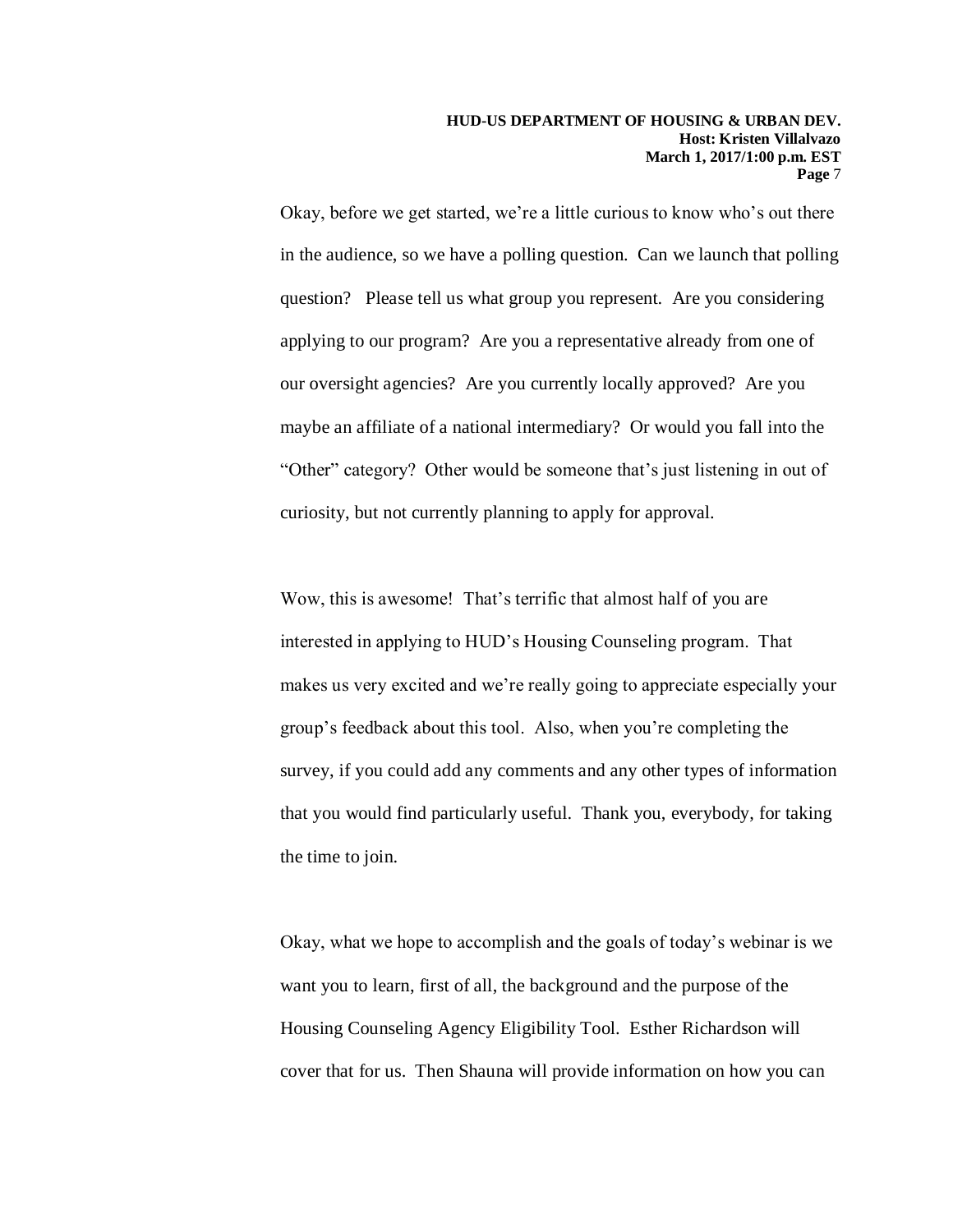set up and edit a user account on the HUD Exchange and then she will actually provide a live demonstration of the tool.

With that, I'm going to turn the presentation over to Esther.

Esther Thank you, Loraine. Hello, everyone. I want to say good morning or good afternoon, wherever you are located on this Wednesday. My name is Esther Richardson, like Loraine mentioned earlier, and I'm going to talk about the eligibility tool, which is a great tool the agencies can utilize to determine if they are eligible to provide for HUD Housing Counseling approval.

> So the tool was developed in response to the Final Rule. It's going to require agencies that are participating in HUD's other programs and providing housing counseling to get approval through the HUD Housing Counseling program. So the tool was designed for a non-profit organization seeking direct approval or affiliates or sub grantees seeking approval under an intermediary or state housing finance agency.

The tool is a prescreening of an agency's qualifications to determine if they are eligible to apply. Now the tool is really easy to use, it's simple to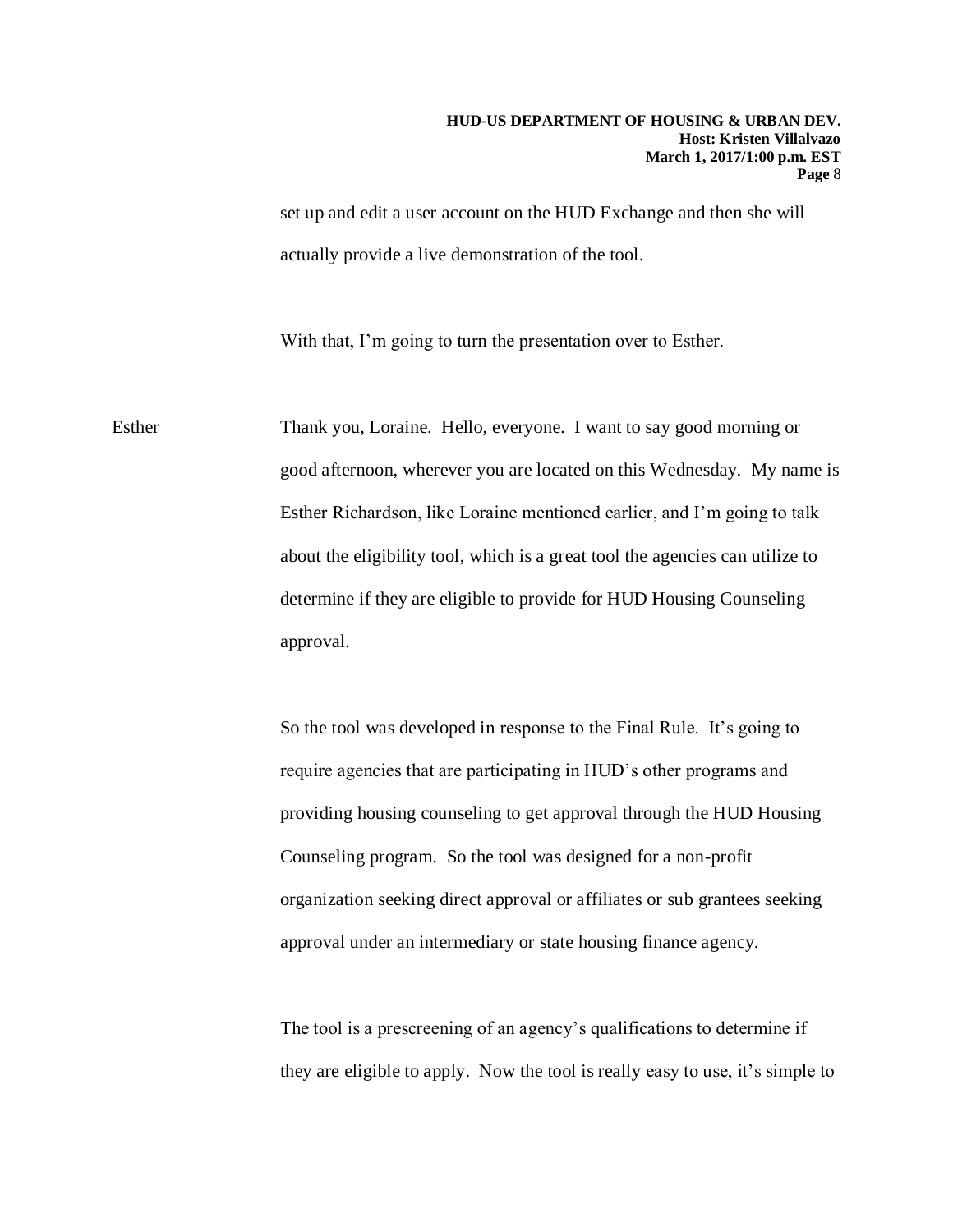use and it will provide a report or a result at the end of the tool. The results will identify what action an agency will need to take in order to be ready to apply for HUD approval.

If an agency is ready to apply directly to HUD, then that agency will be provided the next steps as well. So the tool is going to be good internally for HUD as far as streamlining the application process. I'm on the application team and I'm also one of two HUD advisors where I do speak with agencies seeking to apply for HUD approval. It's going to take time, because sometimes I may spend 30-45 minutes explaining the requirements for the Housing Counseling program. With the tool it's going to save time because the agency is going to be able to go to the tool and actually find what areas they may need to meet in order to apply for HUD approval if they're not ready.

Next slide, please. So the tool is going to allow an agency to determine if they meet the basic criteria to apply for the HUD Housing Counseling program. It is self-pace, online assessment of the agency's qualifications. What's really neat about the tool is that it has educational materials included. So as the agency is going through the tool and responding to the questions, there are also educational materials that can help explain the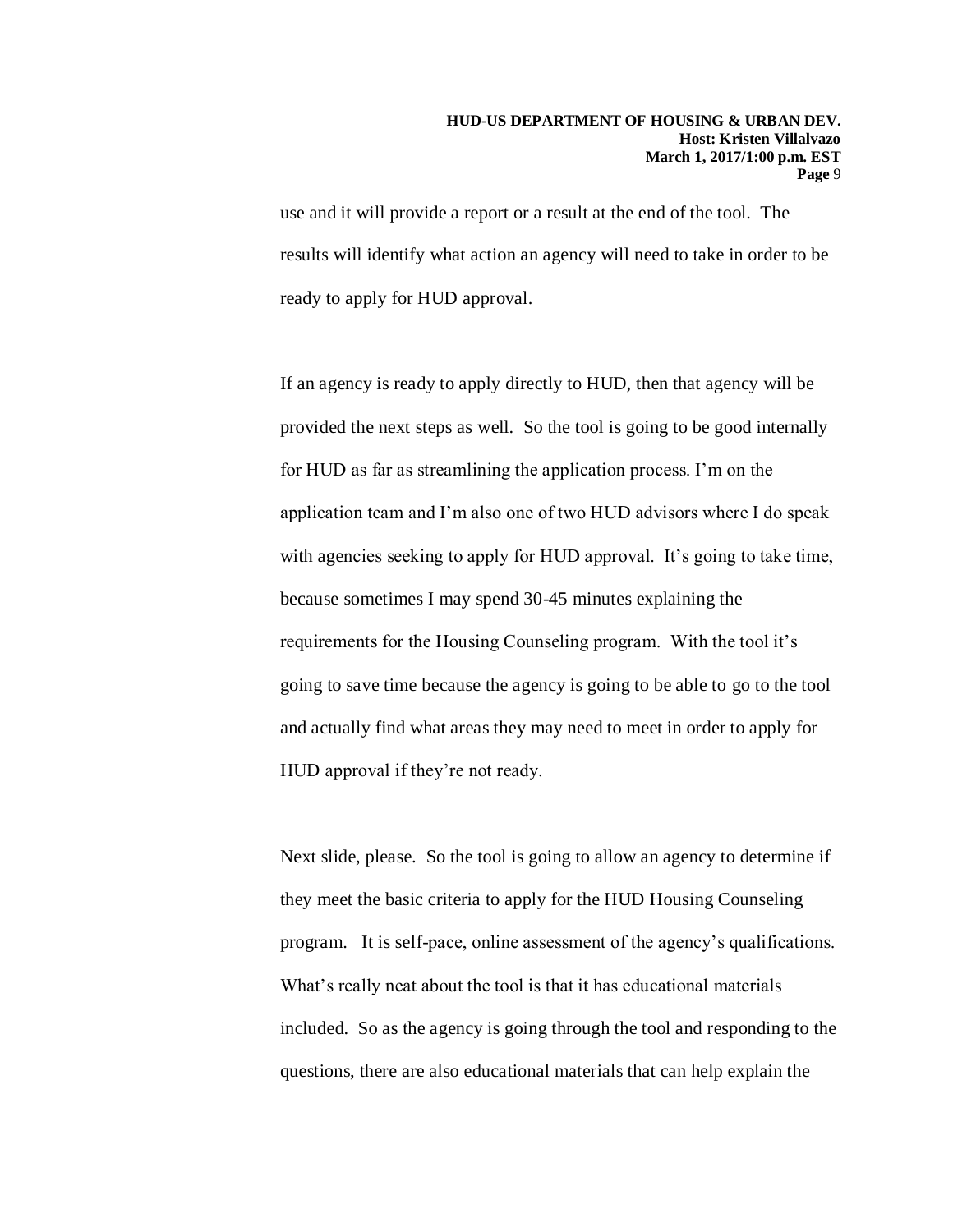requirement and regulations for the HUD Housing Counseling program. And again, the plus is that you're going to get a result at the end to tell you what you need to do as far as the next step. Next slide, please.

The tool does not guarantee HUD approval, so the agency will still have to go through the formal process with HUD as far as completing a 9900 application and submitting support documentation as well. The tool can also be used by HUD approved intermediary areas and state financing housing agencies to assist the agency with the selection of affiliate agencies.

Again, if an affiliate is using the tool, it's going to walk them through the qualifying criteria and requirements for the HUD Housing Counseling program. Again, it does not guarantee that the agency is going to be approved. It's just a tool to use to make sure that they're ready. Next slide.

So we have another polling question. "How does your agency currently review new applicants?" "Applicants are sent to HUD for approval with no preliminary—" "Agencies conduct a limited background search on the agencies." I think the screen is cut off. So the first one says, "Applicants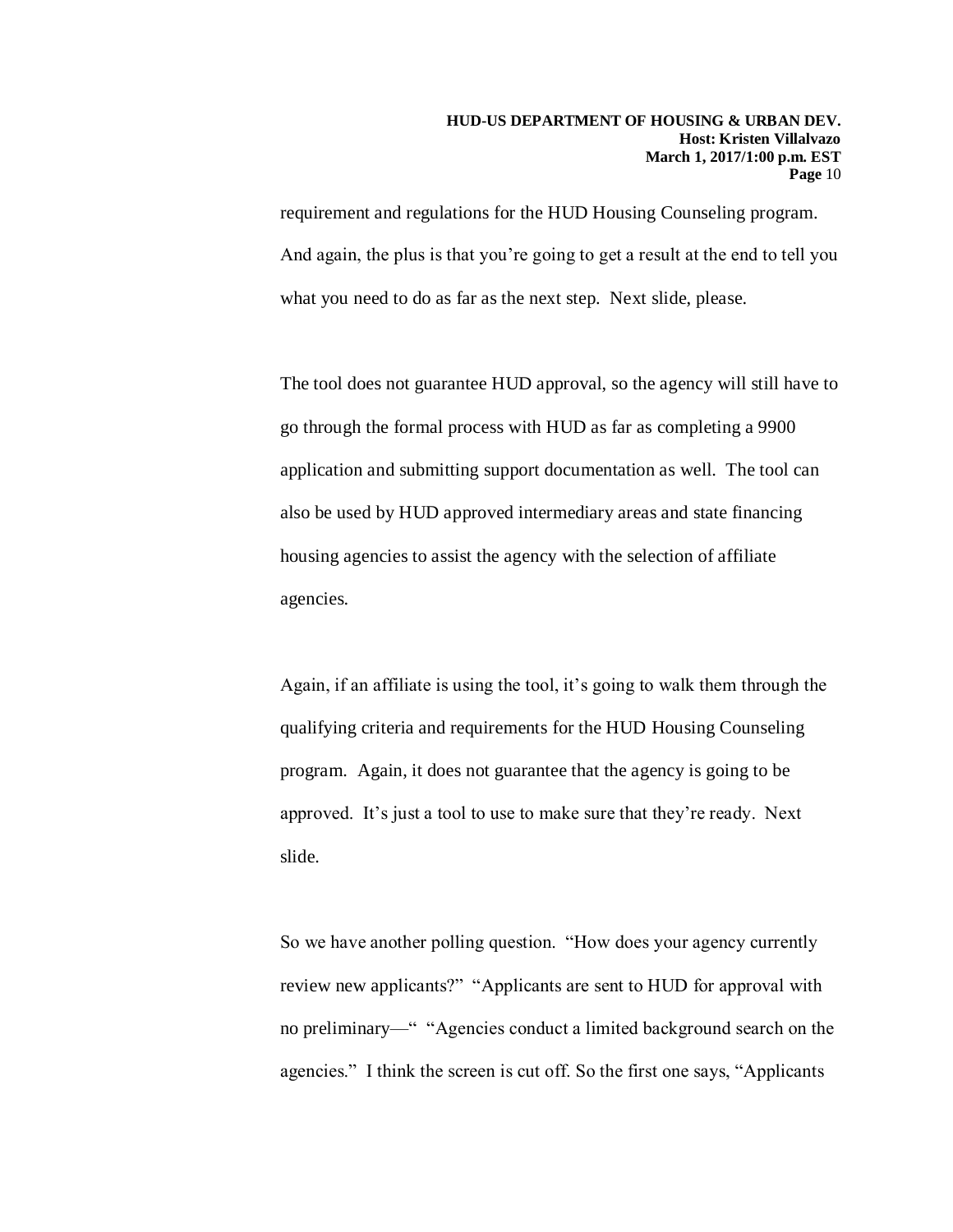are sent to HUD for approval with no preliminary checks." The next one is, "Agency conducts a limited background search on the agency before sending them to HUD." "Agency does not check applicant's background." And "Other." So please enter your response.

And the results are that agencies conduct a limited background search on the agency before sending them to HUD. So we got 33% of the agencies are doing a limited background and 57% is using another method as far as screening new applicants. Next slide.

With that, I'm going to turn the presentation over to Shauna.

Shauna Thank you, Esther. Welcome, everyone. Good morning or good afternoon. It's afternoon here in Central Ohio where I'm based.

> I work for a company called ICS and we're a technical assistance provider to the Office of Housing Counseling as well as other offices within the department. We also manage the HUD Exchange.

I am the day-to-day client liaison who works with the HUD Housing Counseling on a variety of written products, online products and we also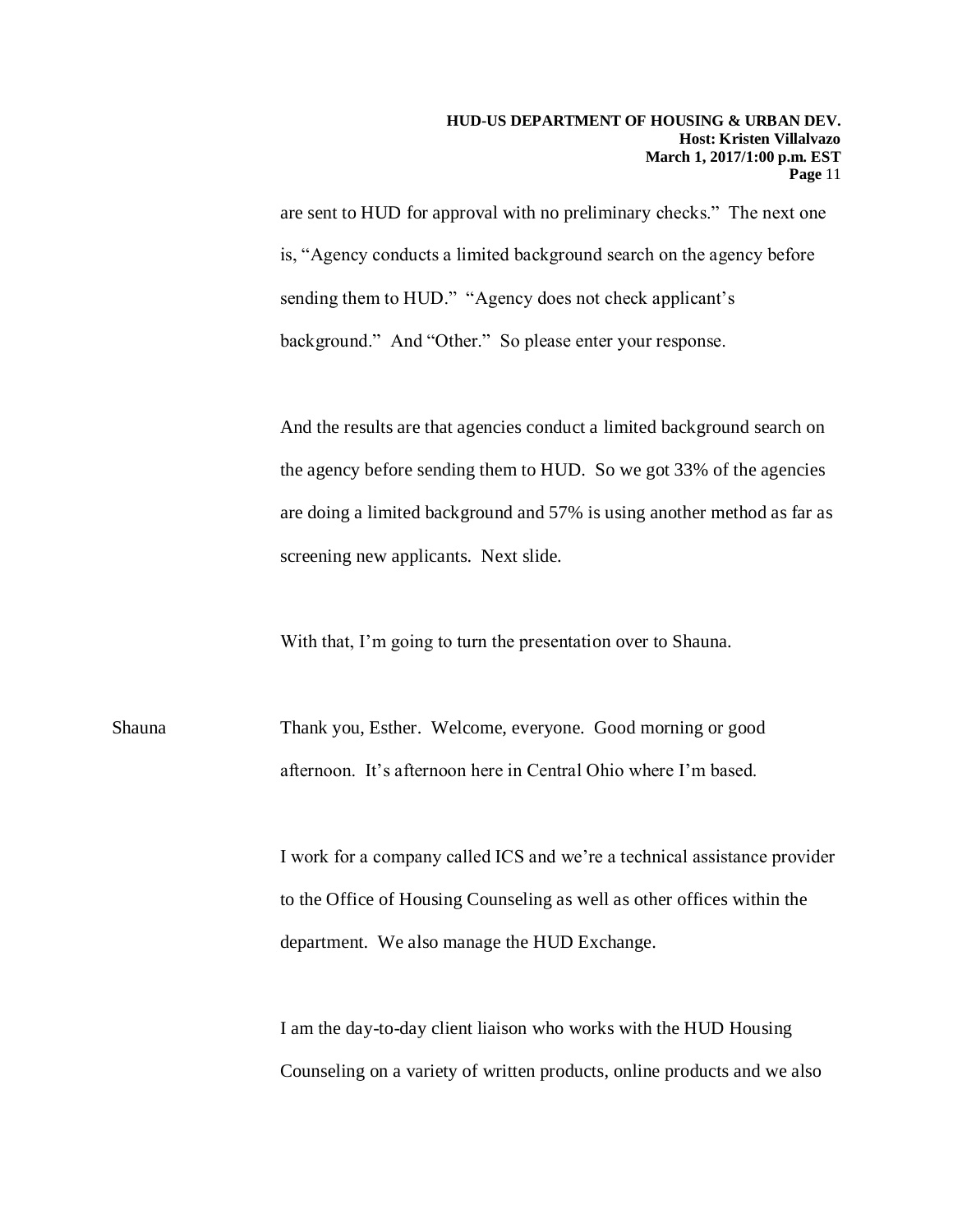manage an annual conference for oversight agencies as well. So I have kind of a foot in two different parts of HUD that is pretty helpful, I would think, for the tool itself and for other products, because most of my career has been spent in community planning and development programs where CPD is working on the home and CPDG programs before working with Housing Counseling. I worked in local government and funded housing counseling agencies, more years ago than I care to remember, and I've been working with ICF for about 17 years at this point.

So, I want to walk through a little bit on the tool. We definitely want to take your questions throughout, both verbal as well as written, so we definitely want to hear from you.

So in terms of where to go to get started, the Housing Counseling Agency Eligibility Tool, we gave the direct link here where you can log on to the HUD Exchange and go directly to this page. You can also access it from How to Become a HUD Approved Housing Counseling Agency page, which I will show you in a couple of minutes. I'm also going to walk you through and show you on the HUD Exchange a bunch of supplemental materials, definitions that you will need as you fill out the tool. The Tool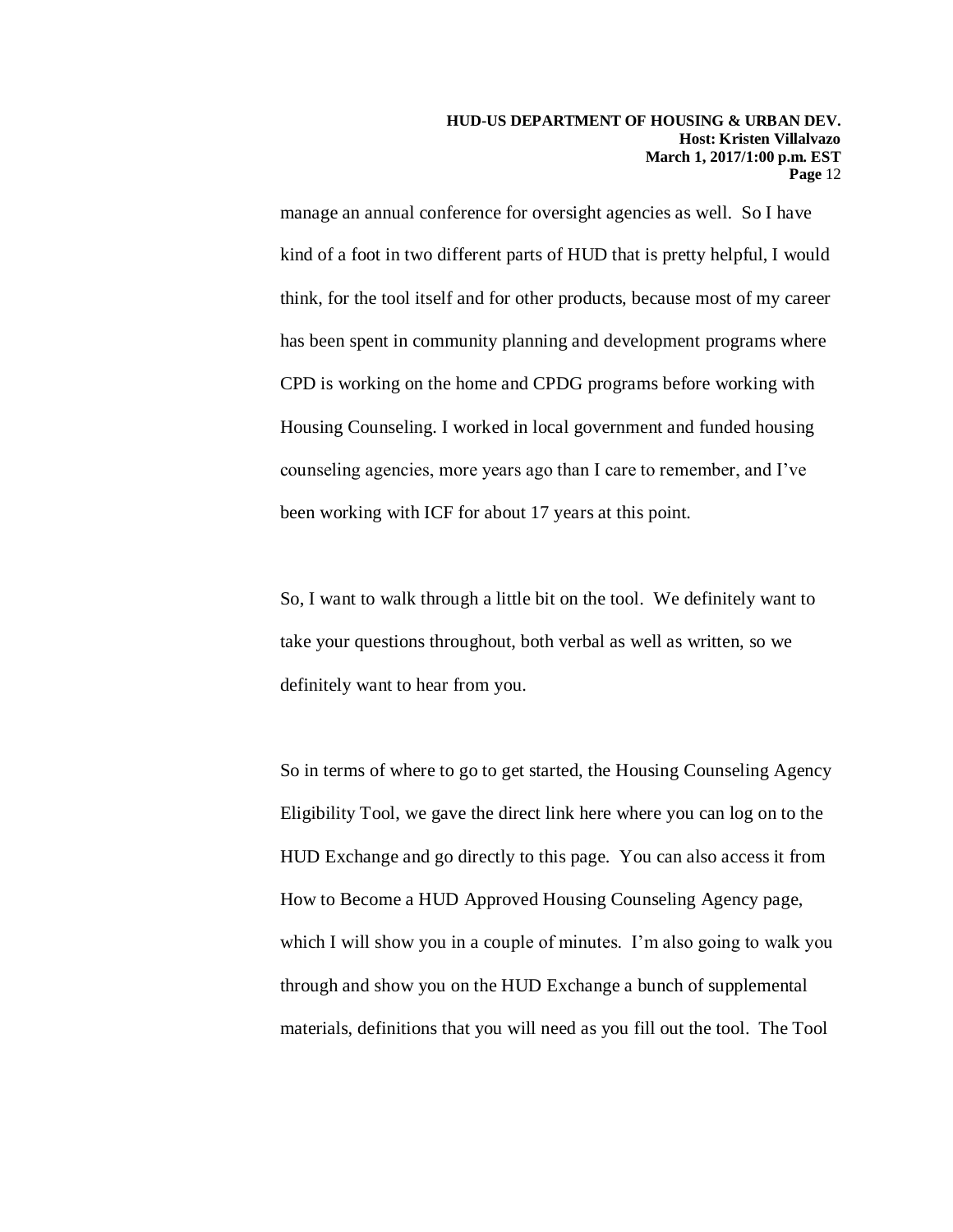at a Glance also will be very helpful. It's all 28 questions that you would be seeing in the tool itself that you can have as a side-by-side tool.

The HUD approval process, particularly those that are new to the process, may want to have the step-by-step instructions of this one-pager in terms of the approval and then a bunch of other background materials, such as frequently asked questions, the handbook, the HUD Approval page, etc. So just wanted to make sure that you guys had those in mind as we go to the tool itself and look at the landing page and how to access the tool.

So those of you that are not familiar with the HUD Exchange portion that happens to provide all the information about the HUD Housing Counseling program, this is the landing page for the HUD Housing Counseling program. Middle of the way down underneath Housing Counseling Resources, we have a few different resources here and there are lots of great things here. A lot of the things that you'll see in the tool itself where we link to toolkits and frequently asked questions, etc., but I want to go down here to this third one down, "How to Become a HUD Approved Housing Counseling Agency."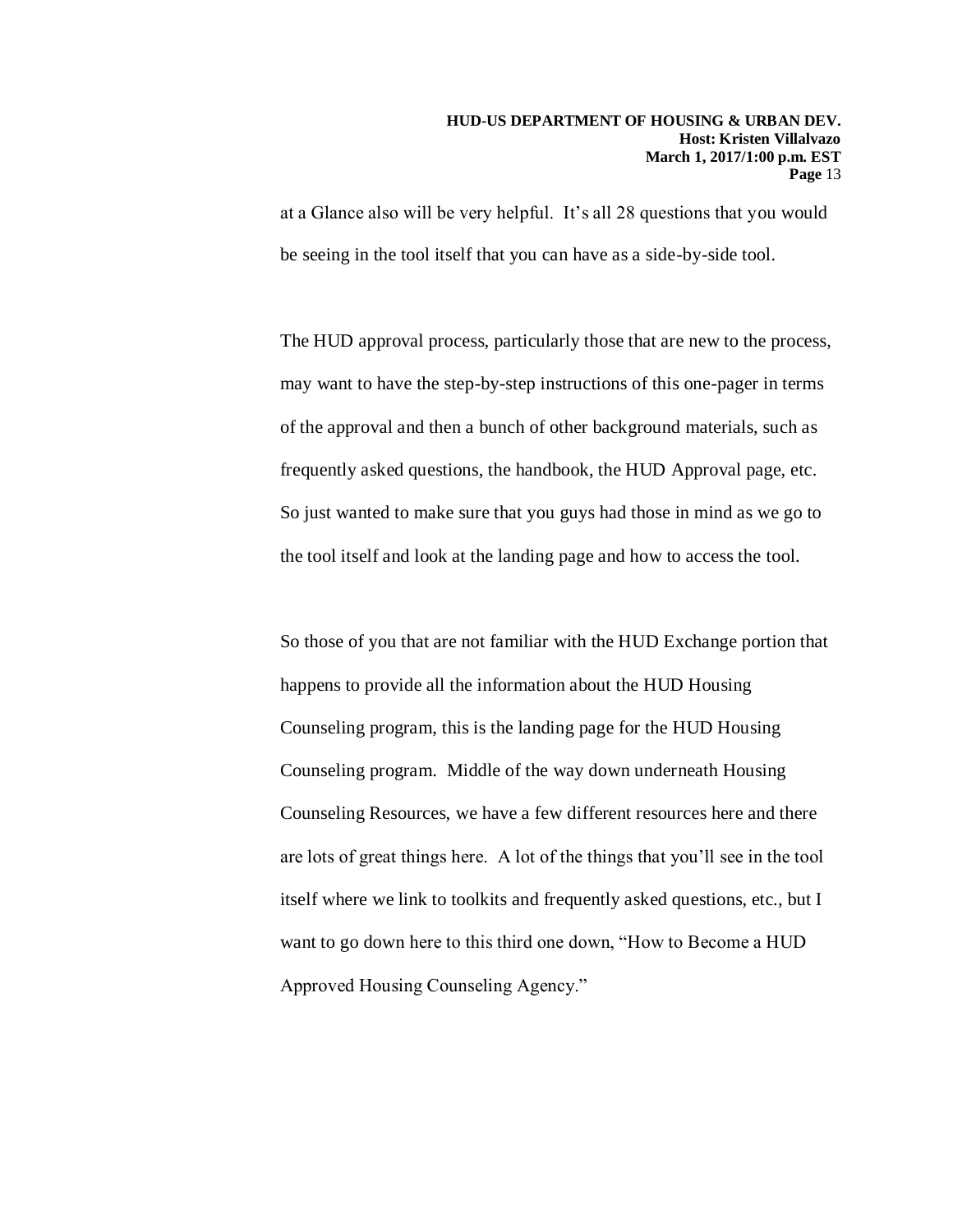This page really is the first place that you would go. And many of you, if you have already looked at the tool or taken the tool, you might have already gone to this page. This goes through what are the steps involved in becoming HUD approved, what is the qualifying criteria, etc., just at a glance, and then some instructions on exactly what you submit for HUD approval, including all the documentation. But this is the first page that you would go to to access the tool, so I'm going to go ahead and click on this green button that says, "Access the Tool."

To go to this particular page, which really is the in's and out's for the Housing Counseling Eligibility Tool, it gives great information at the top about what is considered a HUD Housing Counseling agency, and then a little bit about who's currently working in the program, and goes into what is the HUD Housing Counseling Agency Eligibility Tool.

So this tool, and folks might have covered this before, but this tool is strongly encouraged to be used by all of you that are new to the program. It will really help you to self-assess whether or not your agency is ready to apply to HUD. It is the first tool of its kind on the HUD Exchange that we've been able to offer any of our HUD clients. We're pretty happy that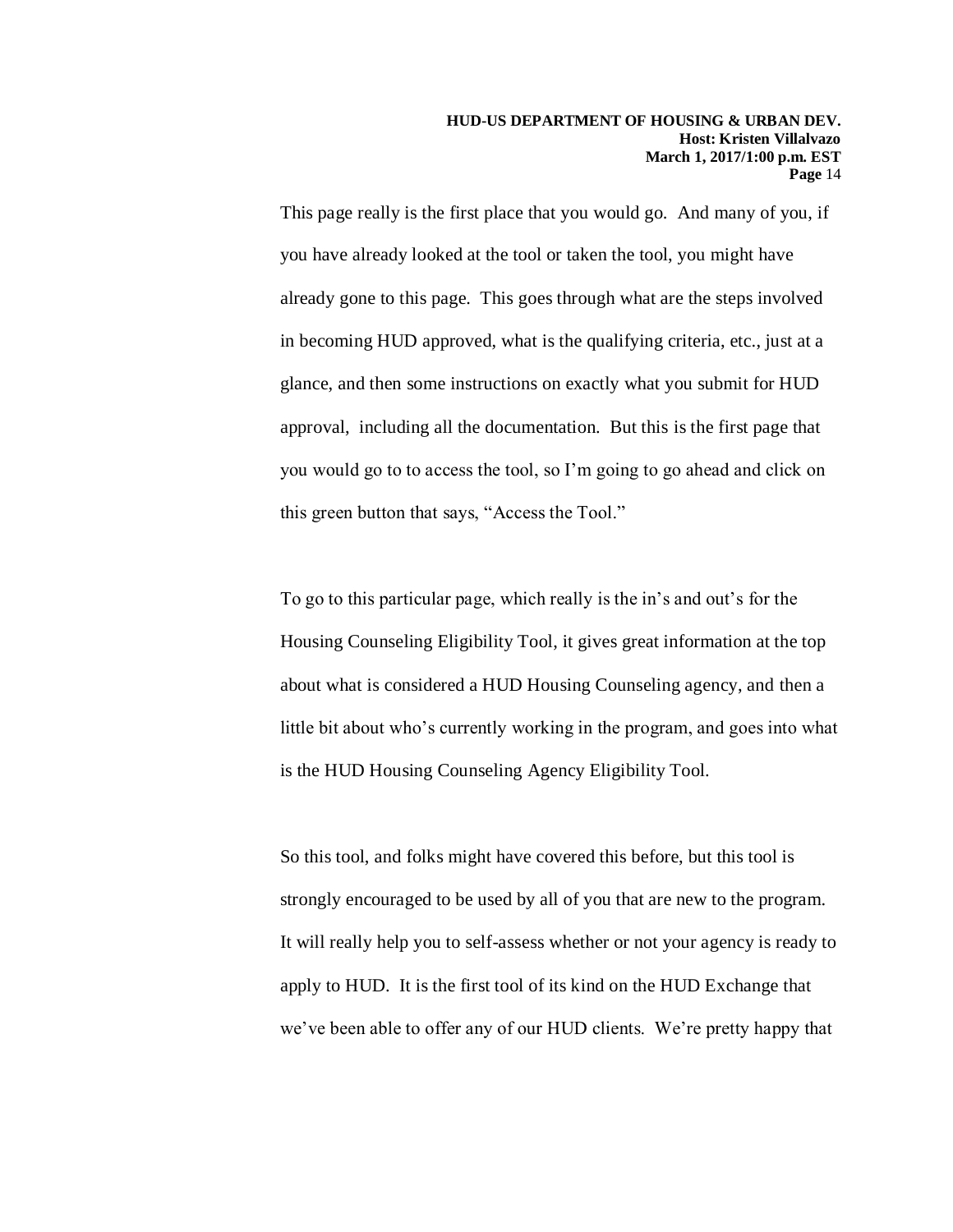were able to work with Housing Counseling to develop such a unique tool that is new to the HUD Exchange.

Some organizations on this call – and I looked to see who was on the registration list – some of you may choose to go to HUD directly and get HUD approval, some of my choose to work through a HUD approved intermediary or state housing finance agency, and we do provide the link here so that you can check to see who's currently working with HUD and then approaching those organizations about their process. We heard from the original poll that was done, some folks go directly to these organizations, sometimes they might go directly to HUD for the approval. There really is a choice, so I want to make sure that you guys know there's a whole list of intermediaries, both national intermediaries, regional intermediaries and organizations called multi-state organizations. Multistate organizations really have 501c3's in various states, but they are all part of the same organization. Participating state housing finance agencies are also listed here. So really it's your choice if you're looking at getting HUD approval, whether or not to come into HUD directly for that HUD approval or work through a network agency or an oversight agency. We kind of call it a couple of different terms.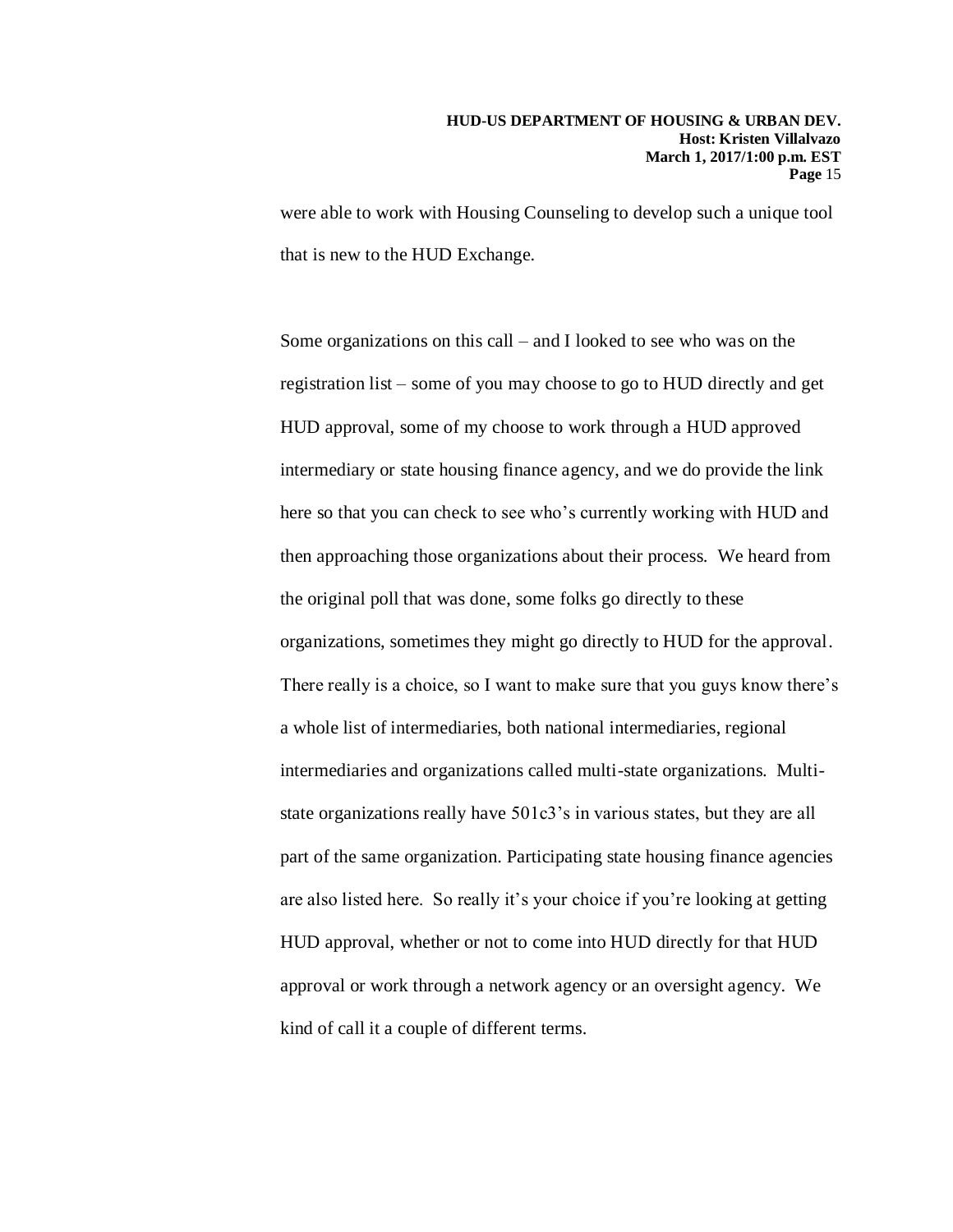So that kind of goes through that process here in terms of who might use the tool. I know we have also a bunch of oversight agencies on the call.

The tool itself will take about 30 minutes to complete. It may take users less than that. I certainly will go at a pretty good clip once we go through the tool itself.

So, who should use the tool? This is private or public non-profit organizations or state or local government should use the tool. We'll talk about a couple of those agencies that are not eligible as I talk about the user accounts in a couple of minutes.

We want to draw your attention here to the supplemental materials. Those supplemental materials, as I mentioned on the PowerPoint slide, really are available to you and you should take a look at these before you start the tool so that you have the ability to take a look at what's available to you. So the first one is Definitions. So in this particular definitions document, we're describing who is a local housing counseling agency and we separate non-profit entities from government entities, and we provide a list of those. And it's important for you to know based upon the type of organization that you are how you are going to interact with the tool and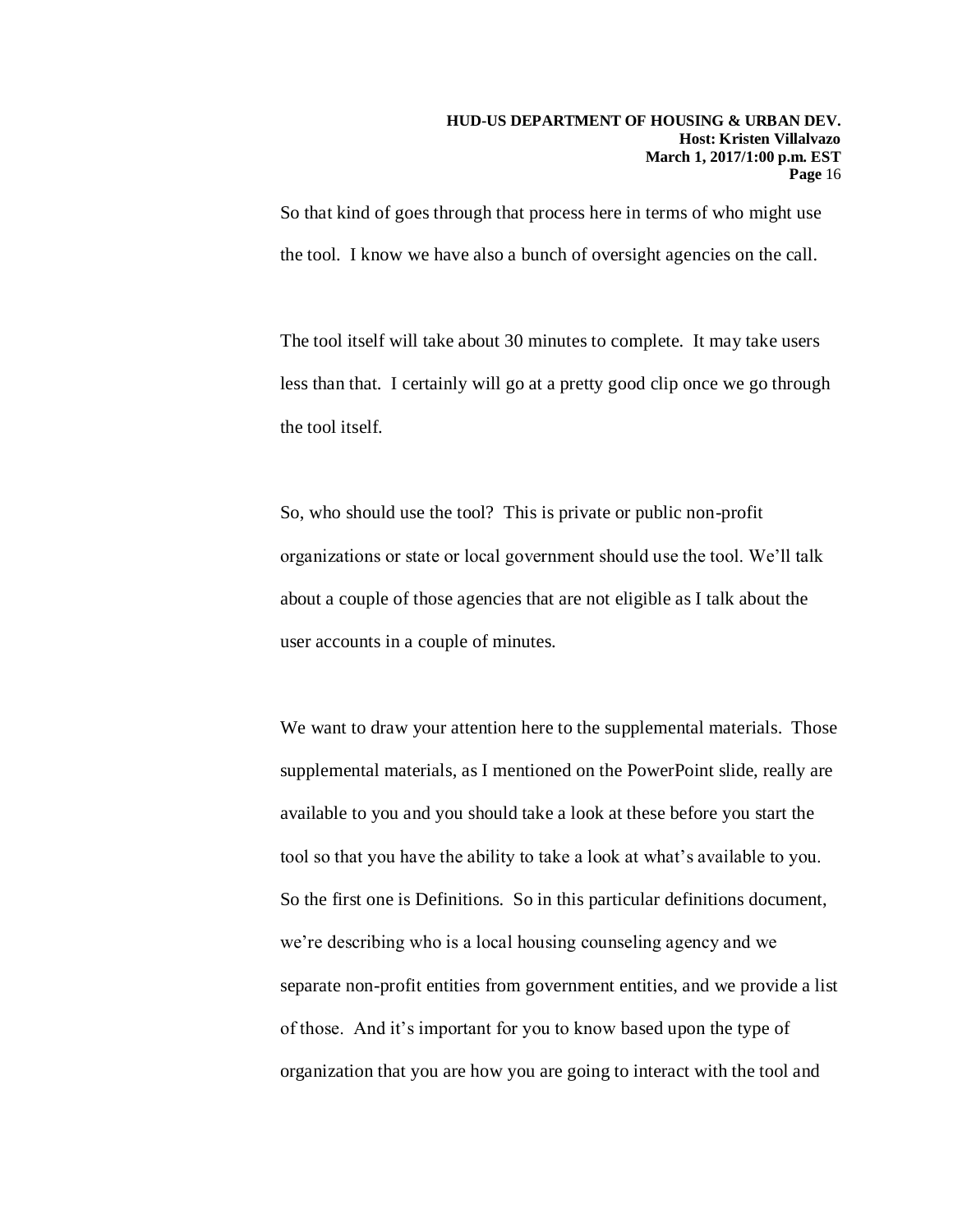make sure that you make a good selection, because it does matter how you select in terms of the screens that you'll see. So, that's Definitions.

There's also this tool At a Glance, which is all 28 questions within the tool and it helps you sort of navigate those. I'll show you that as well. This is all the questions that you'll see in the tool itself, and this is a couple of different questions at the beginning about organizational type, which we'll talk through in detail once we show the tool. But the first section here is on applicant characteristics and compliance. So sort of the basics about the type of organization, state and local requirements that have to be met, housing civil rights, if they're furthering Fair Housing, conflict of interest and a couple of questions about the organization in terms of what might be participants who are ineligible or might be part of some board of the organization that we definitely want to discuss. Election law violations, something that came with the certification rule work plan. That's the basics of the program underneath applicant characteristics and compliance.

Then a whole series of questions about experience in terms of administering a program for a year. What type of community is being served here and if community based. Knowledge of HUD Housing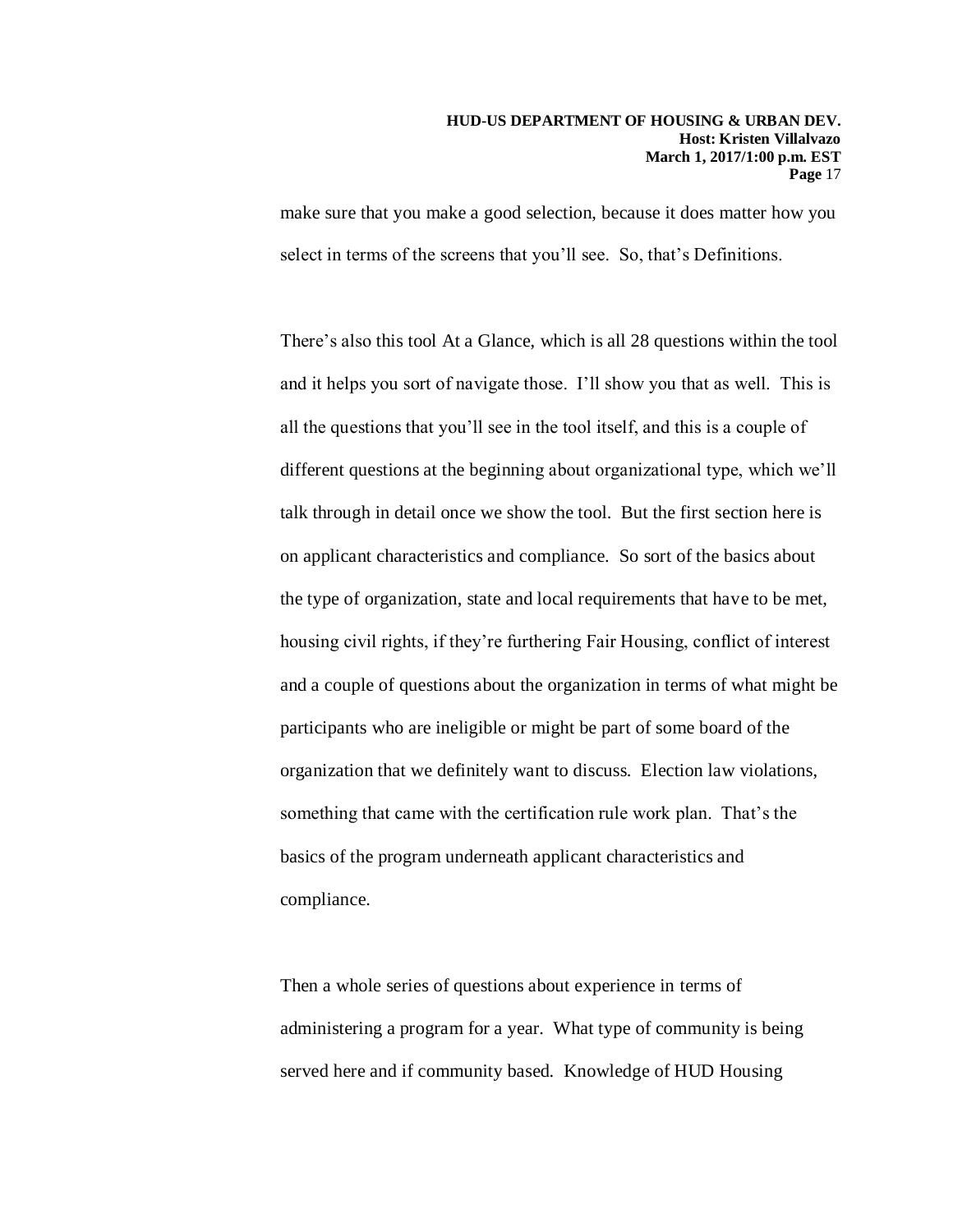program, knowledge of the local housing market. All of those are underneath Experience.

In terms of resources, we have a couple of questions here about contracts or agreements that might be had with other organizations, depending upon how you're operating, whether or not you have additional funding for the organization, staff experience, a couple of those things.

The next section – and we have great questions here on facilities, privacy, things like that, then a couple of questions toward the end about systems that are in place that are related to client management systems, recordkeeping, etc. Then towards the end, we have questions that are provided that are about the approval agency, etc.

And you might notice this, the pdf does have hyperlinks provided here. So if you save a copy electronically, you could open it up in a new window, it goes to the handbook, it goes to various HUD Exchange pages that help explain, particularly those that are new to the program, do you have a client management system, for example. Well, let's learn more about the client management system. So we have a lot underneath the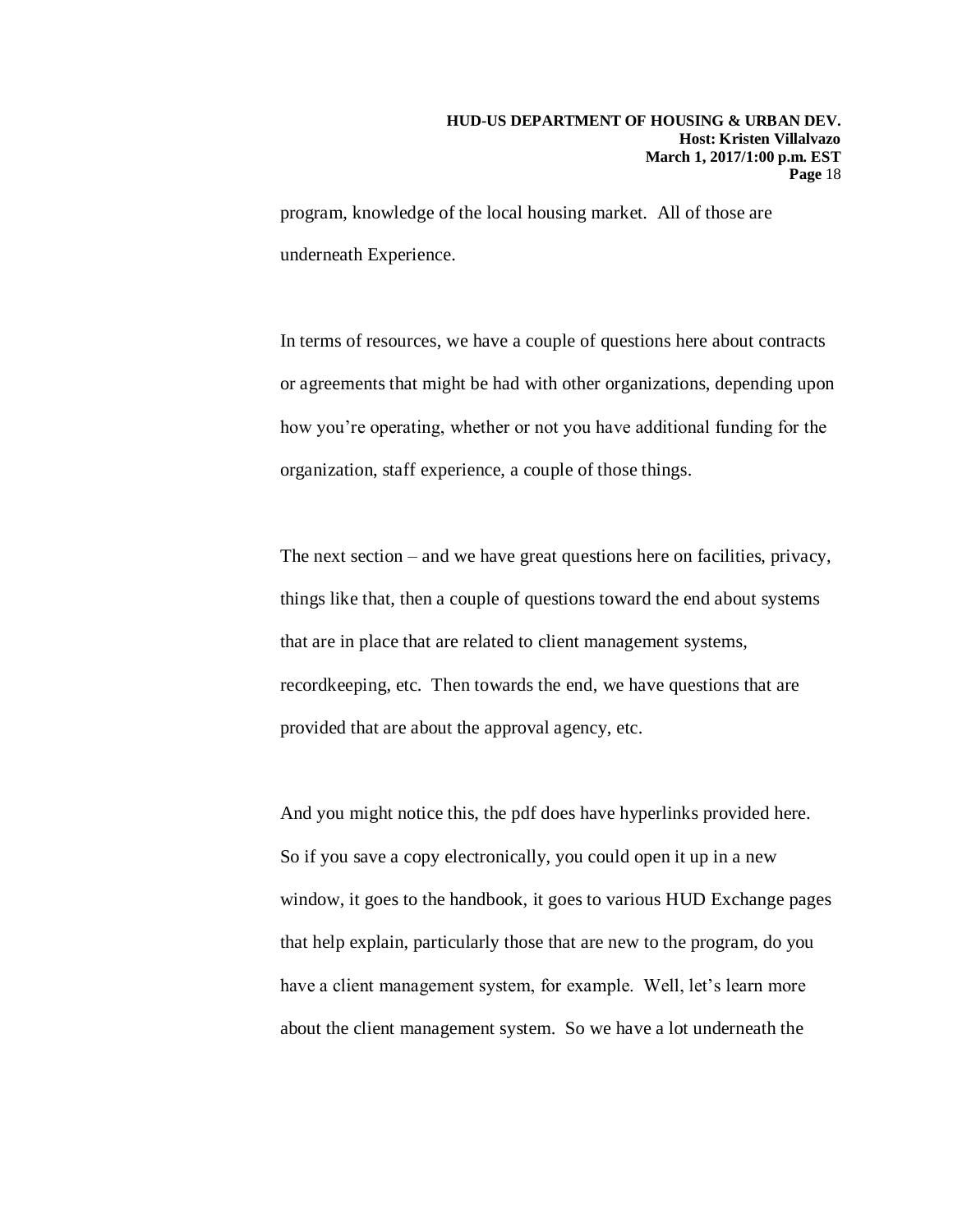Learn More with every question, things that you would want to take a look at.

And it's exactly the same as when you are in the tool itself, but we thought the Tool at a Glance would help those of you that are new to the program really get started, really have a nice little toolkit for yourself, something to have beside your desk that you can take a look at. You can even start filling that out. That might be the precursor to looking at the online tool, make sure that you have all the right answers to the question.

The overview of the HUD Approval Process, I'm just going to skip over the frequently asked questions, although they're excellent. I did want to show you this overview of the HUD Approval Process so that, again, those of you that might be new to the HUD Housing Counseling program, we put together this flowchart as a group with the folks that we're helping, the ICF team put together the Housing Counseling Agency Eligibility Tool. We just wanted to codify the process a little bit more. So you'll see the steps that you see here. The step one is really to determine if your agency is eligible, and then it will have this recommended that you fill out the Housing Counseling Agency Eligibility Tool. And you can fill it out, and again, we'll talk about this Not Ready to Apply/Ready to Apply, but the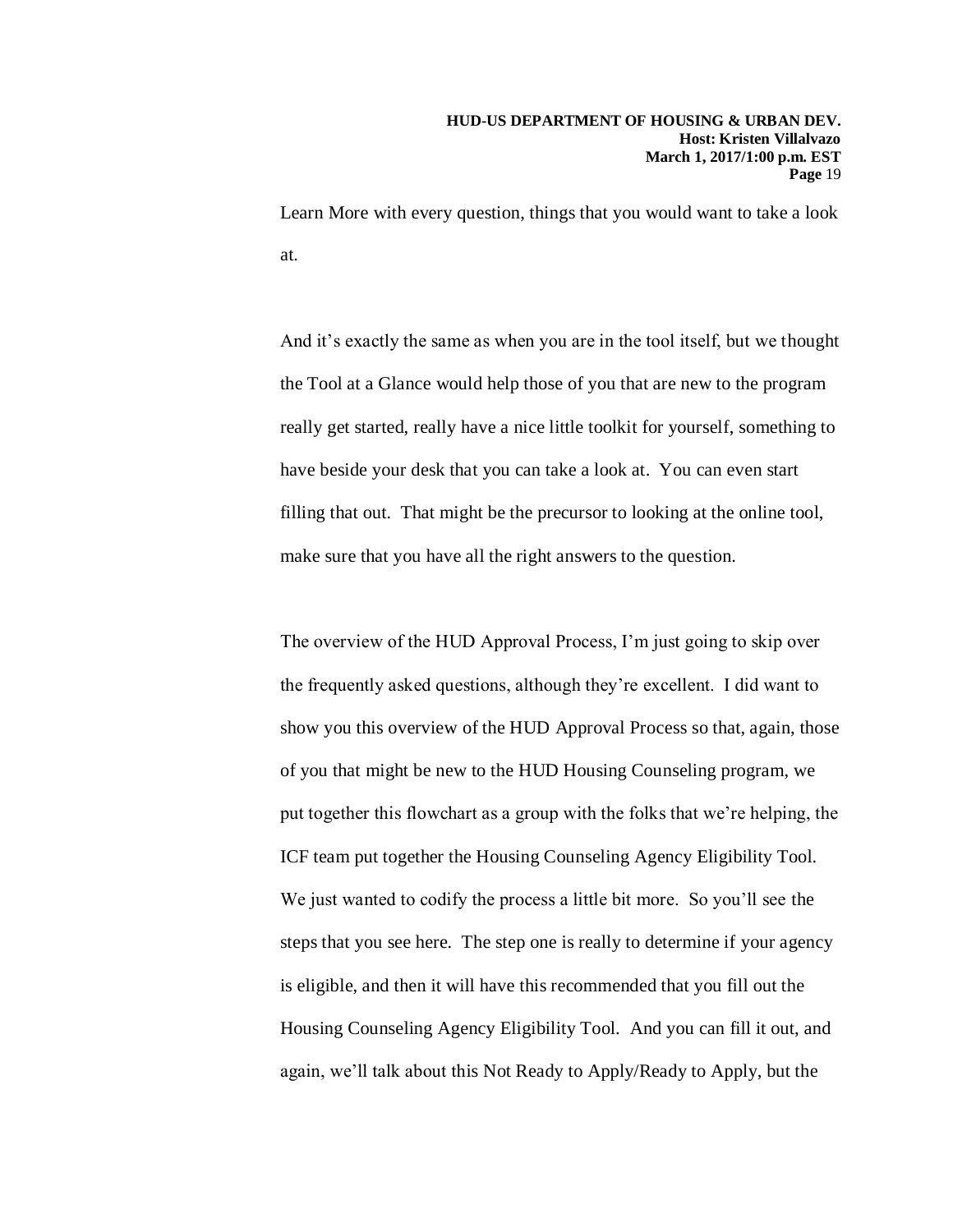tool itself is a learning tool. I think Esther mentioned that you're going to figure out what are your next steps, particularly if you're not ready to apply, and then going from there.

So, you have the option. You can take the tool and you can work with an oversight agency network, which is what you see underneath Step 2. They will may require you to go in and apply to HUD directly. That is an option if you're a local housing counseling agency to go and work with an oversight. Or, you might be an intermediary, you might be a multistate organization or a state HFA, or your local housing counseling agency that simply wants to get the HUD approval and you're going to be working on your own, not as a part of a network, then you would just continue to Step 3.

If you get the result Ready to Apply, using the tool and follow the steps here, which as Esther and Loraine said, these are the steps that you'll need to take in terms of filling out the HUD form 9900, the documents that need to be provided, that type of thing. Then if all of this sort of going down on the path, then you're eligible to participate in HUD's Housing Counseling program. And as NOFA, Notice of Funding Availability becomes available through HUD's Housing Counseling program, you can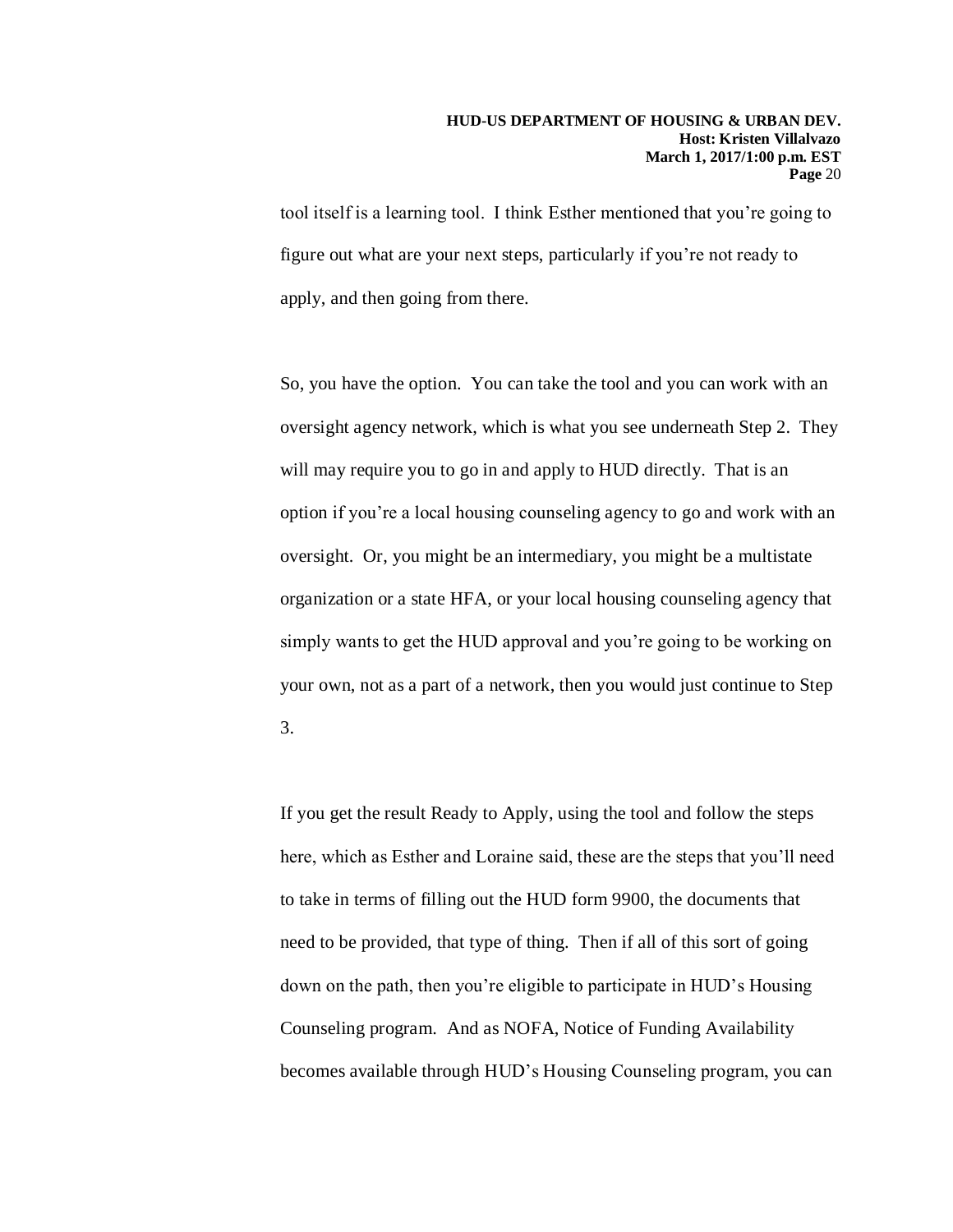choose to apply. So this is also a handy chart that you might also want to have at your desk that you print out to make sure that you understand the steps.

It might be something that you share with your board that this is what you would like to do as an organization is apply to HUD, becomes a HUD approved Housing Counseling agency, and these are the steps that are involved.

You might be an oversight agency that has an application package. Maybe you'd like to use this in your application package because you would like to provide, again, an at-a-glance look at HUD approval and maybe where it intersects with your oversight agency requirement.

So those are a couple of things on the landing page for the tool itself. I just want to pause here and see if Loraine or Esther want to add anything to what I covered before we get into the tool itself and talk about HUD Exchange accounts.

Esther Shauna, I think you provided some very important and useful tools for everybody and I don't have anything to add to it. Thank you.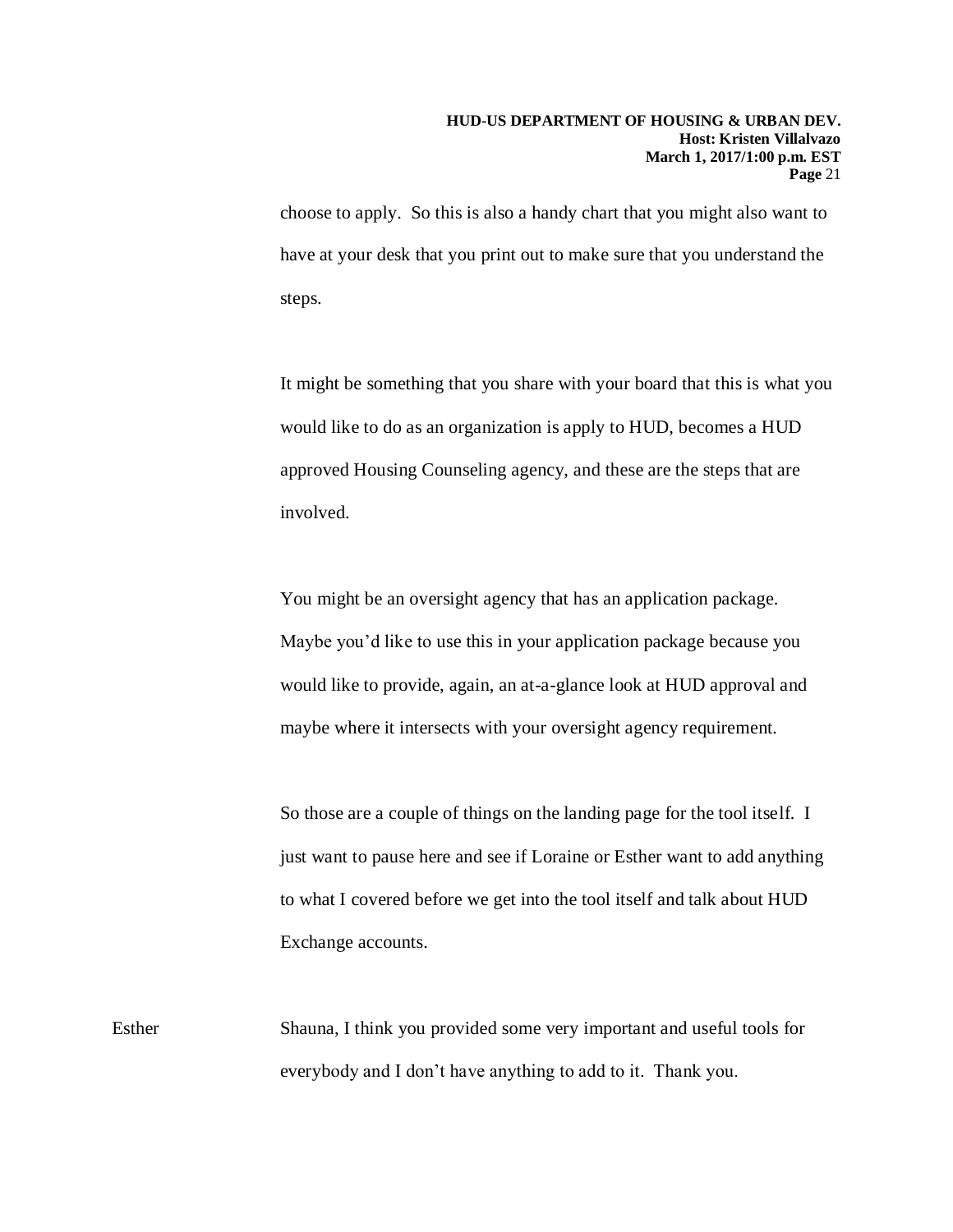Loraine Yes, I think you covered everything. I don't have anything to add at this time.

Shauna Great. So in terms of the PowerPoint, I just want to go back to this for a second here and talk about the HUD Exchange User Account.

> So in terms of using the tool – and some of you that have been working the CPD programs may already have an HUD exchange user account but some of you may not – those of you that don't have a HUD exchange user account, it's important that you have a user account for this tool and also for other things, which I'll cover in a second. But for this specific tool usage, we separate those that are eligible in the tool upfront that are nonprofits or government entities from ineligible. So if you have a HUD exchange user account and you're a non-profit or government entity, you should be fine to take the tool, should not be a problem. If you are an ineligible organizational type, like HUD or it might be another federal agency, like maybe CFPB or one of the other Consumer Finance Protection Bureau or other federal agencies that are simply just interested in the tool, for profits or individuals, you will automatically not be able to either take the tool or you will be given ineligibility screen and I'll show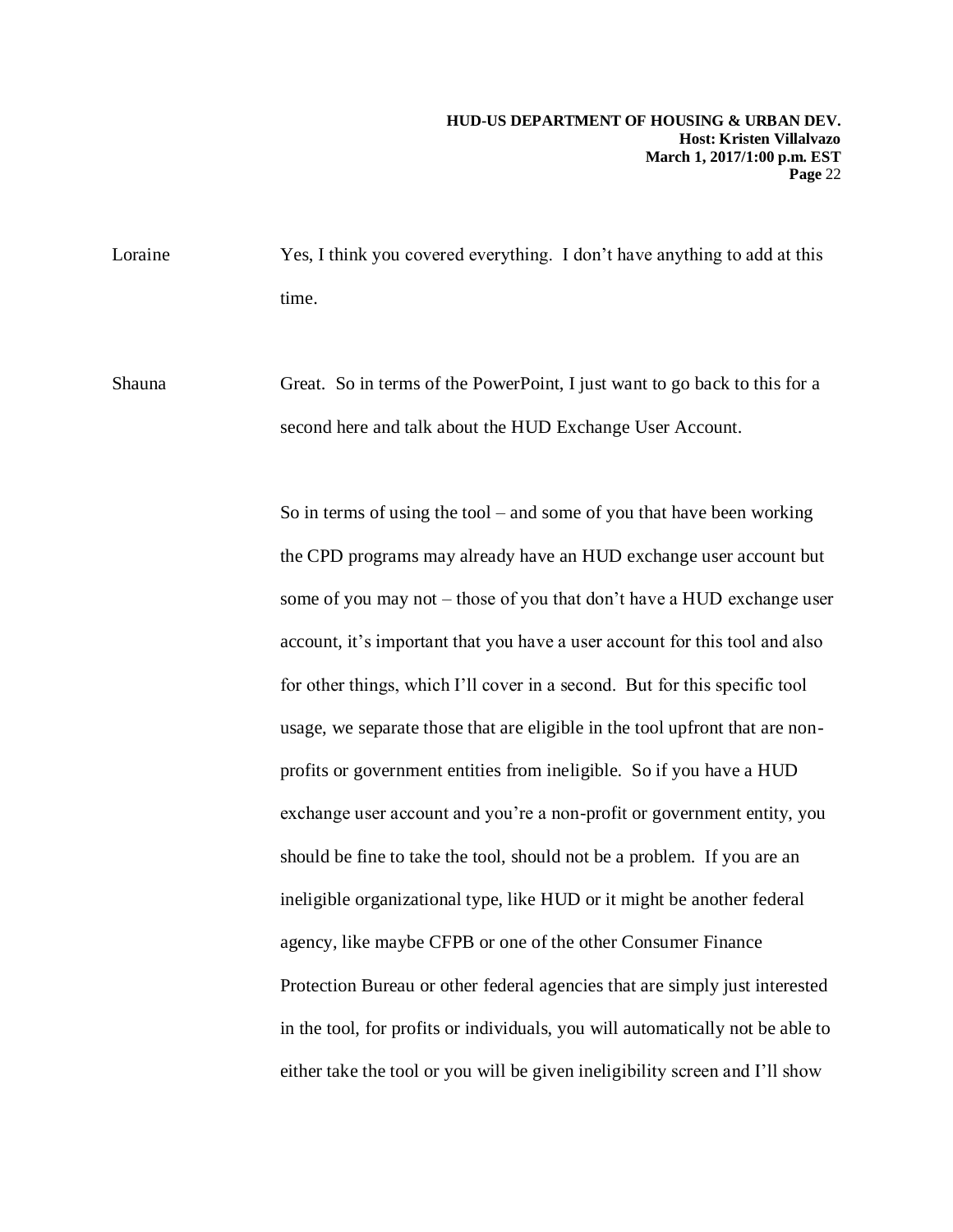you that in a second. So it's really important that you know exactly what kind of organization type that you have in place.

So I'm just going to cover a couple of these and then I'm going to show you my own user account for a second. So setting up a user account is really easy. There's literally five questions. It's fairly simple. When you set up the user account itself, you obviously will be able to access this tool, but you're also going to be able to register for HUD training. It might be in person, it might be webinars, etc. You also will be able to access online training. We did just launch the network monitoring online training on the HUD exchange where that's an example of if you're an oversight agency, you need to have a user account in order to take that training.

Then there is a learner transcript of trainings that you enrolled in or those that you've completed. It's really there to be a service to you.

Then if you do have a HUD exchange account today, you can also update your account, which I will show you as well, if you need to change your organization type.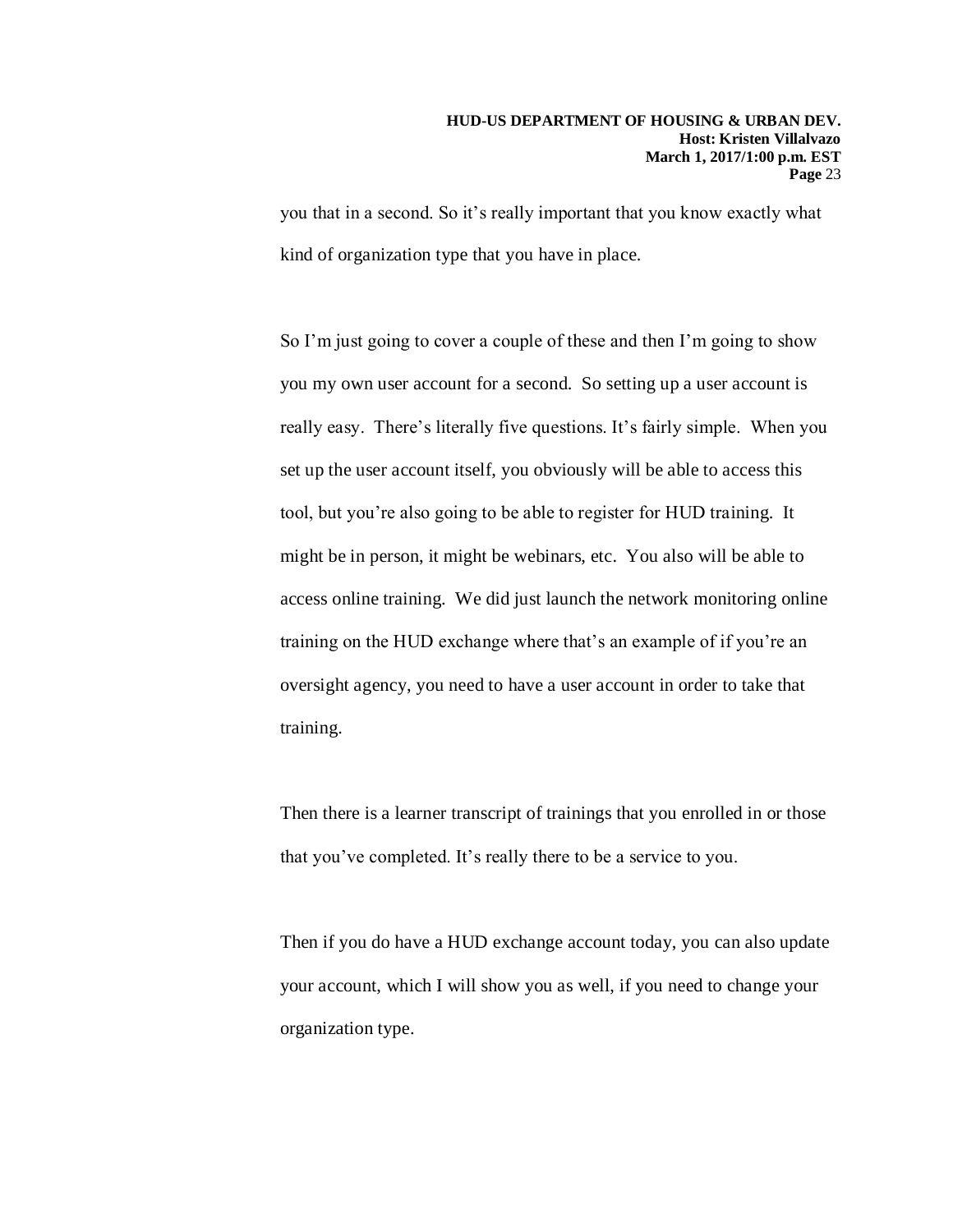Going back to my account, so anyone can set up an account. I'm just going to go to my HUD exchange here. This is my dashboard for my account. But if you needed to set up an account, I can log out for a second and I can show you. But if you wanted to create a new account, you would just simply go – and again, this is up in the upper right hand corner – New to the HUD Exchange, Need to Register, Create an Account, and you would just create an account right here. But if you do have your own HUD exchange account, you would simply log in and take the tool.

I'm just going to log in to make sure that I'm logged in. And if you do have a HUD exchange account and you've been into the tool, you can use the application that you see here.

And I'm sorry, Updating My Account is where you would update your account underneath Organization, and you'll see my organization type is that I'm a technical systems provider. But like we had some folks that might have registered initially who were housing counseling agencies underneath Other or maybe you just happened to choose Individual. This is where you would need to change that because you cannot take the tool unless you're a non-profit or government agency. You would just select Update and then go into that tab and update.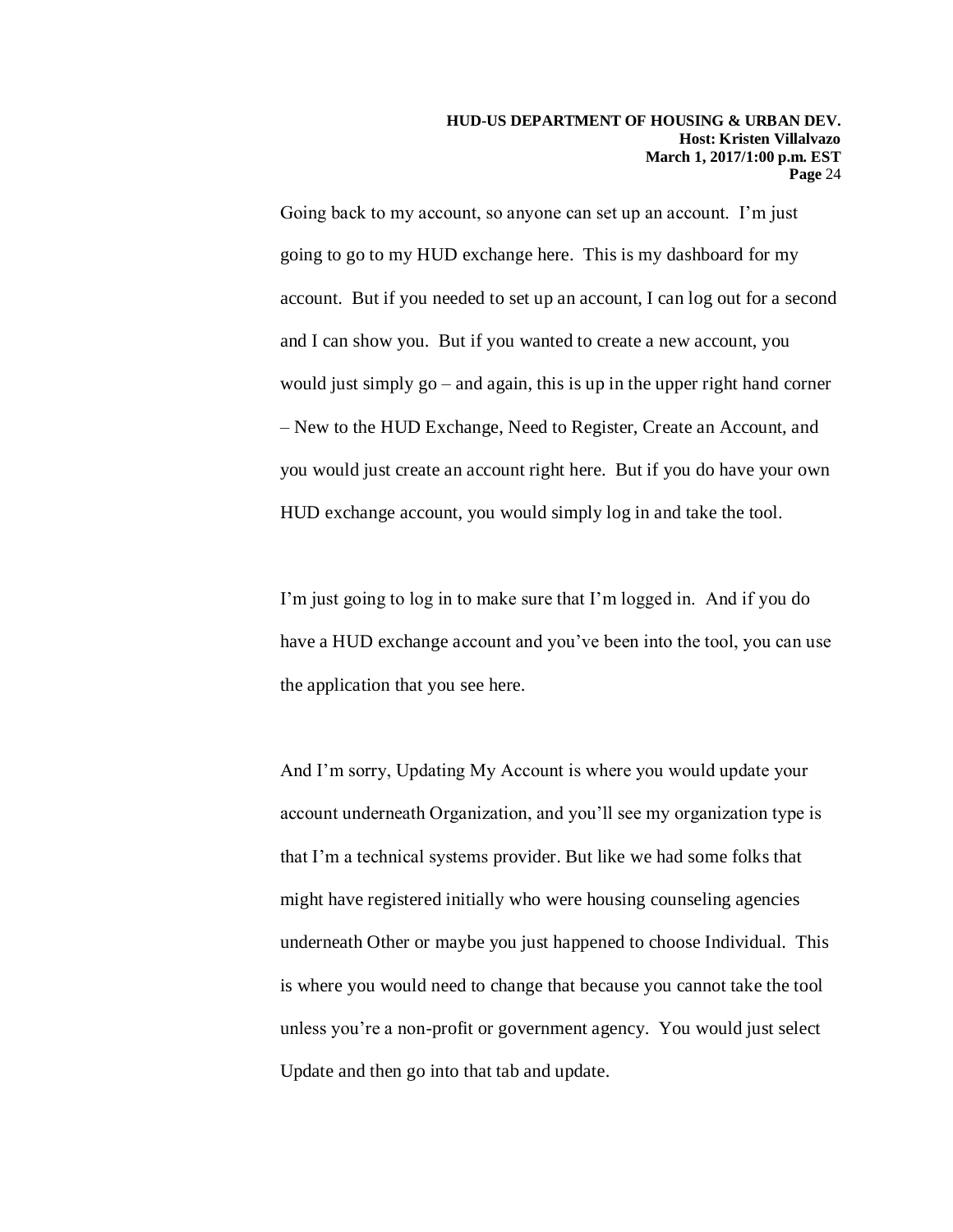**HUD-US DEPARTMENT OF HOUSING & URBAN DEV. Host: Kristen Villalvazo March 1, 2017/1:00 p.m. EST Page** 25

Okay, so we can now go into the tool. I'm already signed in, but this will sign me in and bring me to the dashboard. Then I want to make sure that I have my case, I have a couple of case studies to go through here, and we tried to make this applicable to the audience given who had registered here. Let me just see if I can show this side-by-side. Hopefully you can see both.

So for the Housing Counseling Agency Eligibility Tool, just a couple things about this dashboard I just want to make sure you know are there for you. So I've already signed in with my HUD user account and I have been brought to this dashboard. If you have any questions about agency eligibility or the requirements, there is a link here where you can email [housing.counseling@hud.gov](mailto:housing.counseling@hud.gov) and you want to put information there about what your specific question is. Separate from technical issues with the tool or I'm not quite understanding how to navigate the tool or the tool's not working for me, or something like that, you should contact the HUD exchange team that you see here. So just want to make sure that you folks know that.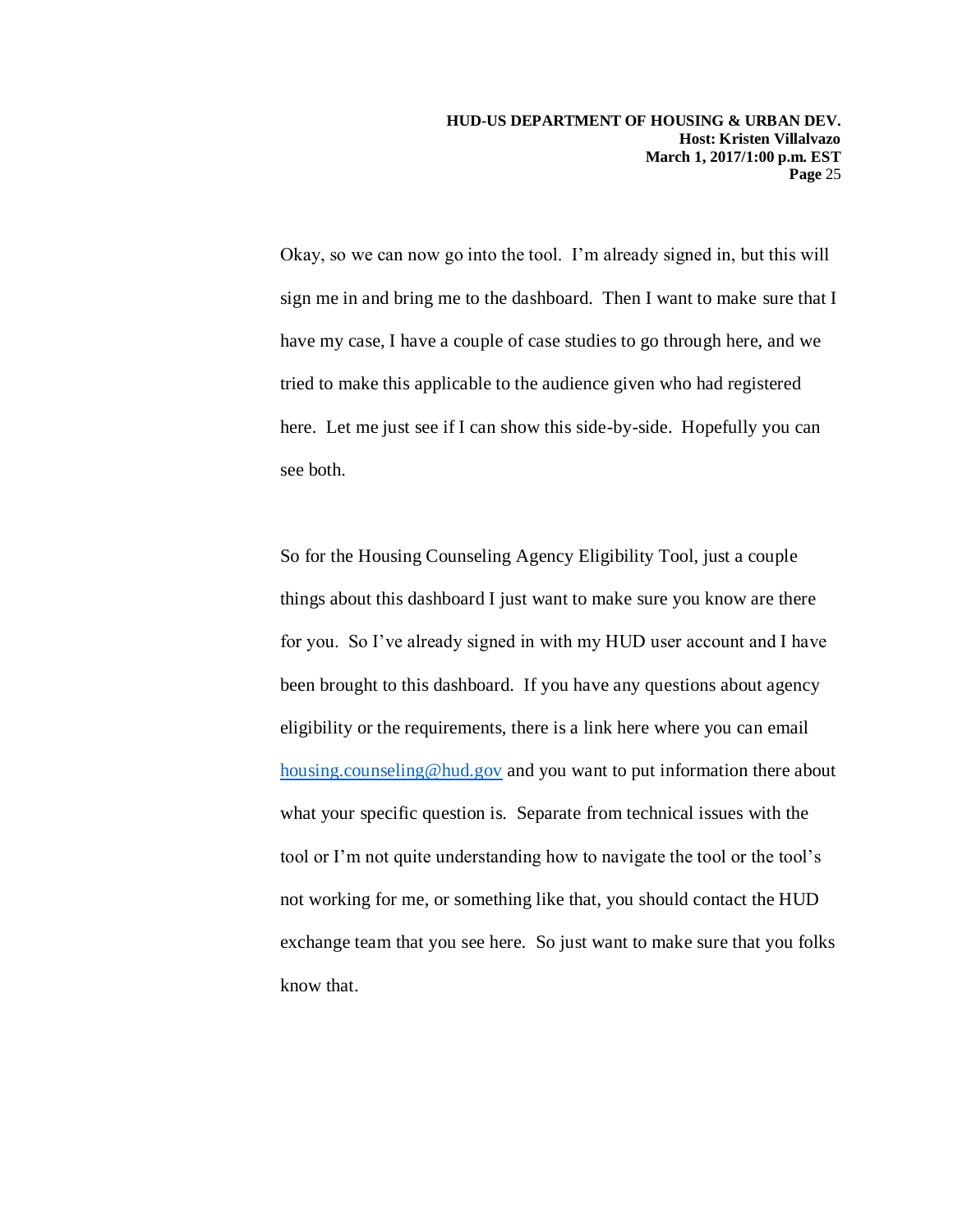We mentioned before that you can start or stop the tool. I think Esther might have mentioned that in her overview. So you wouldn't have as many assessments as I do, but you may have an In Progress. So you can go back into and just hit Continue if you want to continue the application that you're working on. Or, if you don't have any here, you just want to start the tool, you can start the tool here and then this also provides you with a link to those helpful supplemental materials that we talked about.

Let's go ahead and start the tool. Hopefully folks can see that. Is that big enough for folks? Let us know if it's not.

Same header here, email HUD if you have eligibility questions, requirements, and then technical issues with the tool contact the HUD exchange team.

So the first screen that you see is organization type. We're going to talk through this in a second in terms of organization type, but I did want to point you to the bottom here. You will see that this is your progress bar. So all along the way you're going to see that your progress bar is going to go up in terms of percentage, all the way up to 50%, 60%, 80%, all the way to 100% in terms of completing the tool.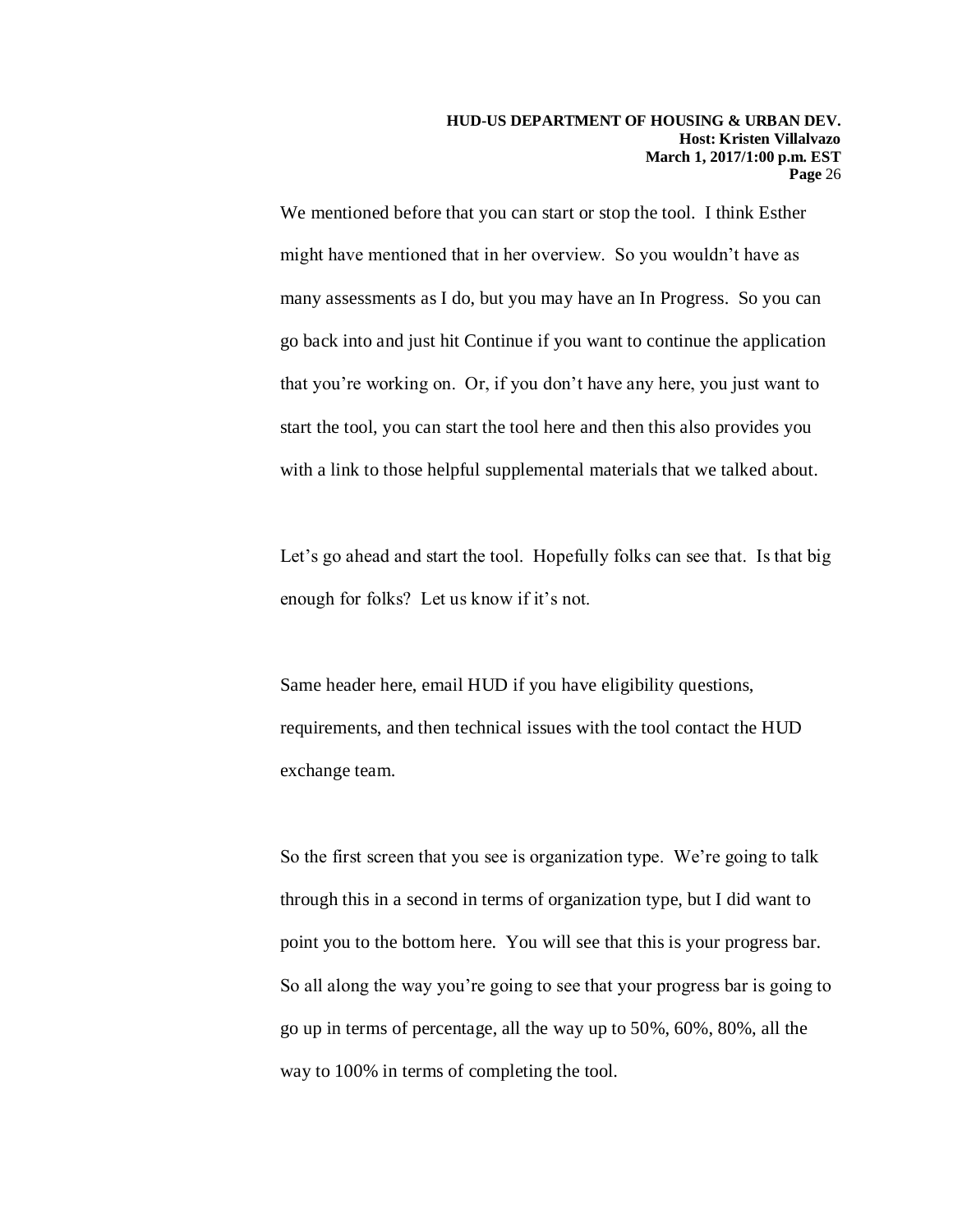So our first case here, we have a community housing development organization, because I do know there are some folks on this call who are CHDO's, and that's a special non-profit underneath the Home program, and we do expect many more CHDO's to now participate in the HUD Housing Counseling program. So, they're a non-profit, so we're going to go ahead and select non-profit here.

I did want to point out, same as the Tool at a Glance, you'll see the Learn More's. This is a very short Learn More. The other ones are going to be longer as we go through, but just wanted to make sure that you knew that. And then I mentioned before for-profits and other entities, the two to the right here, both of those take you to an ineligibility screen. Only nonprofit or government agency organization types work with the tool.

I've probably said that like three times, but adults do learn by hearing things three times, supposedly. Or if you're my toddler, ten times, because I have to hear things ten times from him.

Okay, so in terms of the non-profit entity, you would indicate – and I know we have some community development corporations on the call – so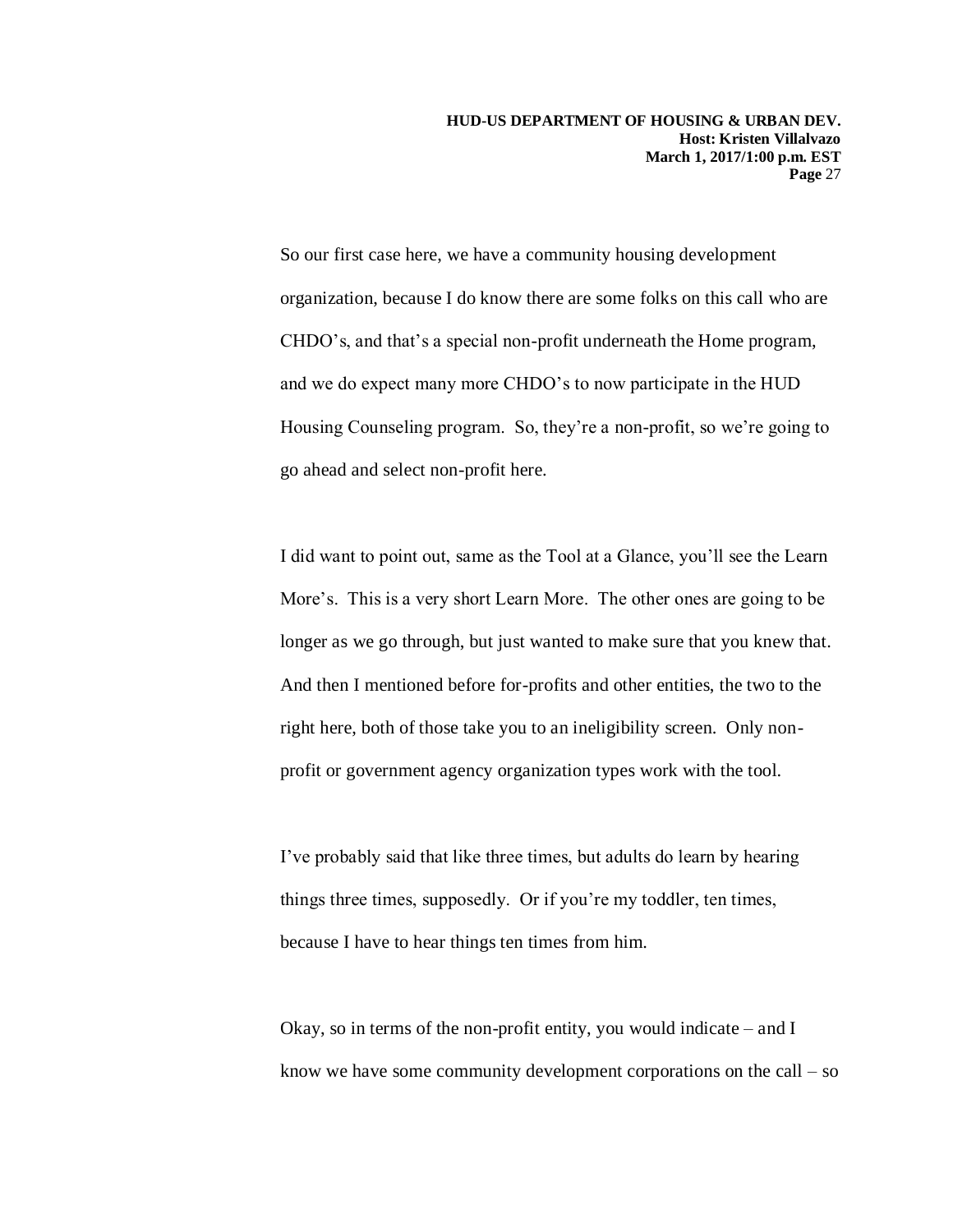if you're a community development corporation, you would select that. If you're a CHDO, which we are, we would select this. And then we have a couple other organizations that are listed here. We mentioned that some organizations apply to HUD who are intermediaries, where they have a network of agencies underneath them, they're working a specific region. It might be that they're a national intermediary. So national organizations across the country, they might take the tool and they would select national intermediary, they're going to operate a network of organizations.

I gave the definition of multistate, but those are organizations that have 501c3's that work in various states throughout the union. There's a couple of those, I mentioned the list. We might have some folks that are tribally designated housing entities or TDHE's. Non-profit universities or simply an Other non-profit agency. And again, each of these definitions for everything that you see here, just click on Definitions and you would see that.

So we're going to go ahead and say, okay, we're a CHDO, we're going to hit Next. Then we're going to see the first real question that would indicate whether or not the organization is ready to apply to HUD or not ready to apply to HUD. So the first one here is, "Is your agency in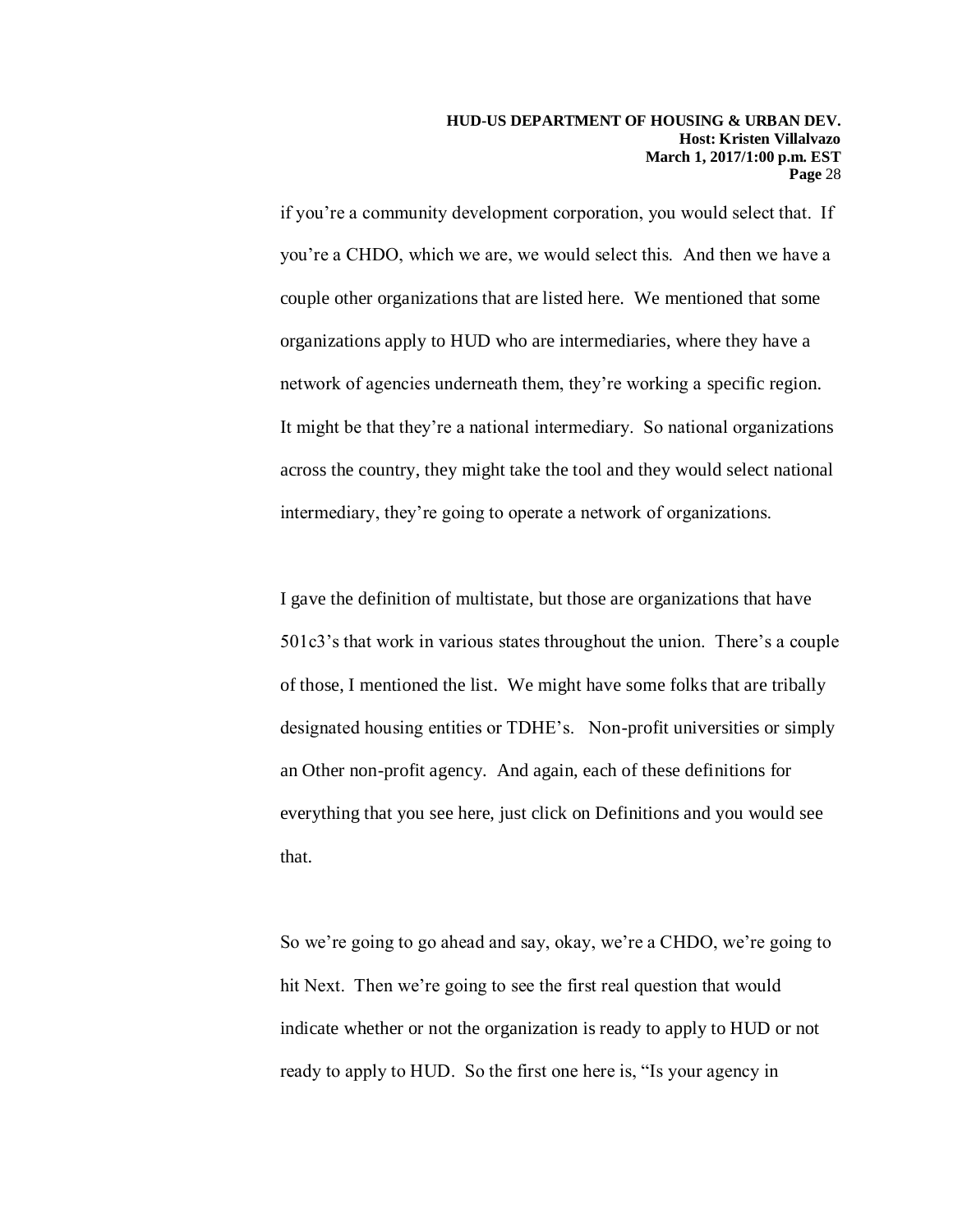compliance with state and local requirements to do business in the community served?" And we're going to say, yes, of course we're in compliance with state and local governments. If we weren't sure, we would look at the Learn More, we would read the regulations and this opens up into a new window or we would look at this section of the handbook if we weren't exactly sure what this meant.

Click Next. This question is, "Does the agency have any unresolved Fair Housing or Civil Rights violations?" We don't have any information in the case, so we're going to say that they do not have anything that's unresolved. So we're going to say no.

Affirmatively Furthering Fair Housing, many of you are already doing a lot of AFFH activities in your local area, so this shouldn't be new to you in terms of HUD's Housing Counseling program. So we're going to say, yes, of course we're doing Affirmatively Furthering Fair Housing activities. Lots of great resources here including *A Great Bridge*, which is the newsletter that Housing Counseling puts out that covers many examples of AFFH activities.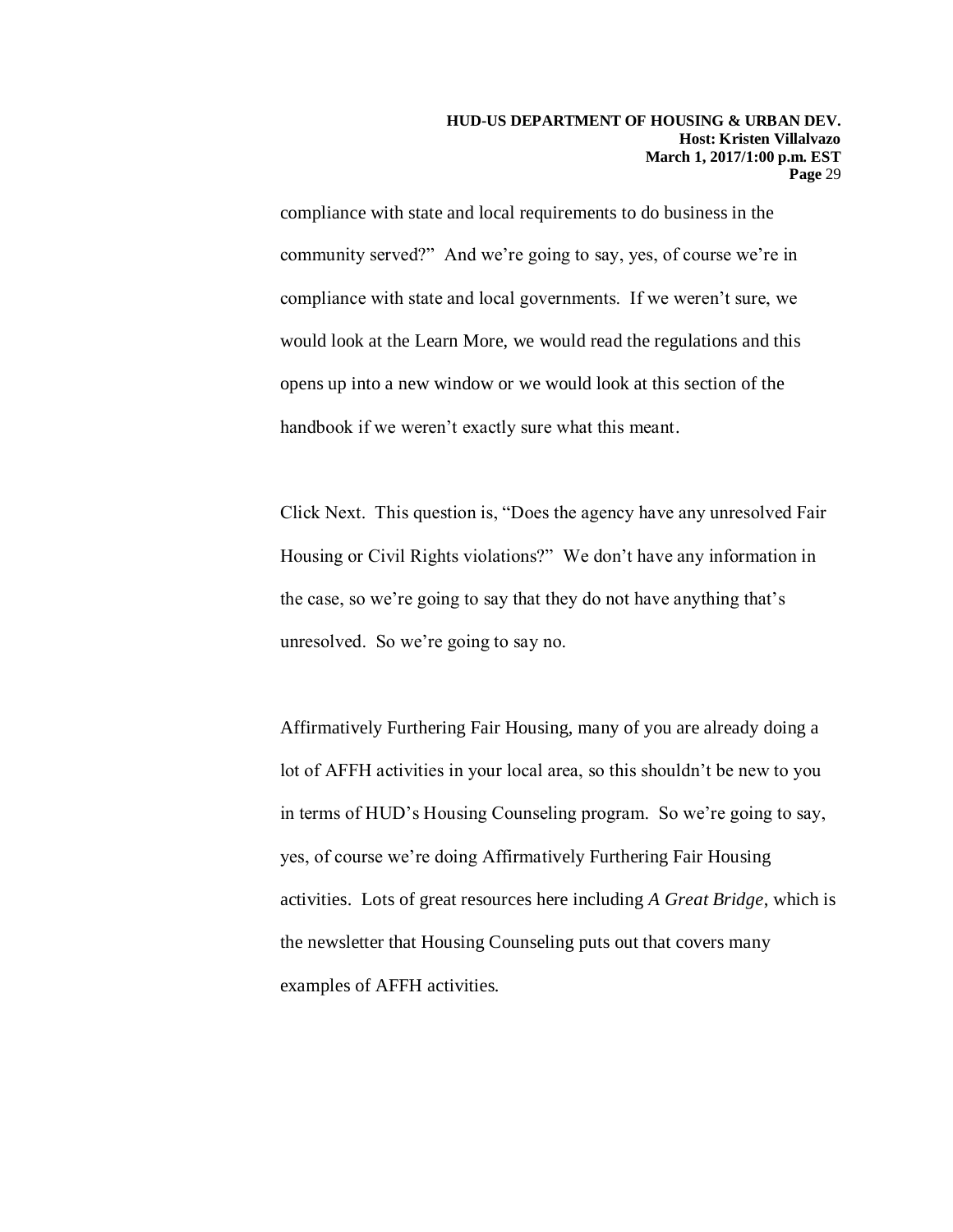"Can your agency provide conflict of interest procedures and explain any conflicts of interest?" Of course we can. We have procedures in place. A lot more text here. Definitely want to check out maybe the Frequently Asked Questions on conflict of interest, really helps here to help answer the question. But we're just going to say, yes, we have procedures and we can explain any conflict of interest that we may have.

The next question is on ineligible participants. This is about staff working for the Housing Counseling agency. It might be directors, it might be the board, principles, etc. This is a question about those that might be suspended or debarred from participating in federal programs, they've been indicted or convicted of a criminal offense, just basically any unresolved findings in a federal investigation or government audit or investigation. So we're going to say no.

Given our facts here to the right, we don't have any of these particular items that we need to be concerned about with our board. But if we did, if we did have something that we needed to check, in this particular case the Learn More has some great links to the System for Award Management, which I know some of you that are working on CPD programs know all about SAM. This Limited Denial of Participation is a list that HUD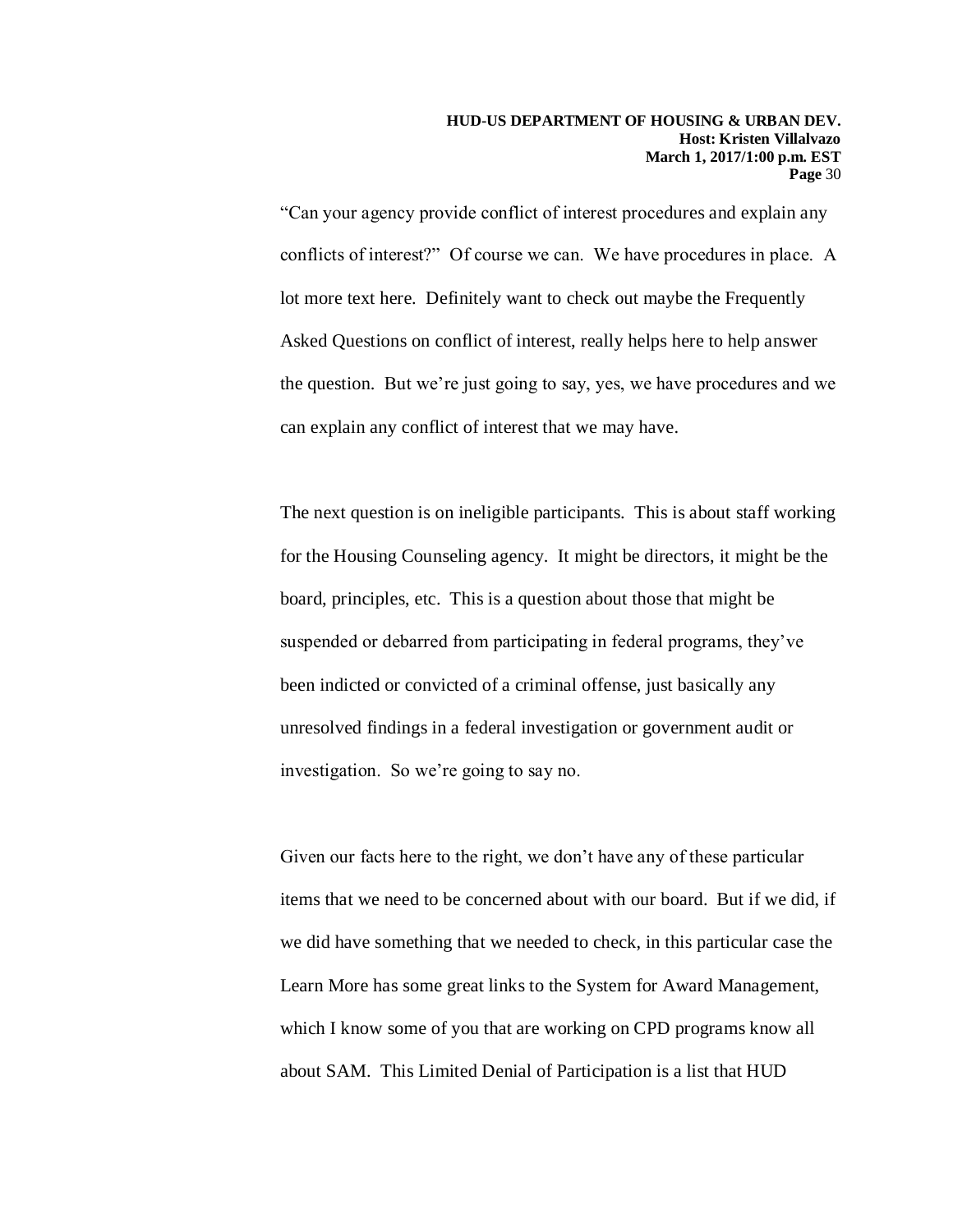maintains, so that's also worthy of checking out just to make sure your agency isn't on any of those lists.

This question, again, came with the new CERT rule about having, codified in the CERT rule about having election law violations. So this is about your agency, branches, affiliates, or it's one or more individuals might have had an election law violation, so we are convicted of one. So we're going to say no, we don't have any convictions, either individually or as an agency.

This question is about is your agency able to submit housing counseling work plans. Hopefully you see that we're at 31%, we're a third of the way through. They do not have a work plan developed yet, so we're going to say no, we do not have a work plan currently. Lots of good information here, Capacity Building Toolkit actually provides a sample of a Housing Counseling work plan, and that's also one of the resources that is being updated as we speak. But, no, this organization does not have a Housing Counseling work plan. Not at this point in time.

This question is about administering a Housing program for at least one year, and it's in accordance with HUD's requirements. We're going to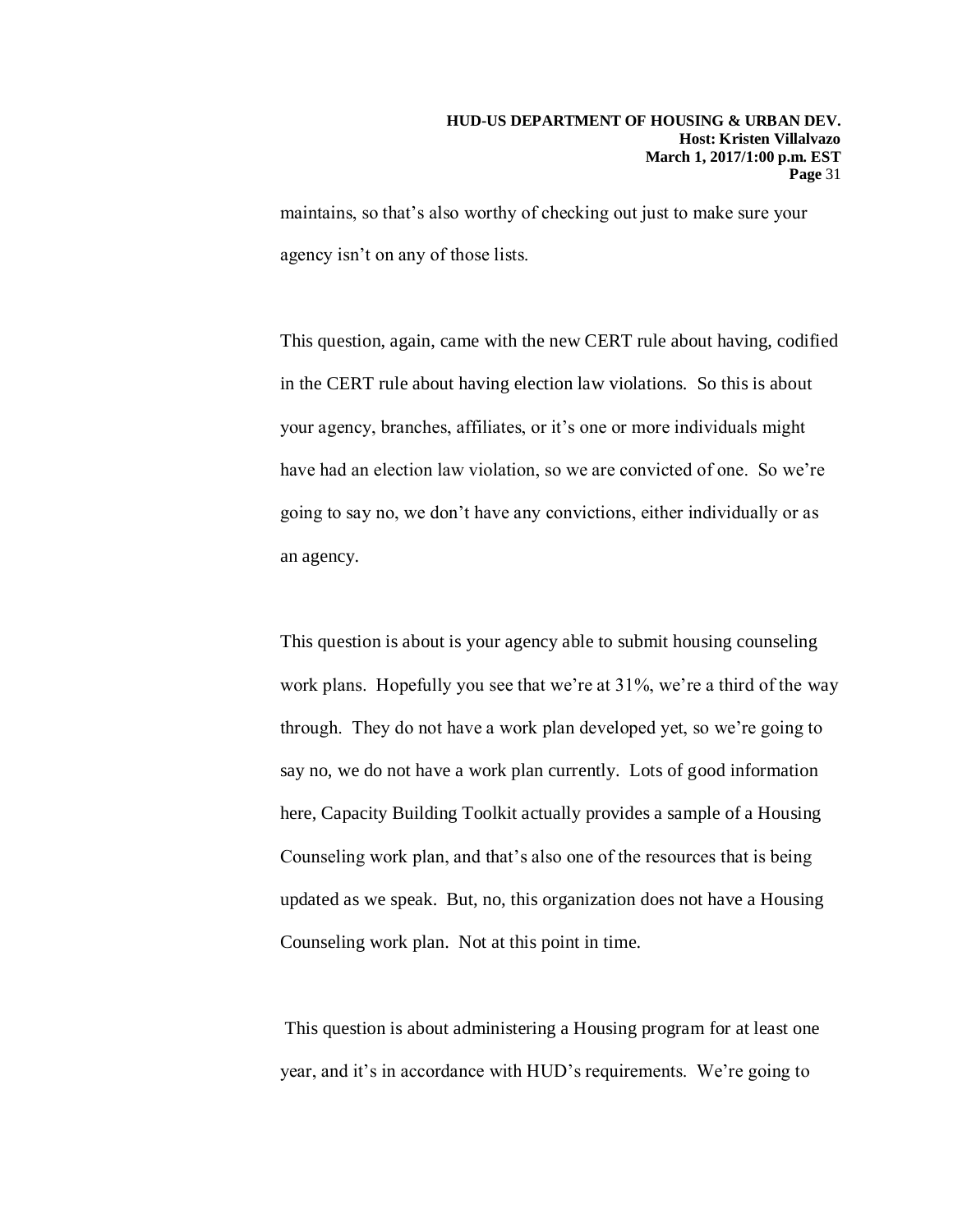say, yes, we have been operating in the program, we're a CHDO, we have been doing this as part of our homebuyer program. And those of you that work in Home know that it is a requirement now for the Home program for homebuyer activities.

So this question is somewhat similar, but a little bit different. This is about really your community base, like where are you working. So, "Has the agency operated a Housing Counseling program at least one year in the same geographic area to be proposed in the application?"

So they have had some changes in their service area and this is something that we have seen over time that they want to expand, they want to have a little bit larger geographic area, and they're going to provide housing counseling in that larger region. So we're going to say, no, they don't have the one year at this point; it changed a little bit, so we're going to see what that tells us at the end in terms of our user report.

Back on the last one, there was in the Learn More, you might have seen there was a separate section here for intermediaries. So those of you that are oversight agencies on the phone or those prospective intermediaries,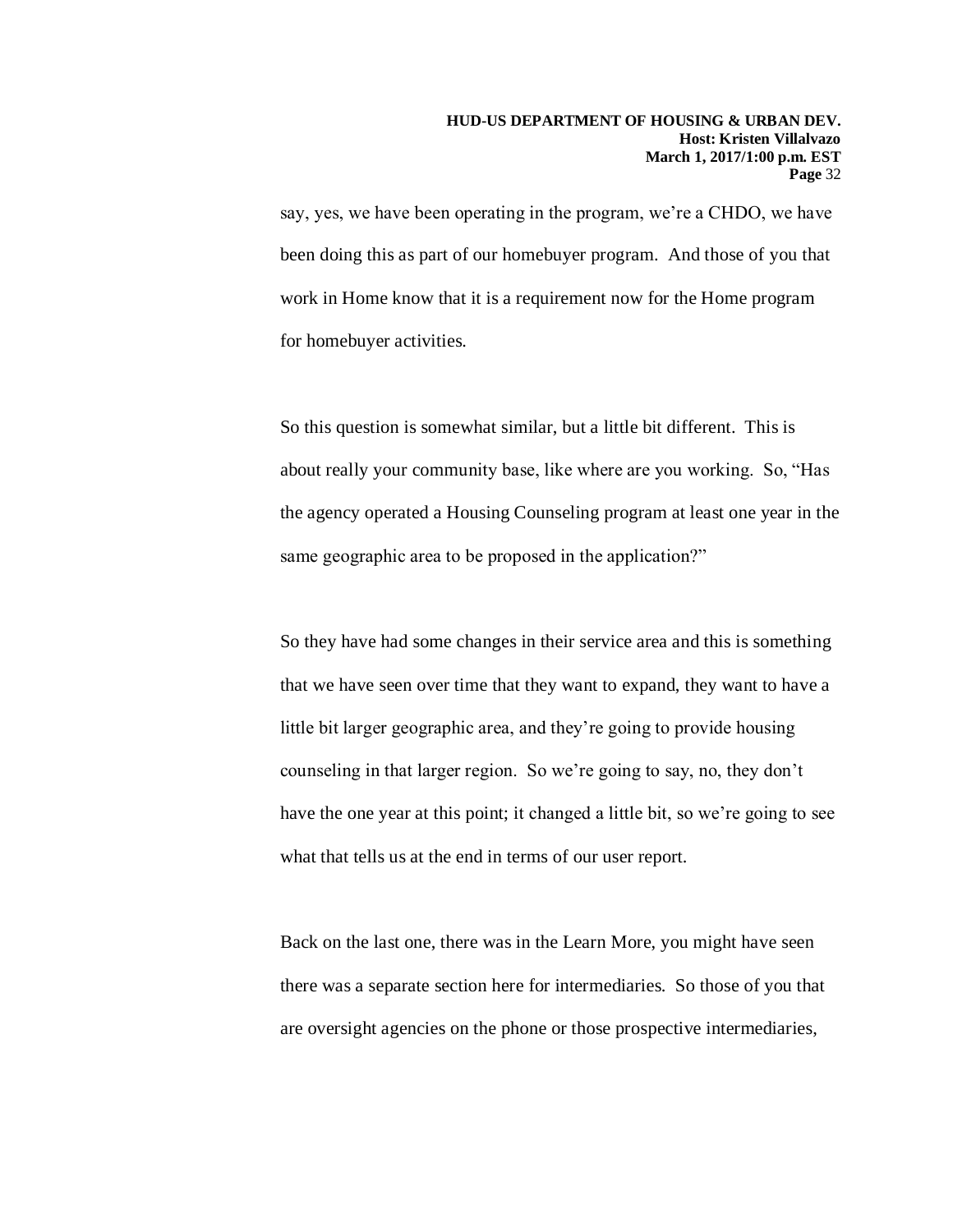there are questions, all the questions relate to you, but there are some specific Learn More's that you want to pay attention to.

It will give you the beep if you do not answer the question. So I'm just going to select no again. Because if you go backwards, you have to reselect.

Okay, "Is your staff familiar with HUD programs?" Well of course. Again, we're a CHDO, we have been working with HUD's programs, we know the local market.

"Does your agency contract out any of its housing counseling services?" So there are a couple of exceptions to this and the Learn More goes into that exception, but we're going to say no, that the organization does not contract out any of its housing counseling services.

This question is about sufficient funding. "Does your agency have evidence of sufficient funding to cover the cost of a Housing Counseling operations for at least 12 months?" So we're going to say, yes, we do. We do have a budget in place that will cover us for 12 months.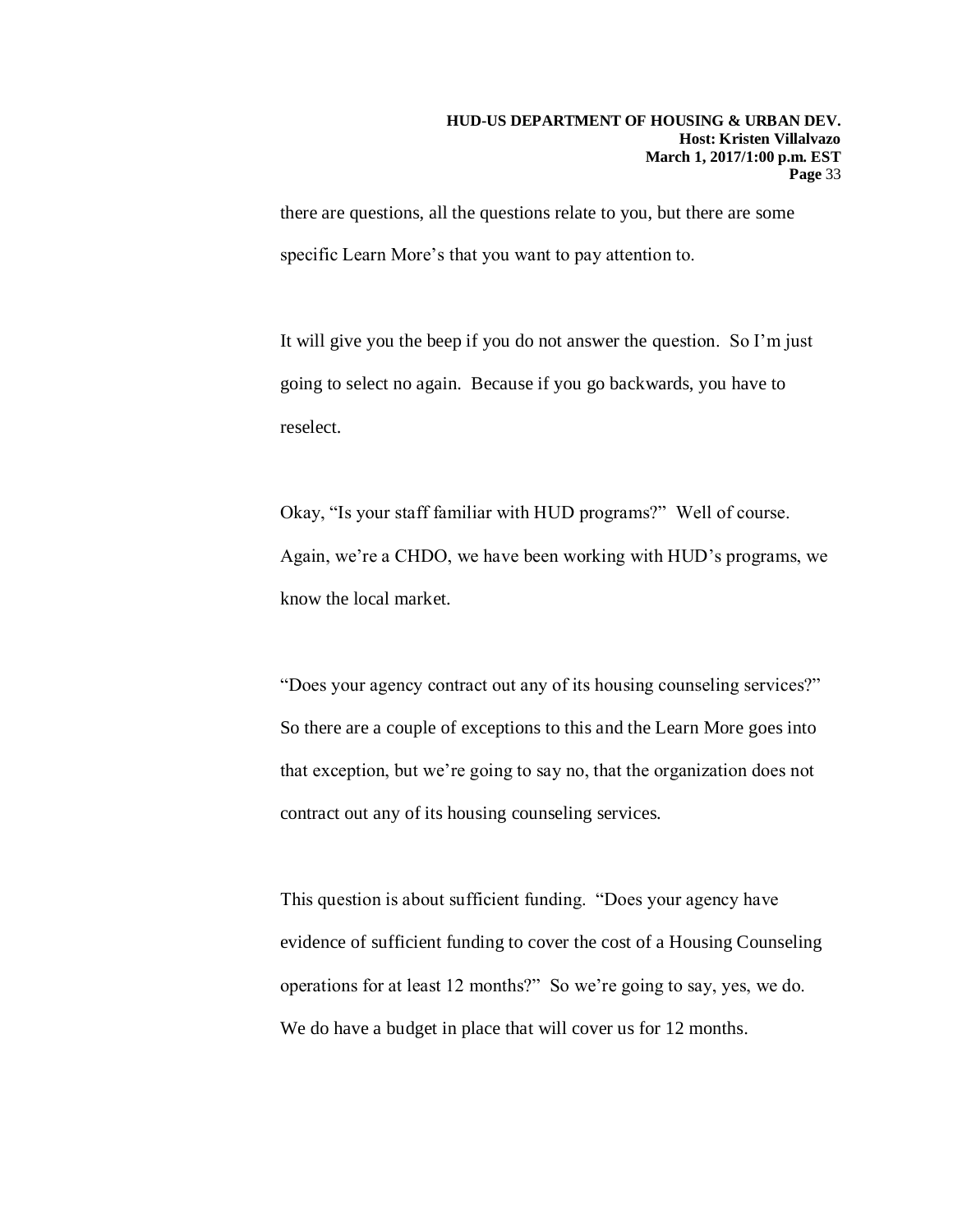This is about staff experience. "Do at least half of your staff have six months of experience in housing counseling, the housing counseling job that they will perform?" Yes, of course, we have long-term staff here. They've been providing housing counseling for a long time.

This question is about limited English proficiency. "Does your agency have staff that can provide the appropriate language skills or have an adequate referral process for limited English proficiency?" Those of you working in the other HUD programs know LEP is a requirement for our programs and we need to make sure that we have some resources available for folks who are LEP.

In terms of alternate formats, reasonable accommodation for those with disabilities. So whether or not you do some sort of distance counseling or whether or not you have an accessible office, alternative formats and reasonable accommodations is about a couple of different things related to those with disabilities. We're going to say yes, we operate in such a way that everyone can participate.

"Does your agency have a relationships with other service providers that provide services that you do not offer?" So, yes. Maybe you have a client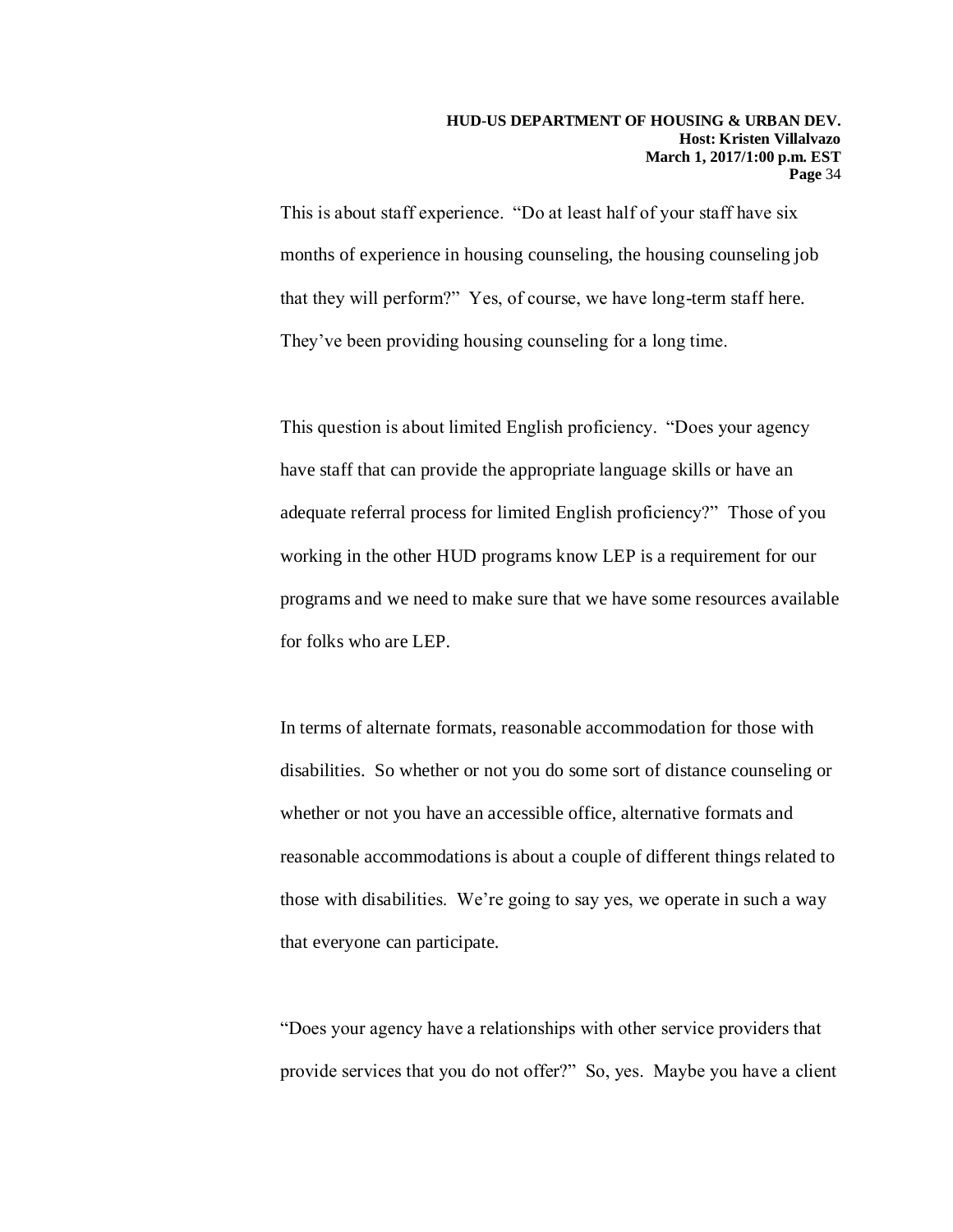in your area that they need to have other services that your organization doesn't provide. If you're a CHDO, you're focused on the development of housing counseling, but you may have mental health services, somebody might need child care services or whatever; it's about having those relationships with other organizations in your area that could help support the clients that you're serving.

This one is about facilities, having permanent accessible space during normal business hours. So, yes, of course we do.

"Does your agency have privacy for in-person housing counseling?" Yes, we do. We have an area that's designated within our office where everything is private. So we'll say yes.

"Does your agency provide security for electronic or paper client records?" We're going to say yes.

"Does your agency have written processes and procedures for reporting and recordkeeping?" Yes, we do. We have reporting systems in place and recordkeeping. Sure, we report all the time.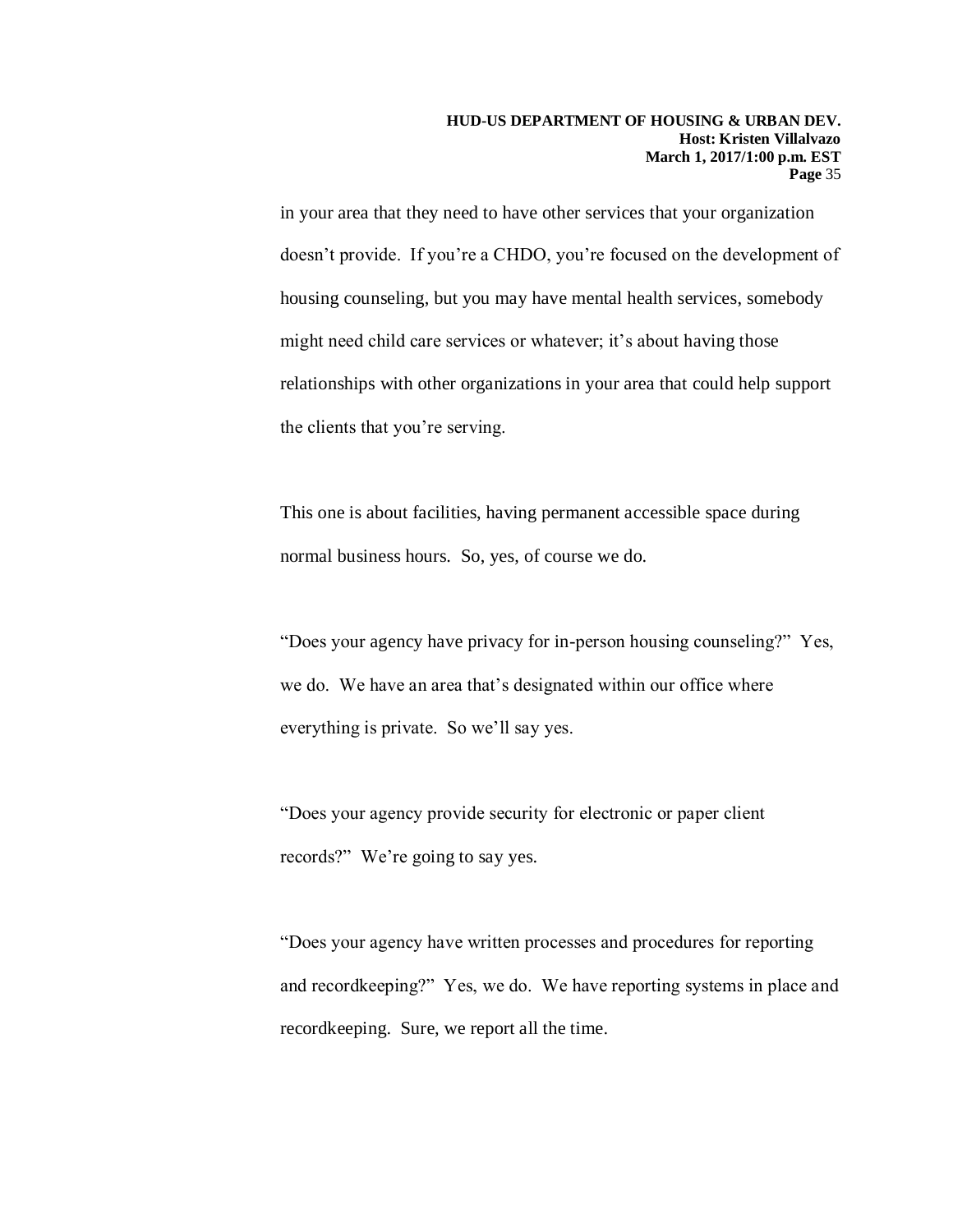Oh, what's this? "Does your agency have a client management system?" Well, I'm CHDO, I don't have a client management system. I'm going to say no, does not have one yet. So we do not have a client management system. And you have to have a client management system that collects data and submits client data to HUD, so they don't have that.

So this particular Housing Counseling agency, "What are you planning to become?" So this is a CHDO and the options provided here are: local housing counseling agency, regional intermediary or don't know. So I'm just going to go ahead and choose for this example that they are choosing as a CHDO to become a regional intermediary. So we'll hit Next.

Lo and behold, we are told we are not ready to apply, but we thank you for your interest in the program and your report. So you can click on this to view and save your report, and we'll take a look at that in a second, and then instructions on once you are ready to apply, once you fix what has been uncovered in your report, the next steps, once you've fixed everything, then you can come back and apply again.

So in terms of the Not Ready to Apply, in terms of the report, so we can take a look at what that looks like.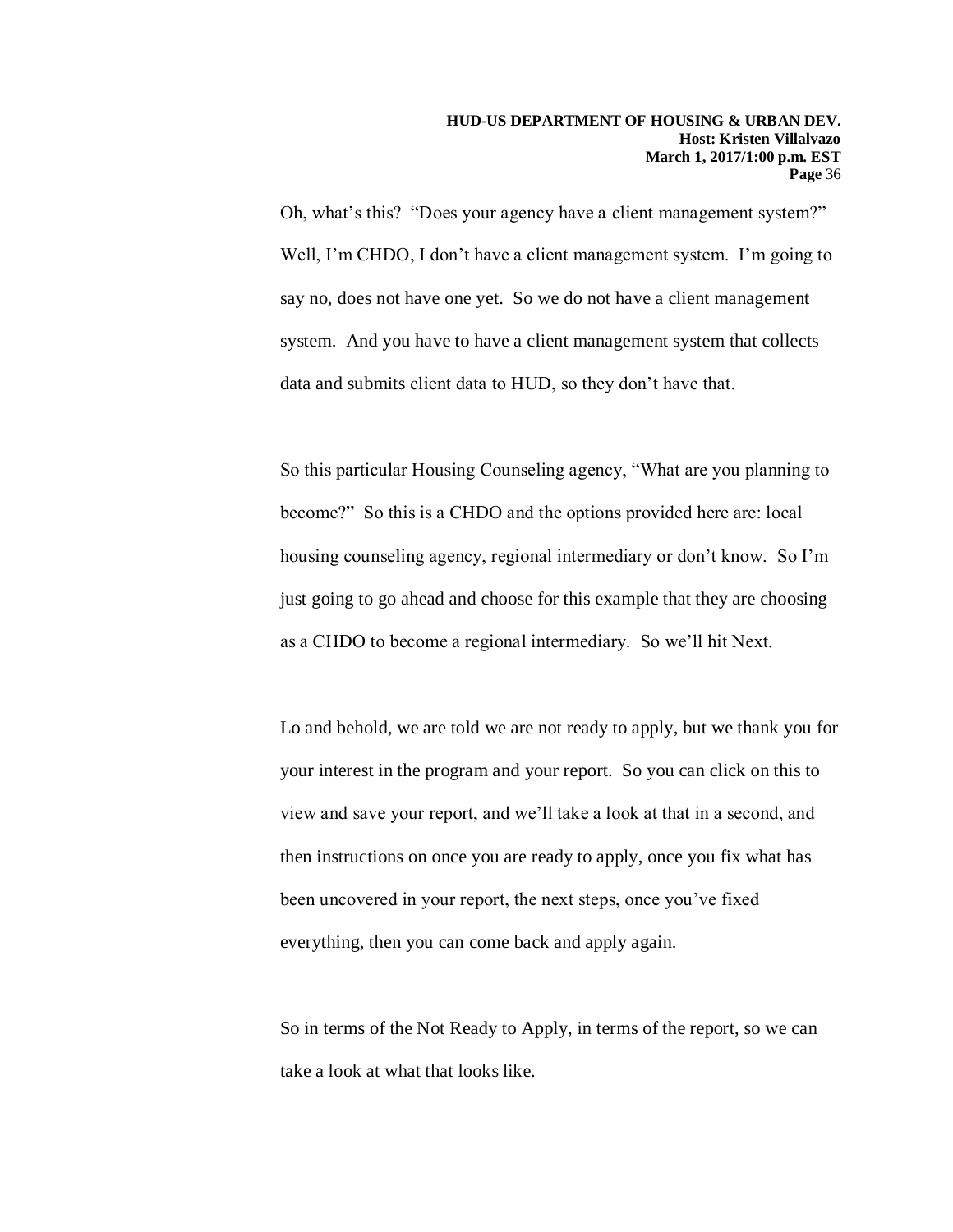Loraine Can I make a comment before you go over this report? As you were going through all of your screens and all of the questions, I have a tip for anyone using this tool. I strongly recommend that you review everything in the Learn More segment of each screen, even if you're going to answer yes. I think that there's extremely valuable information in the Learn More segments that is very worthwhile for you to review, even if you feel you do meet the yes requirement.

Shauna Thanks, Loraine. You could have that At a Glance, which has all the Learn More's, you could have that at your fingertips, like she said, and definitely take a look at that before and during the tool.

> So in terms of the output, so just wanted to make sure that you see, you can print this out as well, but for this particular organization Not Ready to Apply, it's going to provide you the question, the answer that was provided and then the outcome, then if there is any action to become Ready to Apply. This organization, this CHDO, had a couple of areas in which they needed to have some next steps and they're highlighted here.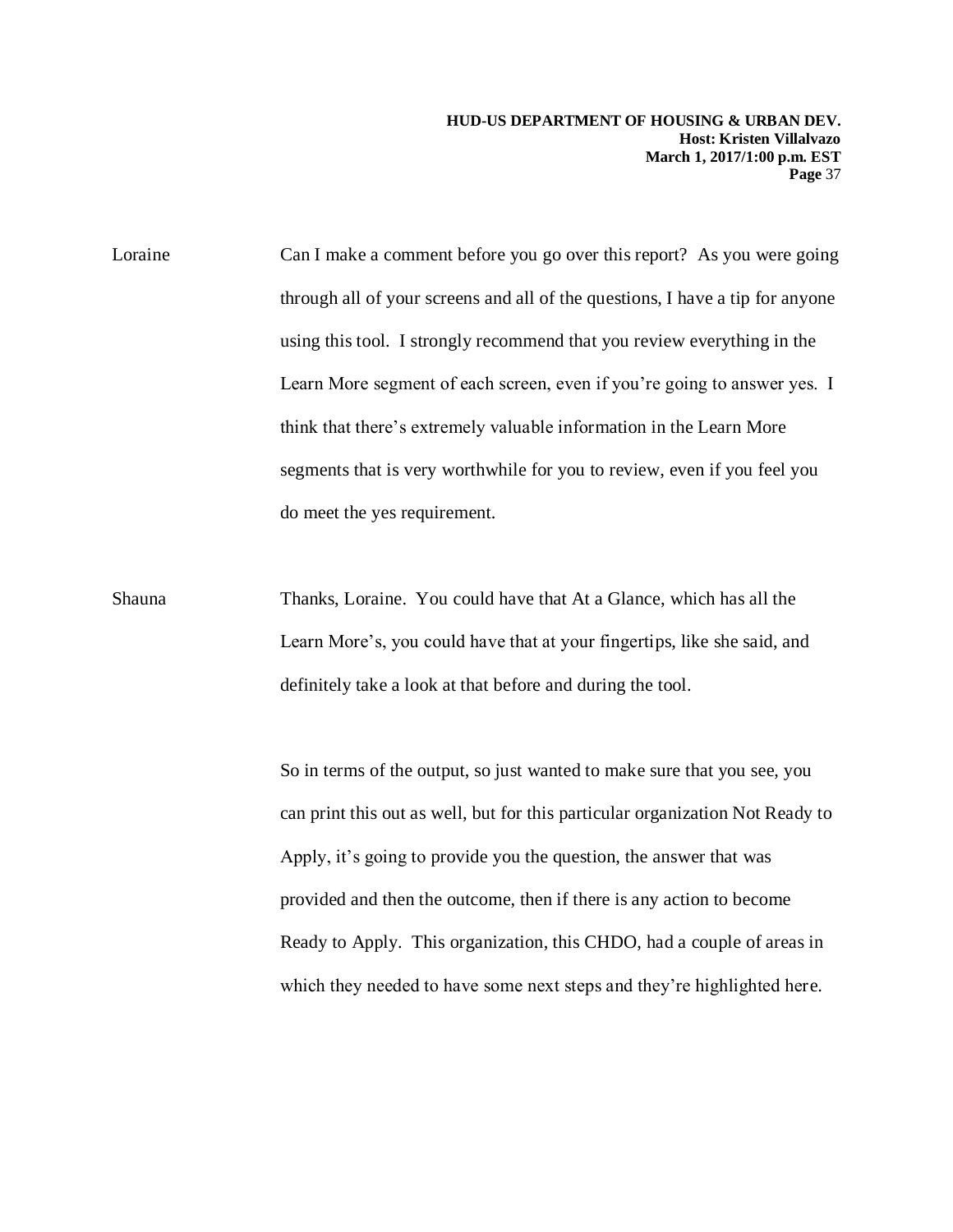So in terms of a work plan, so they're not ready to apply because they don't have a work plan ready, so they need to develop that work plan. I mentioned that in the Learn More, there is a link there to the Capacity Building Toolkit that actually provides a sample work plan template that can be used.

If an organization is working with an oversight agency, they might actually have a template that they could also use. So depending upon how they want to work with HUD, you might check with an oversight agency if they are planning to apply to become part of their network.

So we mentioned that this CHDO also has an expanding service area, so the next step is to consider retaking the tool if the geographic area changes and after the organization has gained more experience. So basically, if this CHDO is working in the city but they want to expand to the county, then they need to make sure they have one year of serving in the Housing Counseling program providing those services in the city as a whole. So that's when they would retake the tool once they have that experience.

Then finally, they didn't have a client management system, so they have to make arrangements to obtain a CMS. There is a whole section of the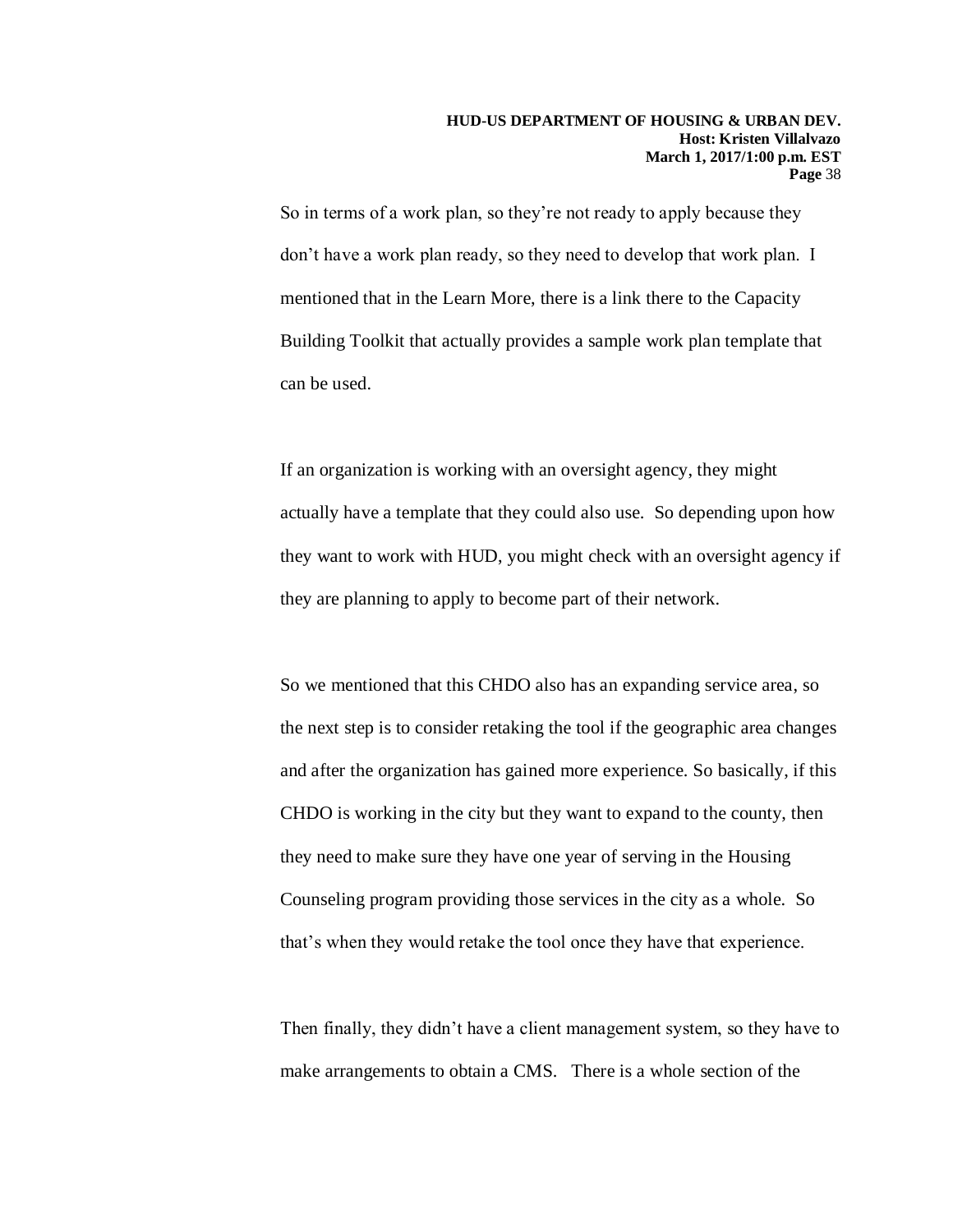HUD Exchange that I mentioned on the CMS that talks about what it is, how to identify a CMS vendor. There's a list of approved vendors. All of those things are provided for this particular CHDO.

So that's case number one. I just want to stop here since we're at 2 and see if there are any questions in the queue, either people that want to ask a question or a written question, Esther and Jane.

- Loraine I also want to mention, as a tip, to let agencies know that they can, if they have any questions like you mentioned earlier, that they can send their questions through the mailbox and we'd be happy to assist them with their question, either if they're ready or they got the not ready result.
- Shauna Great. Thank you. And that's actually what was on the landing page for this, that they can email in. It would be great if you could include in the subject line: Appointment with HUD Housing Counseling Application Advisor. That would be wonderful.

Any questions in the queue?

Moderator [Operator instructions].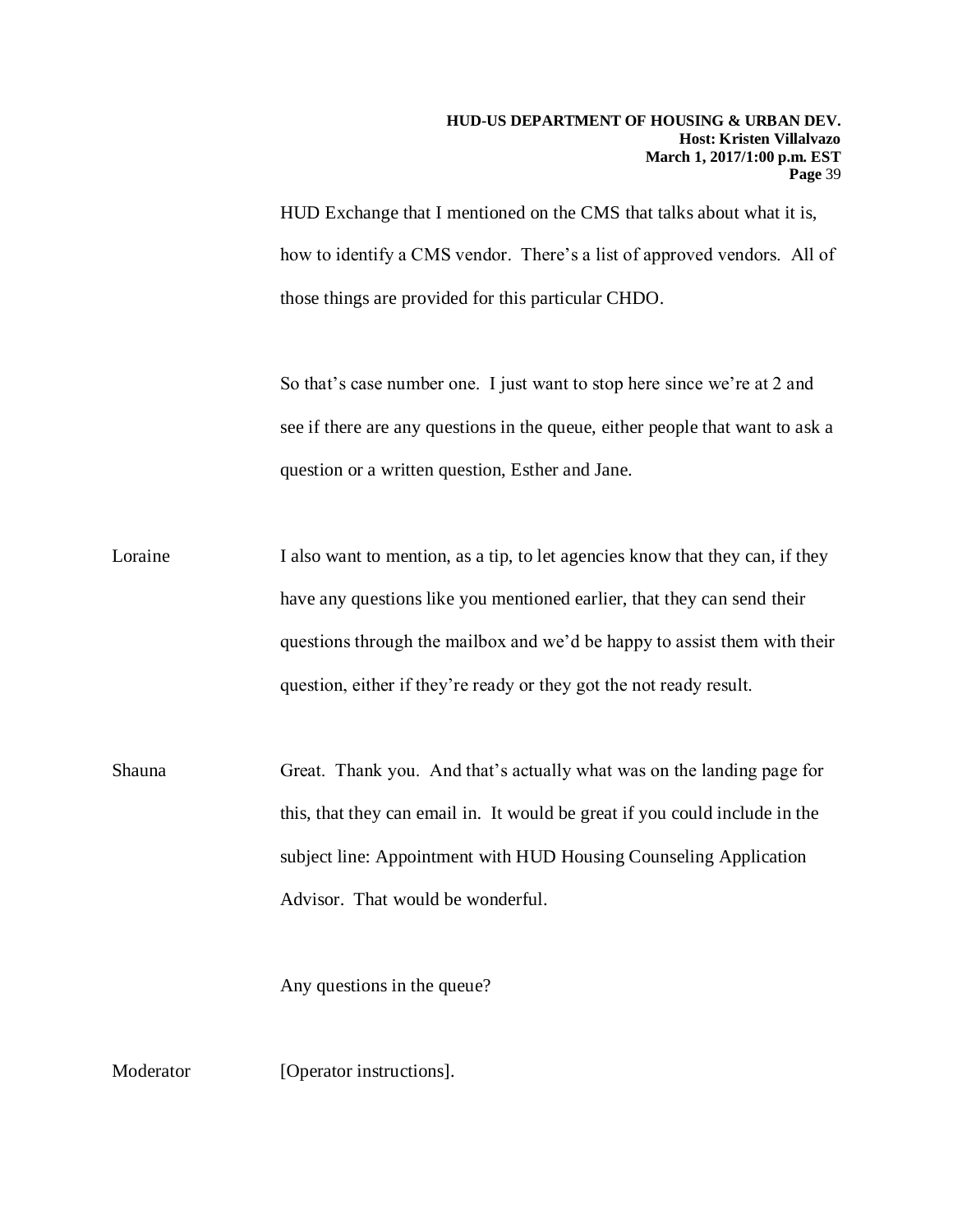| Virginia  | While we're waiting for call-in questions, we do have a question about a   |
|-----------|----------------------------------------------------------------------------|
|           | HUD exchange account. Can more than one employee of a HUD                  |
|           | approved agency have a user account on HUD exchange?                       |
|           |                                                                            |
| Shauna    | Yes. In fact, the HUD exchange user accounts are on an individual by       |
|           | individual basis, so everyone needs to have one for their person. It also  |
|           | will go with you when you change agencies, that type of thing, if that     |
|           | happens.                                                                   |
|           |                                                                            |
| Moderator | There are currently no questions in the queue.                             |
|           |                                                                            |
| Shauna    | Anything else written in, Jane?                                            |
|           |                                                                            |
| Jane      | We do have a question about the link that provides the list of             |
|           | intermediaries. If you could show that again, that would be helpful.       |
|           |                                                                            |
| Shauna    | Sure. Did they just want to see it again or did they have a question about |
|           | it?                                                                        |
|           |                                                                            |
| Jane      | They were just asking for the link.                                        |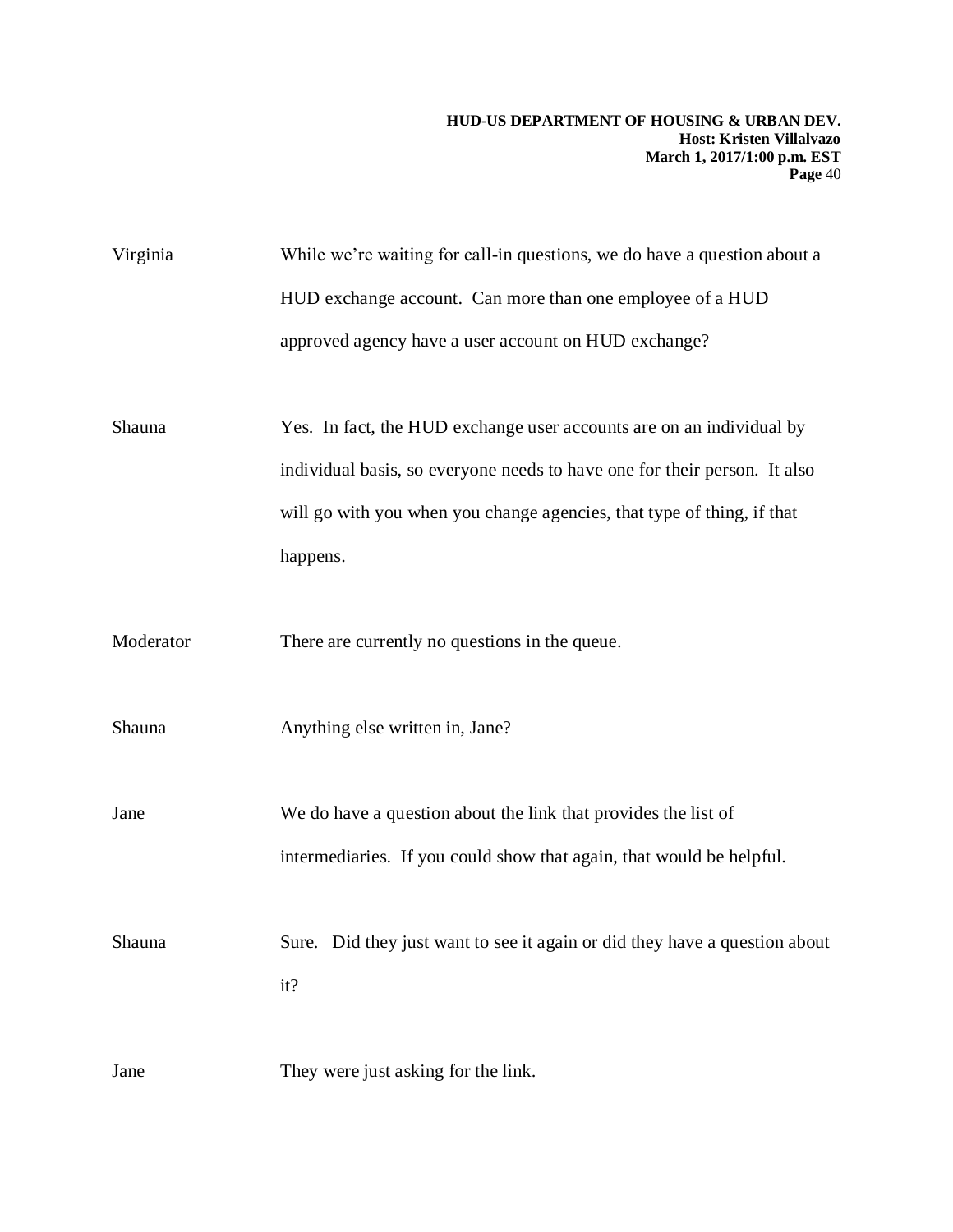Shauna Okay. So you can get it to pretty easily from the landing page to the Housing Counseling program, but if you want to see it, it's at hudexchange.info/programs/housing-counseling/intermediaries-shfa is the link.

Jane Thank you. And we do have one more written question before we move on. "Does this tool address the minimum number of clients required to be service in order to be eligible?" They know there's a one year experience requirement, but does it talk about a requirement for a number of clients?

Shauna It does not cover the number of clients. Esther, do you want to jump in here?

Esther Yes, the tool is only going to have the basic requirements for HUD approval, so it doesn't address all the requirements. That's going to be on the application. Just the basic requirements are going to be identified in the tool itself.

Loraine And I just wanted to clarify, the minimum number of clients required is once you are participating in our program, we have a minimum of clients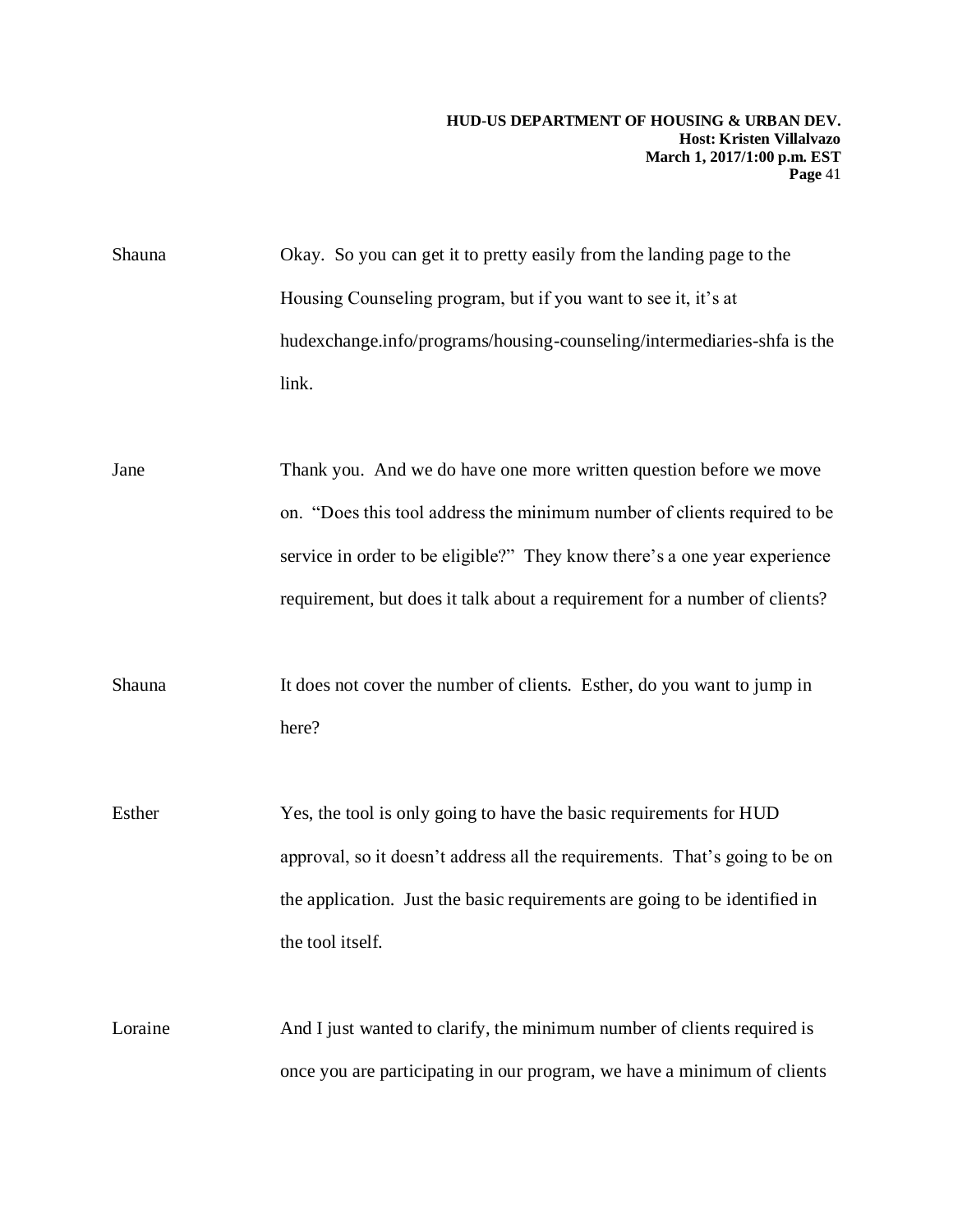|           | HUD-US DEPARTMENT OF HOUSING & URBAN DEV.<br>Host: Kristen Villalvazo<br>March 1, 2017/1:00 p.m. EST<br>Page 42                                     |
|-----------|-----------------------------------------------------------------------------------------------------------------------------------------------------|
|           | of 30 a year unless you're only providing HECM [ph] counseling. So that                                                                             |
|           | comes into play after you've been accepted and start participating in our                                                                           |
|           | program.                                                                                                                                            |
| Shauna    | And I was also going to mention, this tool really is for brand new                                                                                  |
|           | agencies, so that 30 wouldn't come into play yet. It's not for                                                                                      |
|           | recertification. We haven't built the tool for recertification at this point in                                                                     |
|           | time.                                                                                                                                               |
|           | Other questions, Jane?                                                                                                                              |
| Jane      | Not at this time.                                                                                                                                   |
| Shauna    | Anyone in the queue?                                                                                                                                |
| Moderator | Not at this time.                                                                                                                                   |
| Shauna    | Okay, great. We would love to hear from you.                                                                                                        |
|           | So I'm just going to go ahead and quickly do the non-profit entity, this<br>rural county. I'm going to go ahead and start the tool. Now that you've |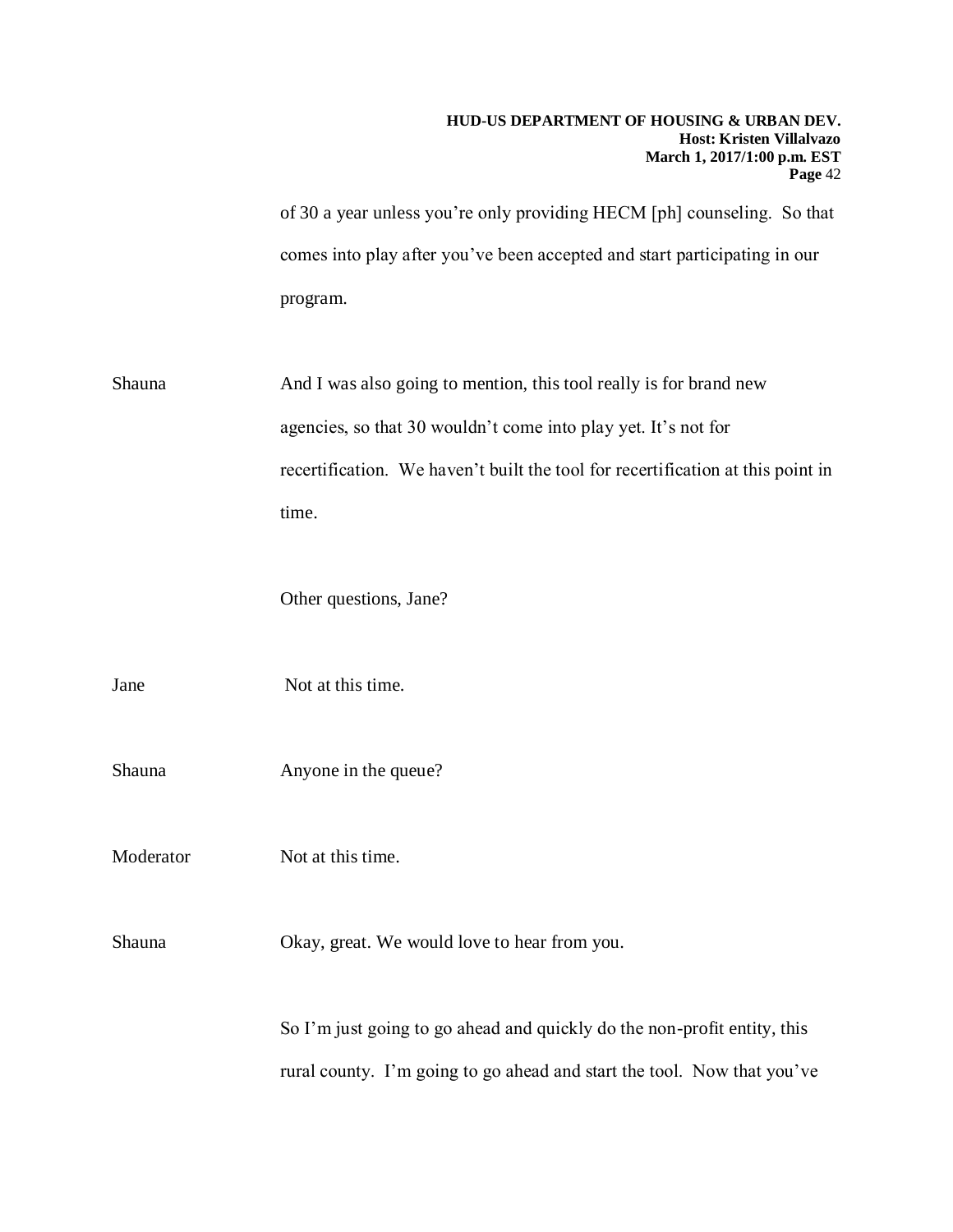seen it, I'm just going to click through here and then talk about what might be a little bit different about this organization.

So they're a rural county, I did notice there were a couple on the list. Looks like possibly one from Wisconsin was a rural county, so hopefully this is for you and for others.

So the governmental entities, they're a little bit different than what you saw for non-profit entities. We have the FHA's here, public housing authorities, state universities, city government, county government, state government. Some of you might be a lead entity of a home consortium, which is just contiguous units of local government who receive a home allocation or other government as well. So this is a county, so we're going to select County.

So in terms of state and local requirements, we're going to say yes.

Any unresolved Fair Housing or Civil Rights violations, we're going to say no. Given our fact pattern here, we don't have anything that looks like that.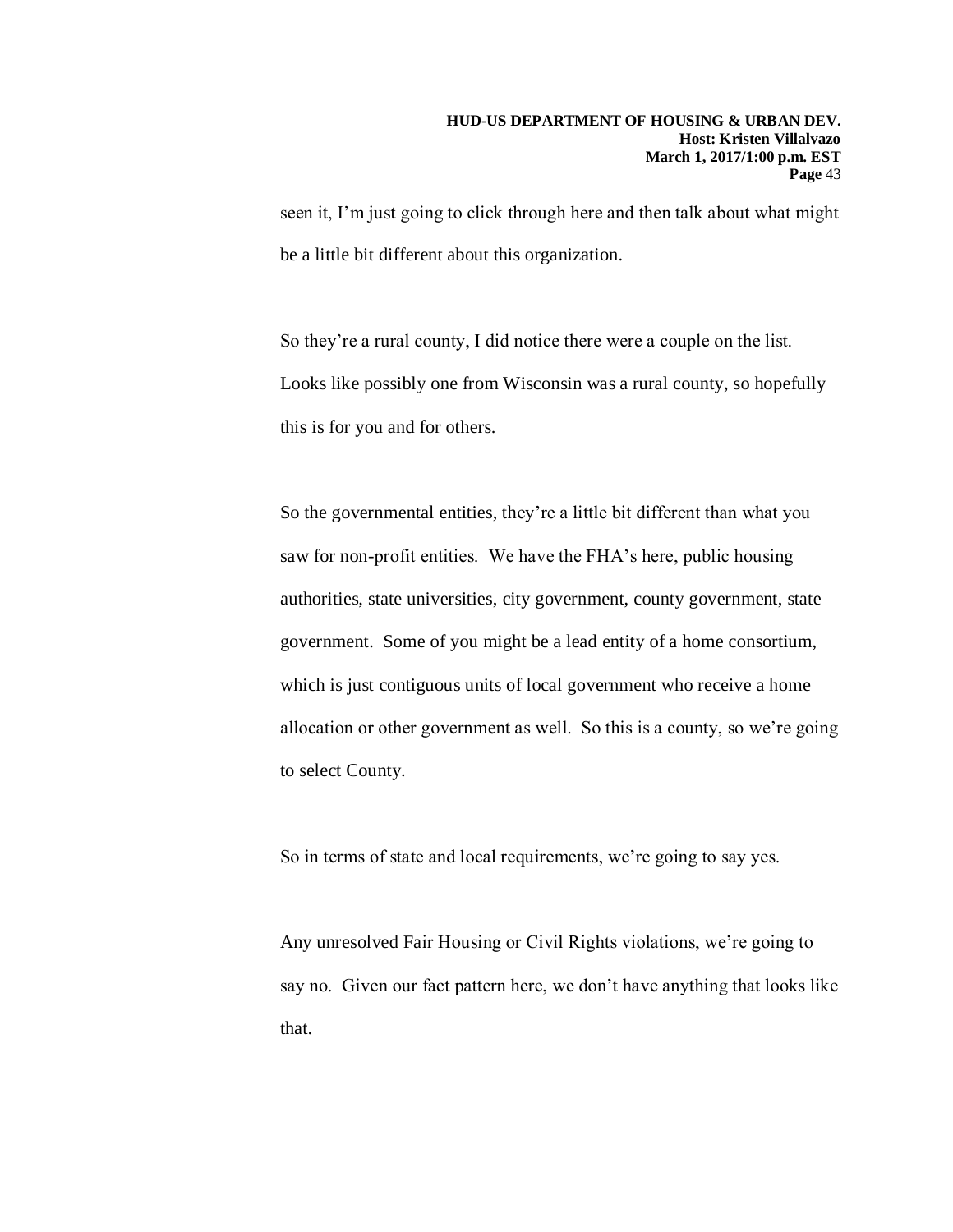"Is your agency engaged in at least one Affirmatively Furthering Fair Housing activity?" We're going to say yes, of course we are.

"Can the agency provide conflict of interest procedures or explain the conflict interest?" Of course we can.

Ineligible participants, we're going to say no, we don't have any employees or board members, etc., that would meet any of this, ineligible participant requirement.

Have any individual, agency, etc., had any election law convictions? We're going to say no.

"Is your agency able to submit a Housing Counseling work plan?" We're going to say yes.

Have they been administering the program for at least a year? Look at that, 15 months, so they have some experience in the program.

Same geographic area, we're going to say yes for that question.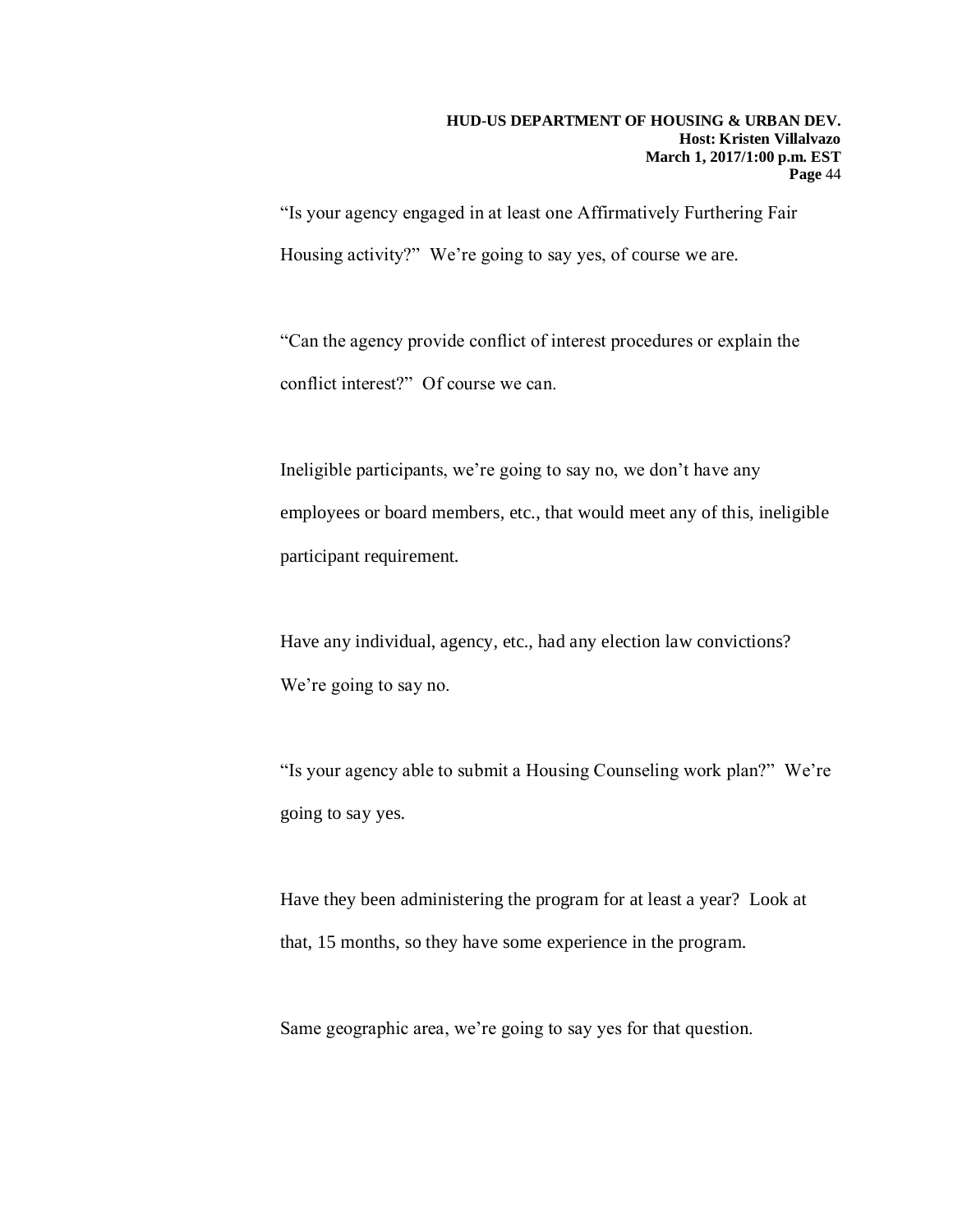Is staff familiar with HUD programs, we're going to say yes they are. One thing that I didn't mention here is there is a whole section on the HUD exchange on consolidated plans and also we provide a link to the Fair Housing Resource Center. These are both very helpful in terms of just other HUD programs and things like that, and also the consolidated plan is great to see what an organization is funding locally, that type of thing.

Yes, in terms of the local housing market, knowledgeable.

Are any of the services being contracted out? We're going to say no. Not going to get into those exceptions.

Sufficient funding, we're going to say yes, sufficient funding.

Do at least one half of your staff have at least six months of experience in the housing counseling job that they will perform? We're going to say yes. The staff has a combined average of 10 years of experience.

This is the question about limited English proficiency, we're going to say yes, we have appropriate language skills or we have referrals.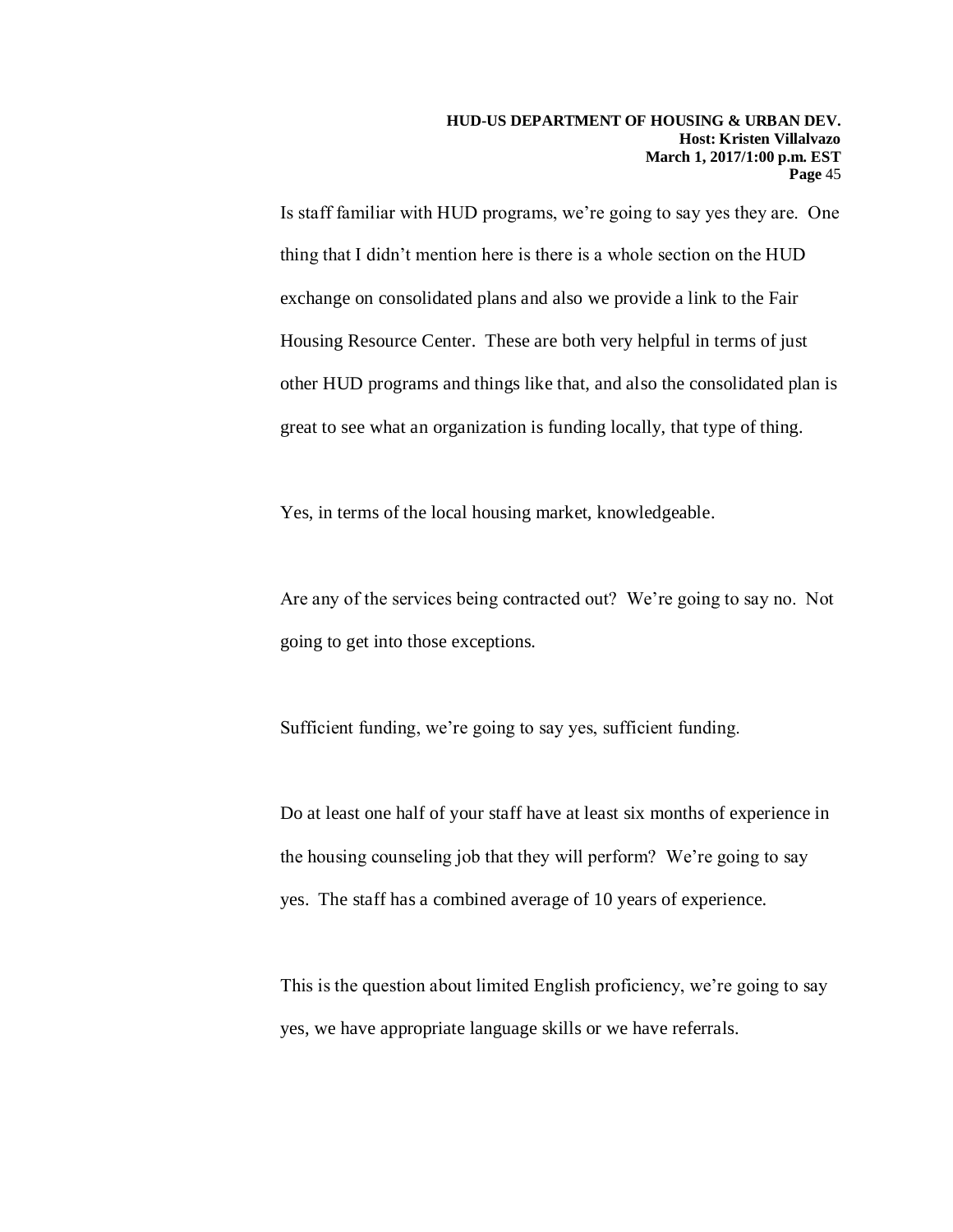Do we have alternative formats or reasonable accommodations for those with disabilities? We're going to say yes.

Do we have a relationship with other service providers that provide services that we don't offer? We're going to say yes.

Do we have permit dedicated space for housing counseling services during normal business hours? We're going to say yes.

Do we have privacy for in-person housing counseling? We're going to say yes. And there is a bunch of FAQ's here that are excellent on off-site accommodations that you definitely want to take a look at if that's something that you would like to check.

Does the agency have security for electronic or paper client records? There's a bunch of FAQ's here, I just want to point out, on PII, which is personal identification information and webinar materials. This office, again, I work with many parts of HUD, this office has a lot of great information on PII that might be helpful to the other parts of HUD that you might be working with.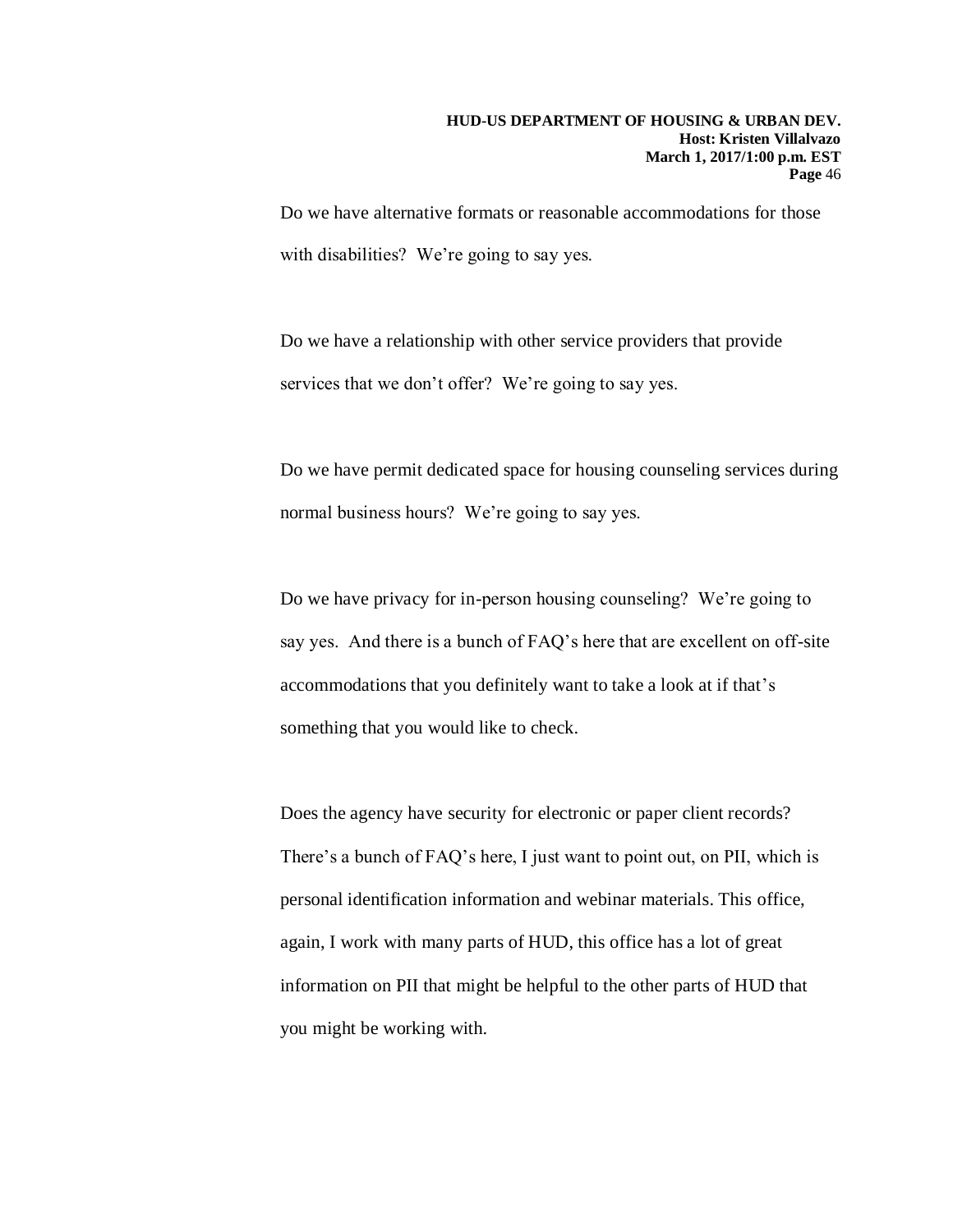Does your agency have written processes and procedures for reporting and recordkeeping? We're going to say yes.

And we're going to say yes, we have a client management system. So there is one different question that you're going to see, a couple of different questions here. So a client management system, one that you have, has to interface with HUD's Housing Counseling System or HCS. So we're going to say yes, our CMS interfaces with HCS. And if we're not quite sure, there is some good information on HCS as well, but they have to interface with each other.

Then in this case, what are we planning to become? So in this one we want to say, I'm going to choose to be a local housing counseling agency and then we're going to see another question here. So in this question, again, remember locals, given our flowchart of how we can participate in HUD's Housing Counseling program, locals can choose to go directly to HUD for their approval or they can work through a HUD approved intermediary or state HFA. So in this case we're going to say we are going to go to HUD, but just know that they have this option. And again, we always give the list of the HUD approved intermediaries. But we're going to go to HUD this time.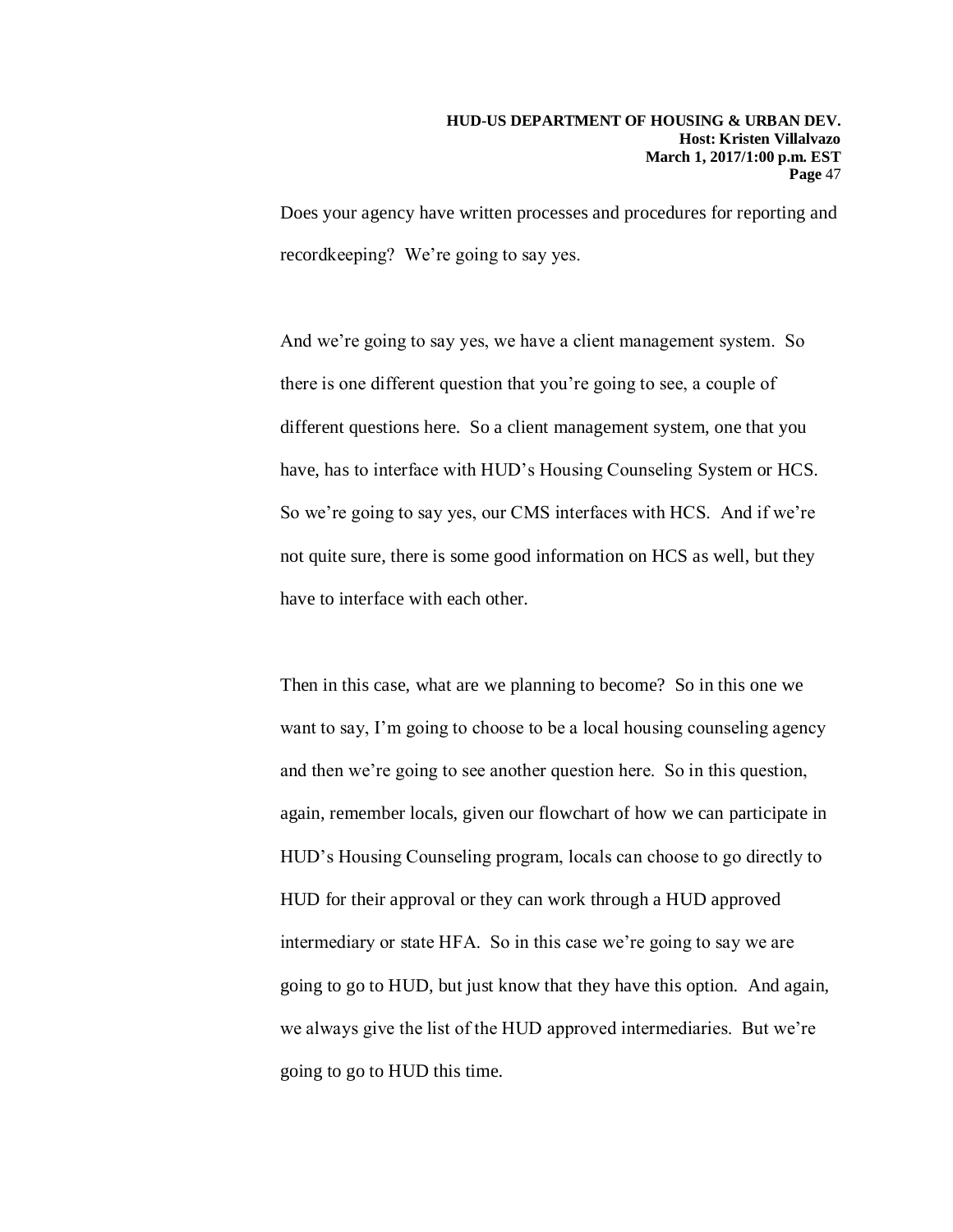So in this case we get the positive result "You are ready to apply." So we can take a look at this tool report, but basically it's going to say everything that we had said, everything is going to say you can apply, there's no next steps, but you should view and save your report for your record, which is slowly coming up.

Then this goes through your next steps just to remind you to go to the HUD form 9900. It's also going to provide you with that list of documents and then also, if you want to take a look at the Capacity Building Toolkits on a couple things that you have to submit as part of your application and make sure that you're reading, including some disclosures are also there. Then of course any questions, you can submit to [housing.counseling@hud.gov.](mailto:housing.counseling@hud.gov) So that's what happens if you get a positive result is that you're ready to move along the way.

So that's case 2 in terms of the tool. Any questions that might have come in while I was doing case 2? Any verbal or written questions? I'll pull up my result here in a second.

Moderator There are no questions in queue.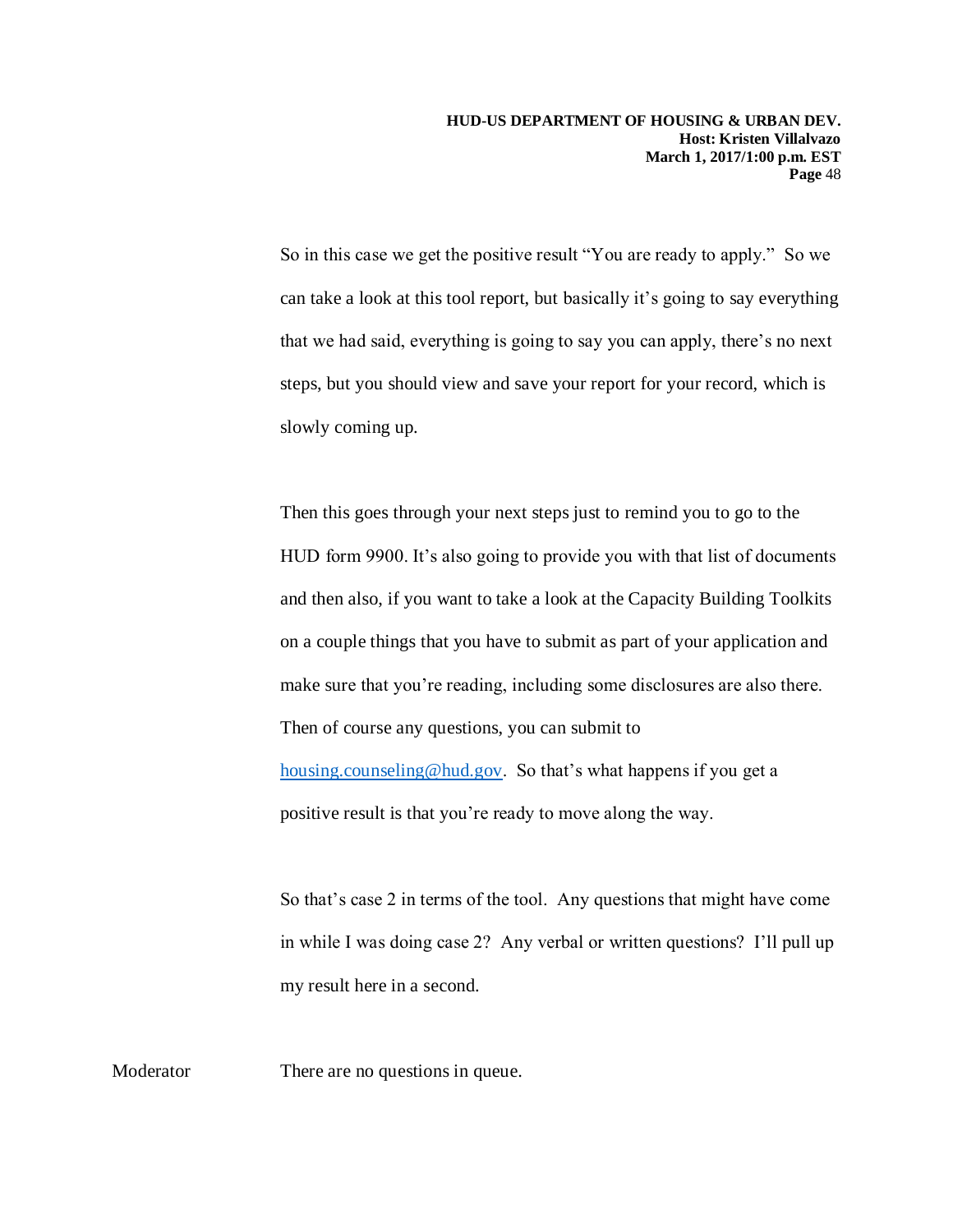Shauna Okay. Then here is what it looks like for this rural county that they would print out or save; it's four pages. Very similar to what we saw online. Then for every single question it's going to say "Can apply", etc. All the way down to the bottom, which might make you guys a little dizzy.

Esther or Jane, any other written questions?

Jane I have no questions.

Shauna Great. So I'm going to make this full screen for you, Loraine. We're happy to take questions after we do this wrap up section, but I'm going to turn it over to Loraine for some final thoughts.

Loraine Thank you very much, Shauna. That was an extremely detailed presentation of how to use the tool. I think the information you provided just shows how user friendly it is. We would love the audiences' feedback on that.

> We actually have a couple of polling questions that we'd like to ask you. The first question, "Do you think you will use this tool?" We'd appreciate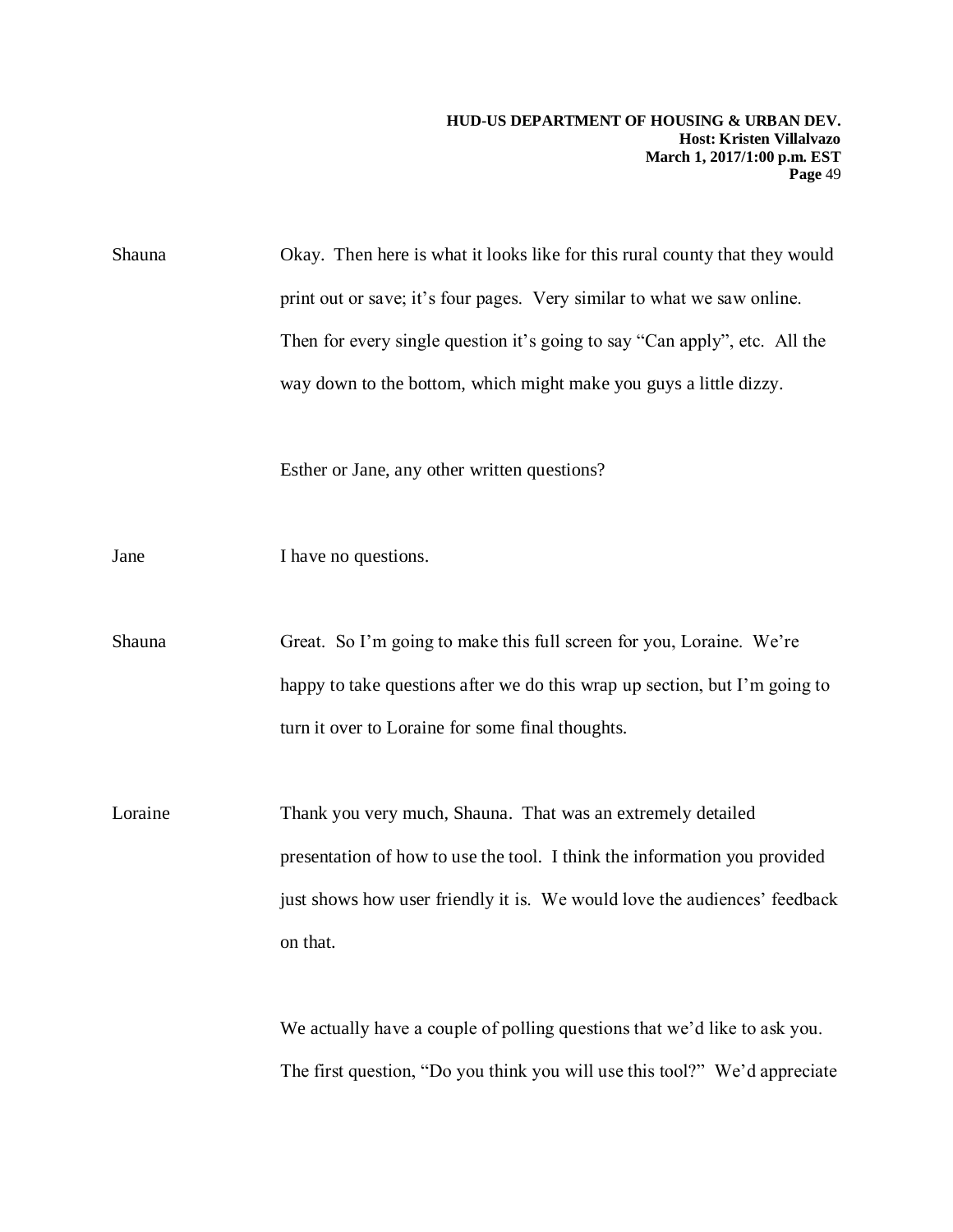your feedback on that. Whether you're an intermediary or an oversight or someone that's considering applying to our program, would you use this tool to self-evaluate?

Wonderful. Thank you very much. Thank you all, those of you that said no or you don't know, because that would be also good information. If you're unsure, if you don't know, if you would like to share with us in the chat box or when we ask questions what your uncertainty is about, that would be great feedback for us to know.

I think we have one more polling question after this. "Those of you that are considering to apply, we are very curious to know if you have created for yourself a timeline when you intend to apply. Will it be within the next 30 or 90 days or 6 months or you're unsure when." So if you would please answer that, if you're considering applying.

Okay, very interesting. Again, if you're unsure if you will apply, if you want to provide us some feedback on that, it would be very valuable for us to understand how we can help you. If there's more information you need or you have other considerations, if you would be willing to share that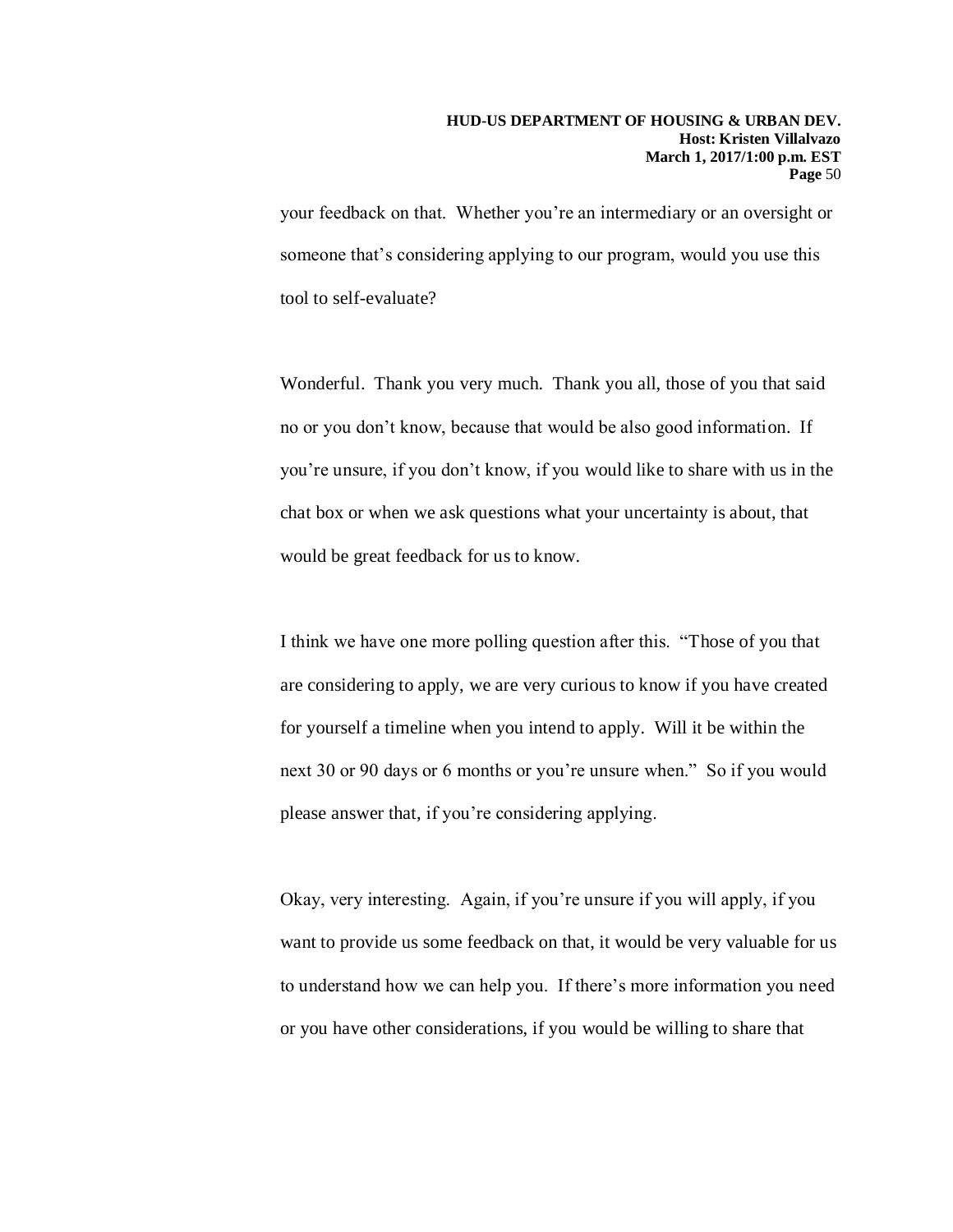with us, it will really help us in knowing what we need to do for future training.

Okay, I think that was the last polling question. We really appreciate you taking the time. Any comments you have about the tool, please use the survey that you received to give us some feedback. This is something new that we've created and we really need to know how useful you feel it is and if you have any recommendations for improvements for that.

I do want to reiterate what Shauna said earlier. If you have any technical issues when you are on the HUD exchange, not asking about eligibility specific, you want to contact the HUD exchange at the email there for technical assistance.

Now, if you have questions about eligibility or you just want to sit down and talk with someone like Esther on the application process, you're unsure if what your agency is doing right now is going to meet the requirements, please send us an email at [housing.counseling@hud.gov](mailto:housing.counseling@hud.gov) and put in the subject line: New Application. That way we'll know where to direct your email and we will return and set up an appointment to talk to you very quickly after we receive your email.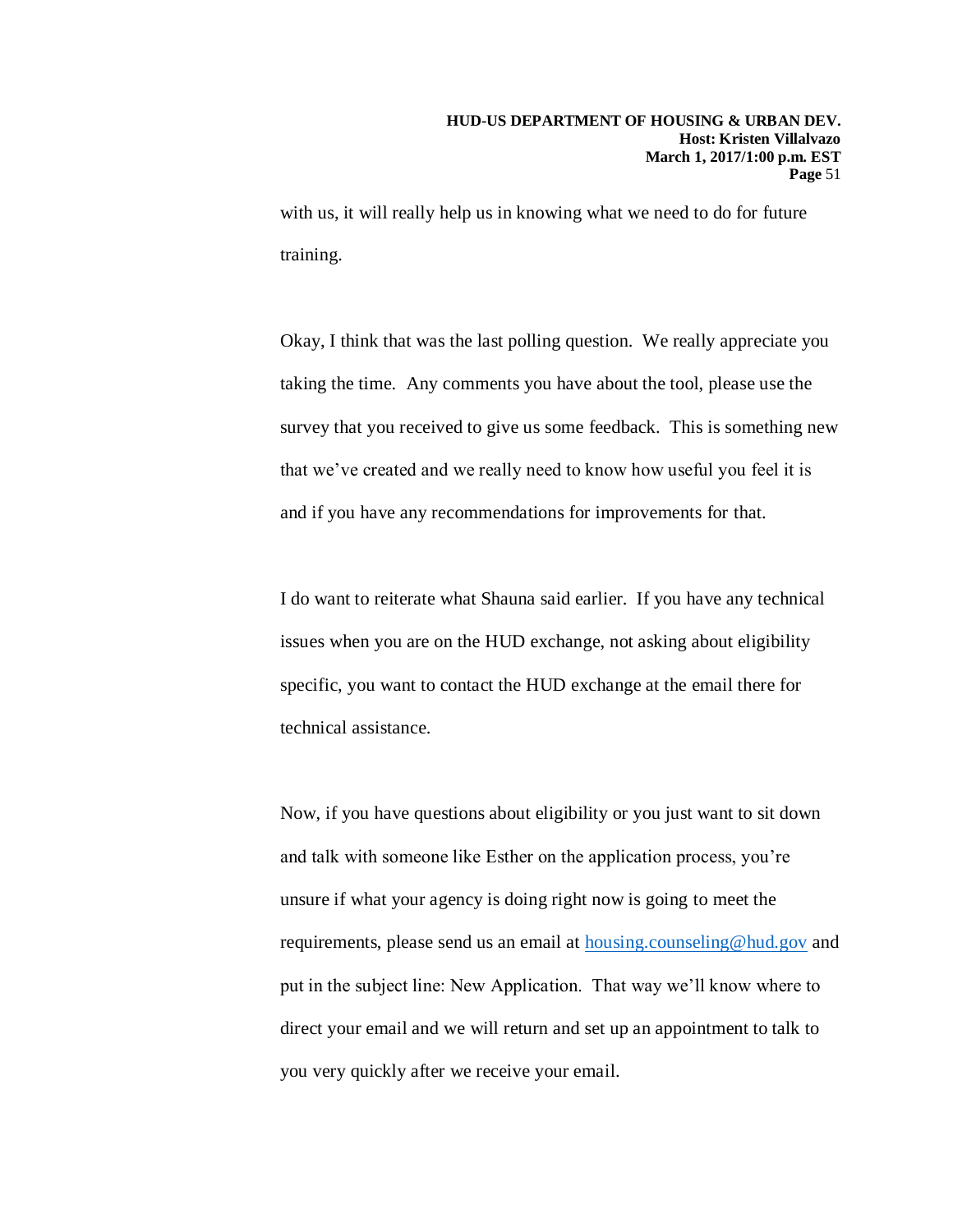Again, we thank you very much for your interest in HUD's Housing Counseling program. Do we have a resources slide next, Shauna, or is this the last slide?

Shauna The resources were a little bit earlier. But any final questions anyone has?

Moderator [Operator instructions].

Jane We do have a written in question while we're waiting. The question is, "Is the tool just useful in formulating your application to apply or does it reduce the application process in any way?"

Loraine I actually think that it's going to reduce the application process time for you because it's going to clearly outline and the resources, the Learn More segment, you will find very helpful because that goes into more detail on each of the questions. A perfect example is the Housing Counseling work plan, we do have some information on our 9900 application explaining the Housing Counseling work plan, but the Learn More provides even more information that's going to be beneficial for you to review before you actually work on the application.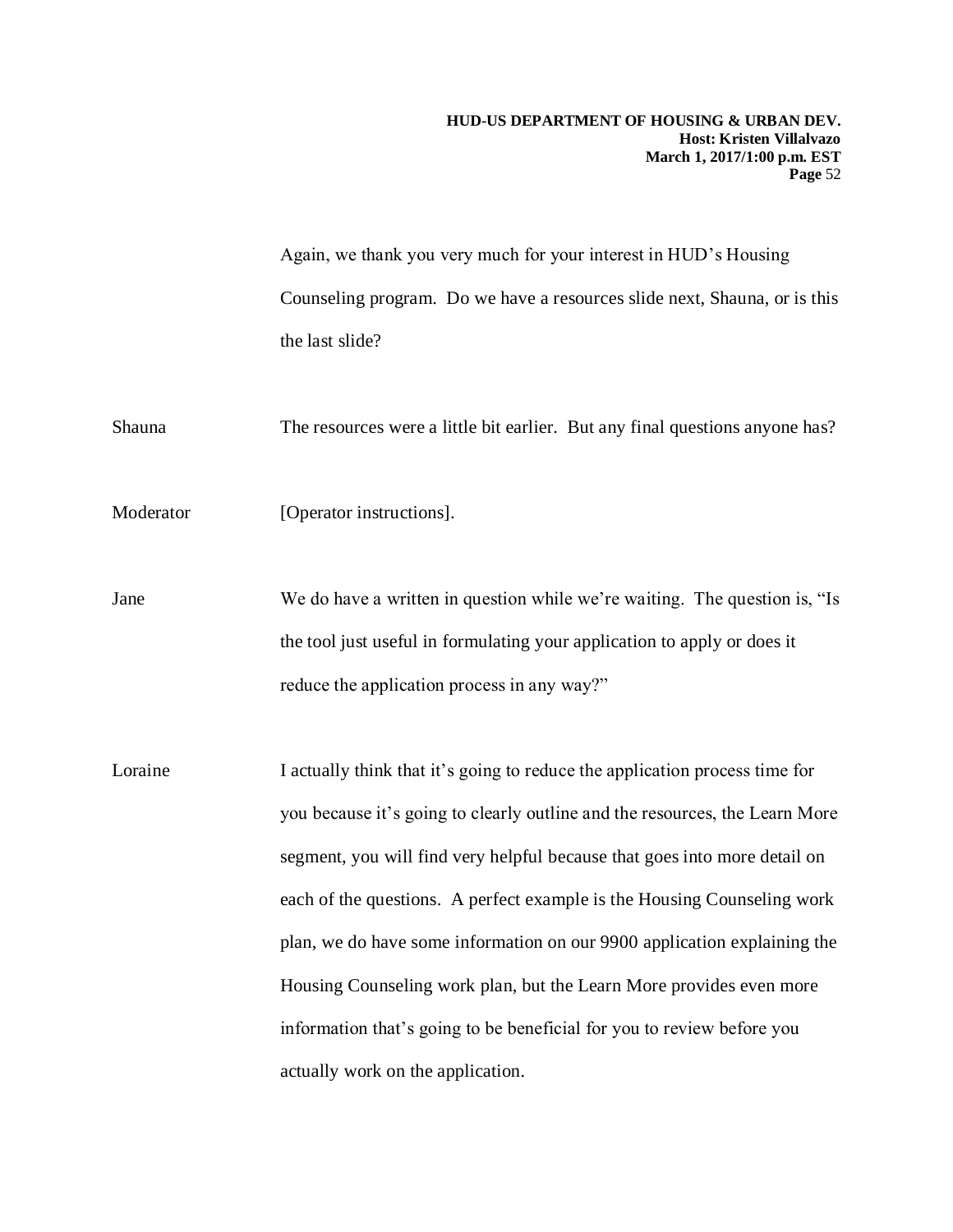I don't know, Esther, if you'd like to add to that?

| Esther    | No, that's great. Also, while you're taking the tool, it may be helpful, I |
|-----------|----------------------------------------------------------------------------|
|           | know you can go to At a Glance to get information regarding the            |
|           | requirements and the helpful links in the toolkit. So when you get your    |
|           | results, it will be helpful if when you have the results you can compare   |
|           | that to the At a Glance to look at what the requirements that you need to  |
|           | meet in order to be ready if you got a Not Ready to Apply result.          |
|           |                                                                            |
| Loraine   | Okay, do we have any other questions or should we just wrap it up?         |
|           |                                                                            |
| Moderator | We have a question from the line of Mary Glidius.                          |
|           |                                                                            |
| Mary      | I use the HCO. Would I have to switch over to Counselor Max for            |
|           | reporting?                                                                 |
|           |                                                                            |
| Loraine   | No. What she is questioning is the client management system. She           |
|           | currently uses Home Counselor Online, and that is one of the client        |
|           | management systems that HUD accepts for the Housing Counseling             |
|           |                                                                            |